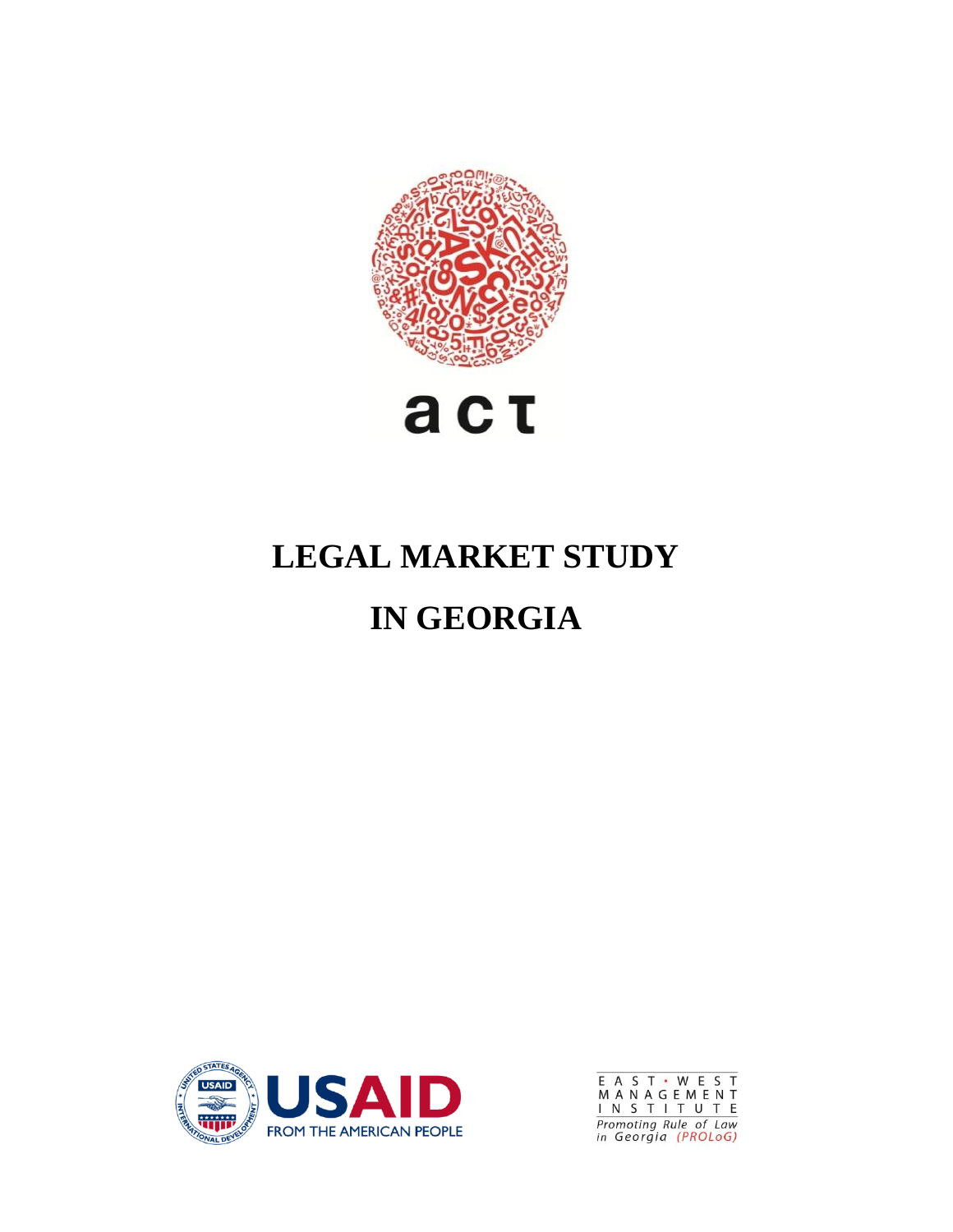This report is made possible by the generous support of the American people through the United States Agency for International Development (USAID). The contents are the responsibility of the author and do not necessarily reflect the views of USAID, the United States Government, or East-West Management Institute.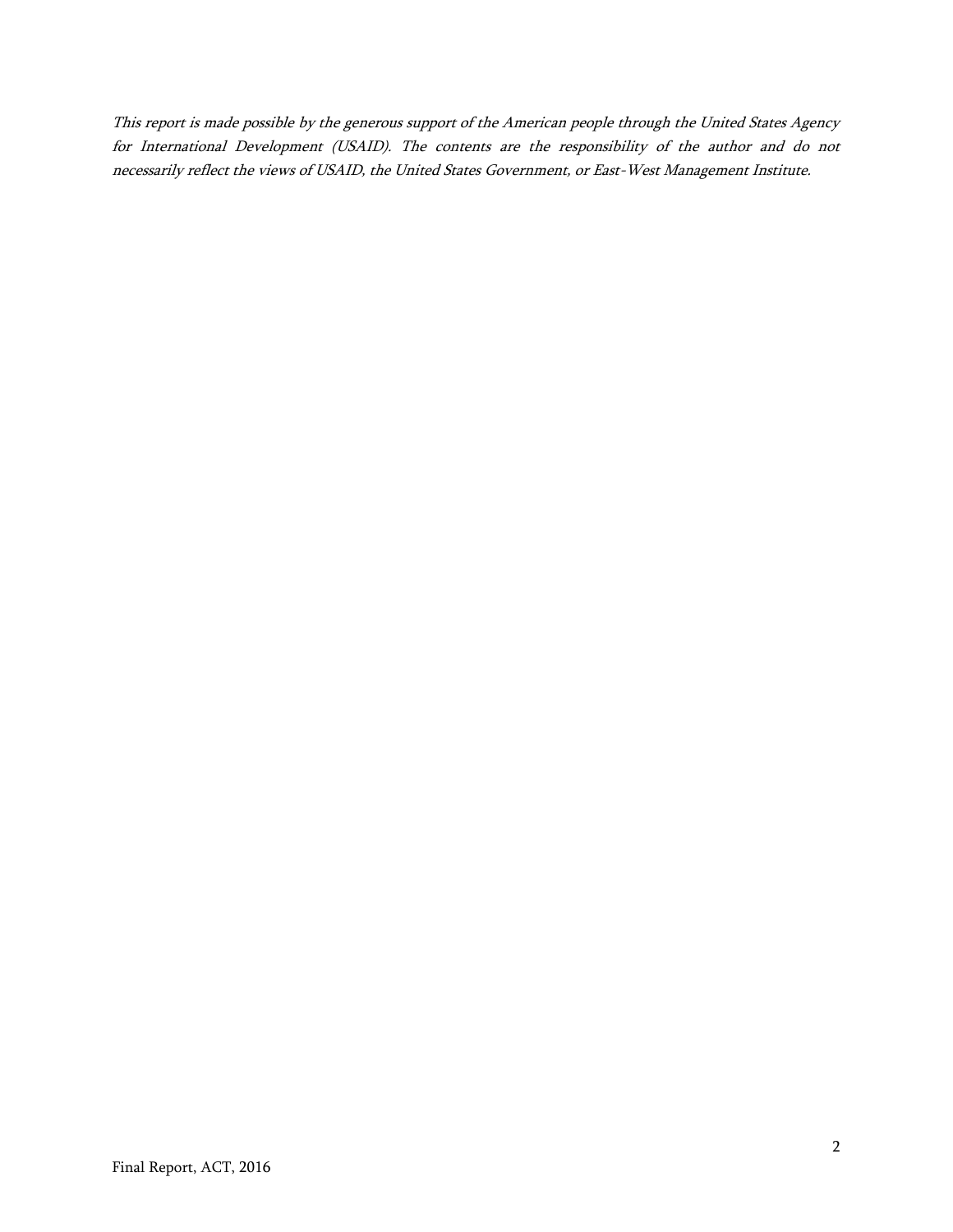# Table of Contents

ג כ

 $\sim$ 

米口

|    | Acknowledgements 2020 and 2020 and 2020 and 2020 and 2020 and 2020 and 2020 and 2020 and 2020 and 20 |  |
|----|------------------------------------------------------------------------------------------------------|--|
|    |                                                                                                      |  |
|    |                                                                                                      |  |
| 1. |                                                                                                      |  |
|    |                                                                                                      |  |
|    |                                                                                                      |  |
|    |                                                                                                      |  |
|    |                                                                                                      |  |
|    |                                                                                                      |  |
|    |                                                                                                      |  |
|    |                                                                                                      |  |
|    |                                                                                                      |  |
| 2. |                                                                                                      |  |
| 3. |                                                                                                      |  |
|    | 3.1 Number of Lawyers on the Market and Higher Education Institutions Providing Legal Education27    |  |
|    |                                                                                                      |  |
|    | 3.2 Number of Lawyers on the Market and Higher Education Institutions Providing Legal Education31    |  |
|    |                                                                                                      |  |
|    |                                                                                                      |  |
|    |                                                                                                      |  |
|    |                                                                                                      |  |
|    |                                                                                                      |  |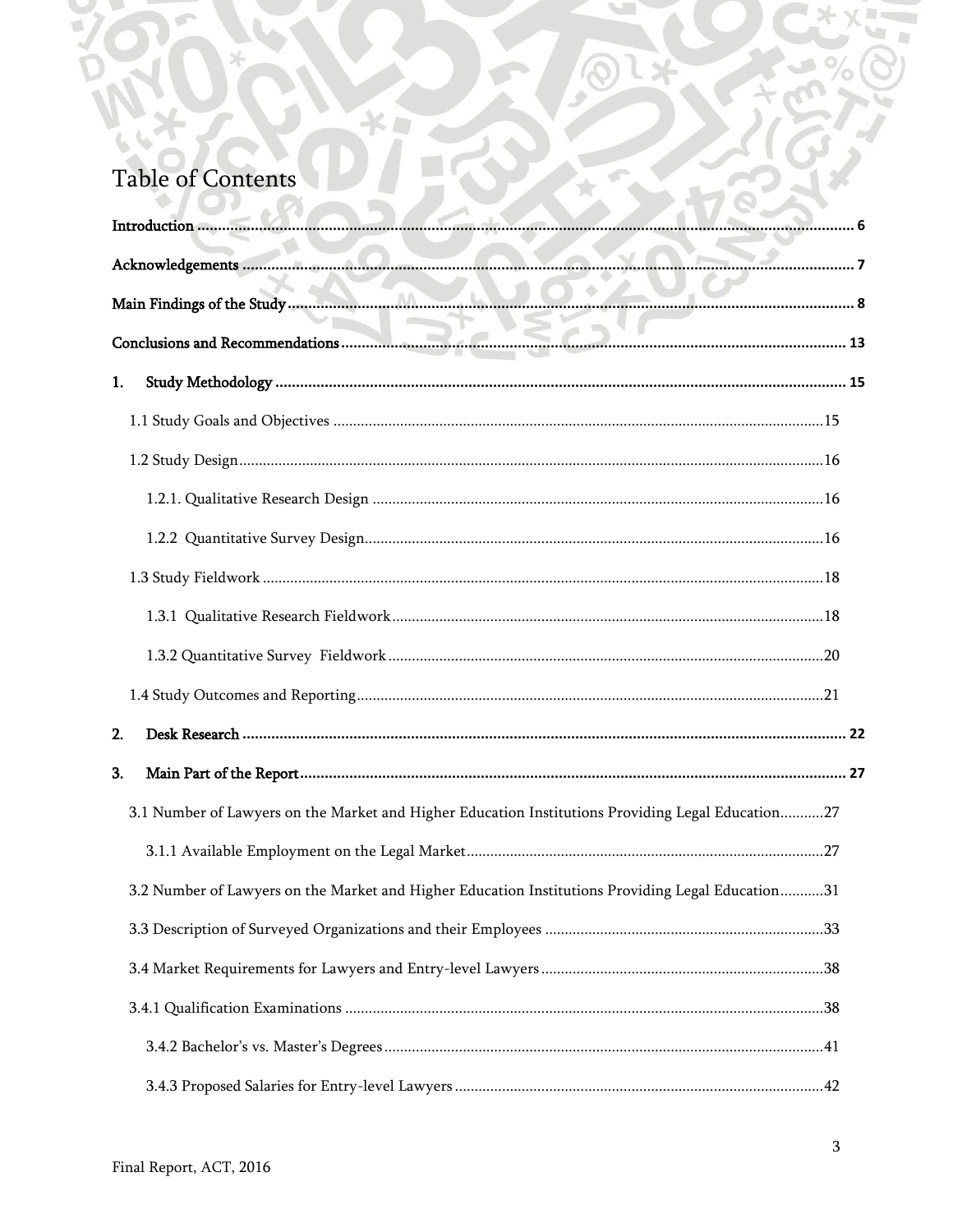| List of Tables:                                                                                                 |  |
|-----------------------------------------------------------------------------------------------------------------|--|
|                                                                                                                 |  |
|                                                                                                                 |  |
|                                                                                                                 |  |
|                                                                                                                 |  |
|                                                                                                                 |  |
|                                                                                                                 |  |
| Table 7. Please Tell me, How Many Lawyers Worked in your Organization/Company in 2013/2014/2015? How            |  |
|                                                                                                                 |  |
| Table 8. Please Tell me, How Many Employees Worked in your Organization/Company in 2013/2014/2015? How          |  |
|                                                                                                                 |  |
| Table 9. Please Tell me, How Many Lawyers were Employed in your Organization/Company by the End of              |  |
| 2013/2014/2015? How Many of them were Women? How many of them were entry-level lawyers (Sectoral                |  |
|                                                                                                                 |  |
| Table 10. Number of Lawyers Currently Employed in your Organization in as a Lawyer/in a Position Other than     |  |
|                                                                                                                 |  |
|                                                                                                                 |  |
|                                                                                                                 |  |
|                                                                                                                 |  |
| Table 14. Please Tell me, What is the Lowest Salary and the Highest Salary (Gross) of Entry-level Lawyers in    |  |
|                                                                                                                 |  |
| Table 15. Please Tell me if Entry-level Lawyers at your Organization Have the Following Professional Skills and |  |
| Table 16. Please Tell me if Entry-level Lawyers at your Organization Have the Following Soft Skills and         |  |
|                                                                                                                 |  |
| Table 17. In Your Opinion, Does the Labor Market Experience a Lack of Qualified Lawyers? (Please use a 10-      |  |
|                                                                                                                 |  |
|                                                                                                                 |  |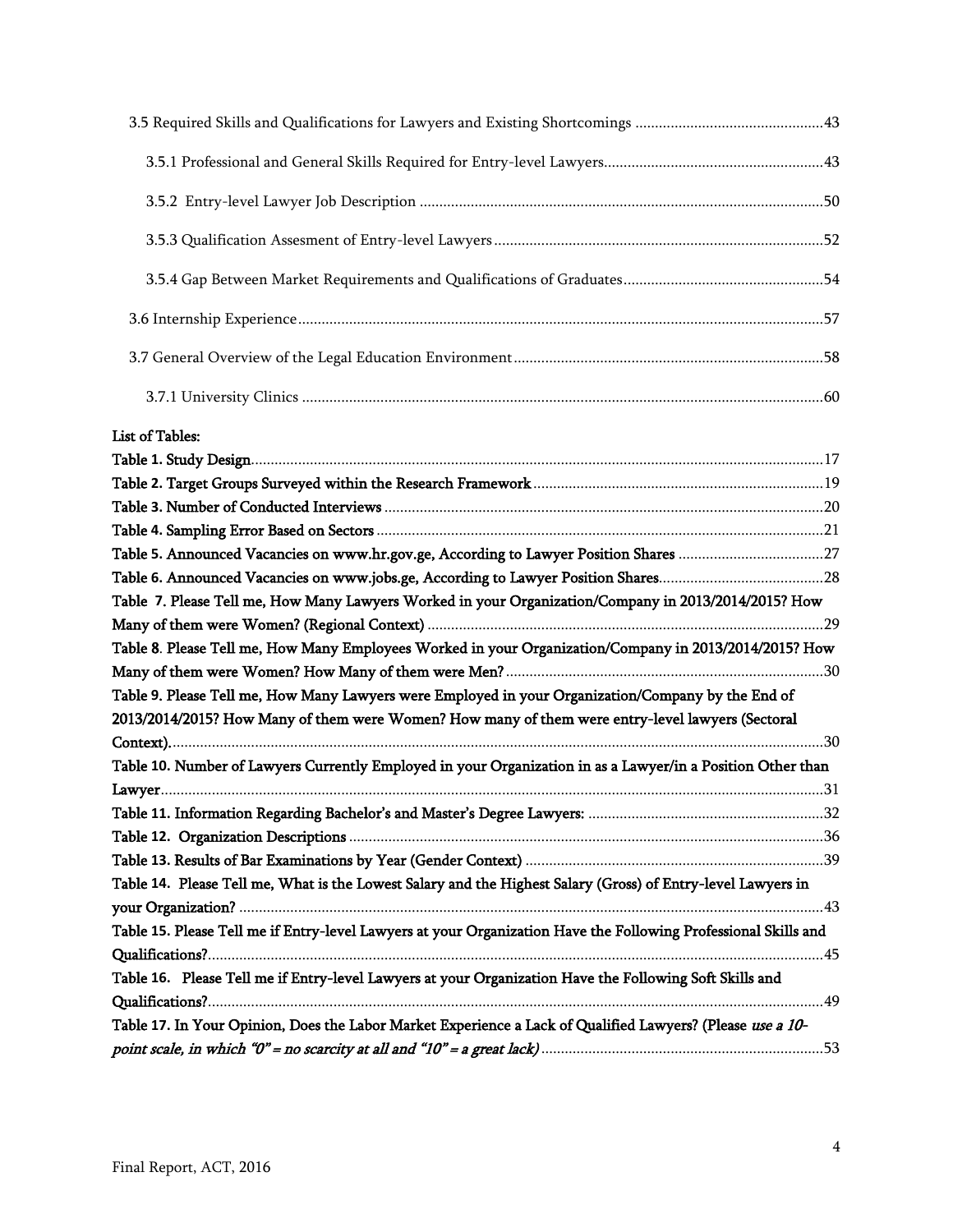| Chart 1 - Please Tell me, Which of the Following Types Listed Below Relates to your Organization?34               |
|-------------------------------------------------------------------------------------------------------------------|
| Chart 2 - Please Tell me, Does your Organization Have a Legal Department or Full-time Employed Lawyers?35         |
|                                                                                                                   |
|                                                                                                                   |
| Chart 5 - Which of the Given Professional Skills do you Pay Attention to when Selecting an Entry-level Lawyer     |
|                                                                                                                   |
| Chart 6 - Please Tell me, What Should be the Highest Attained Degree of an Entry-level Lawyer Who Wants to        |
|                                                                                                                   |
| Chart 7 - Please Tell me, Which of the Given Professional Skills do you Pay Attention to when Selecting an        |
|                                                                                                                   |
| Chart 8 - Please Tell me, Which of the Given Soft Skills do you Pay Attention to when Selecting an Entry-level    |
|                                                                                                                   |
| Chart 9 - Please Look at the Card and Tell me, Which of these Activities are Handled by Entry-level Lawyers in    |
|                                                                                                                   |
| Chart 10 - Please Tell me, in General, What Fields Do You Require the Entry-level Lawyers to be More or Less      |
|                                                                                                                   |
| Chart 11 - In Your Experience, What is the General Situation in Terms of Qualifications for the Labor Market? .54 |
| Chart 12 - In your Experience, What Difficulties Do you Face When Looking for an Entry-level Lawyer for a         |
|                                                                                                                   |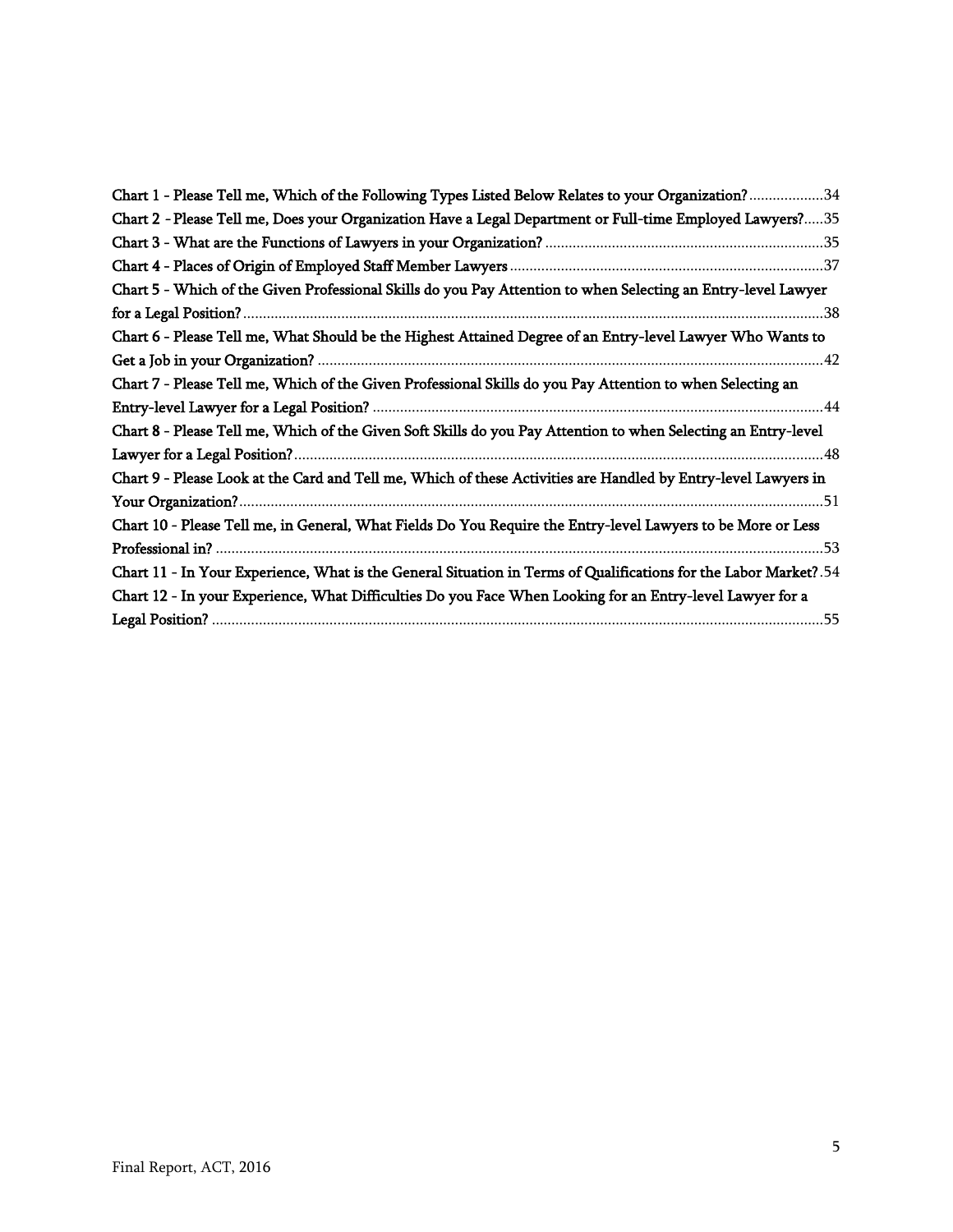# <span id="page-5-0"></span>Introduction

The following document presents the legal market research report conducted by East-West Management Institute (EWMI), commissioned within the framework of the "Promoting Rule of Law in Georgia" (PROLoG) project. The following document provides a combined report of qualitative and quantitative study findings. Results of the quantitative survey are generalized and characterized by statistical reliability. Qualitative research results are not generalized; they reflect the primary explanations and interpretations of the research participants, as well as general tendencies based on their interviews. Qualitative and quantitative data are mutually complementary and account for one another.

The main section of the report presented below focuses on the analysis of the information obtained from different target groups of the research. It also encompasses a general overview of the market and research goals and objectives, along with the research design and main findings.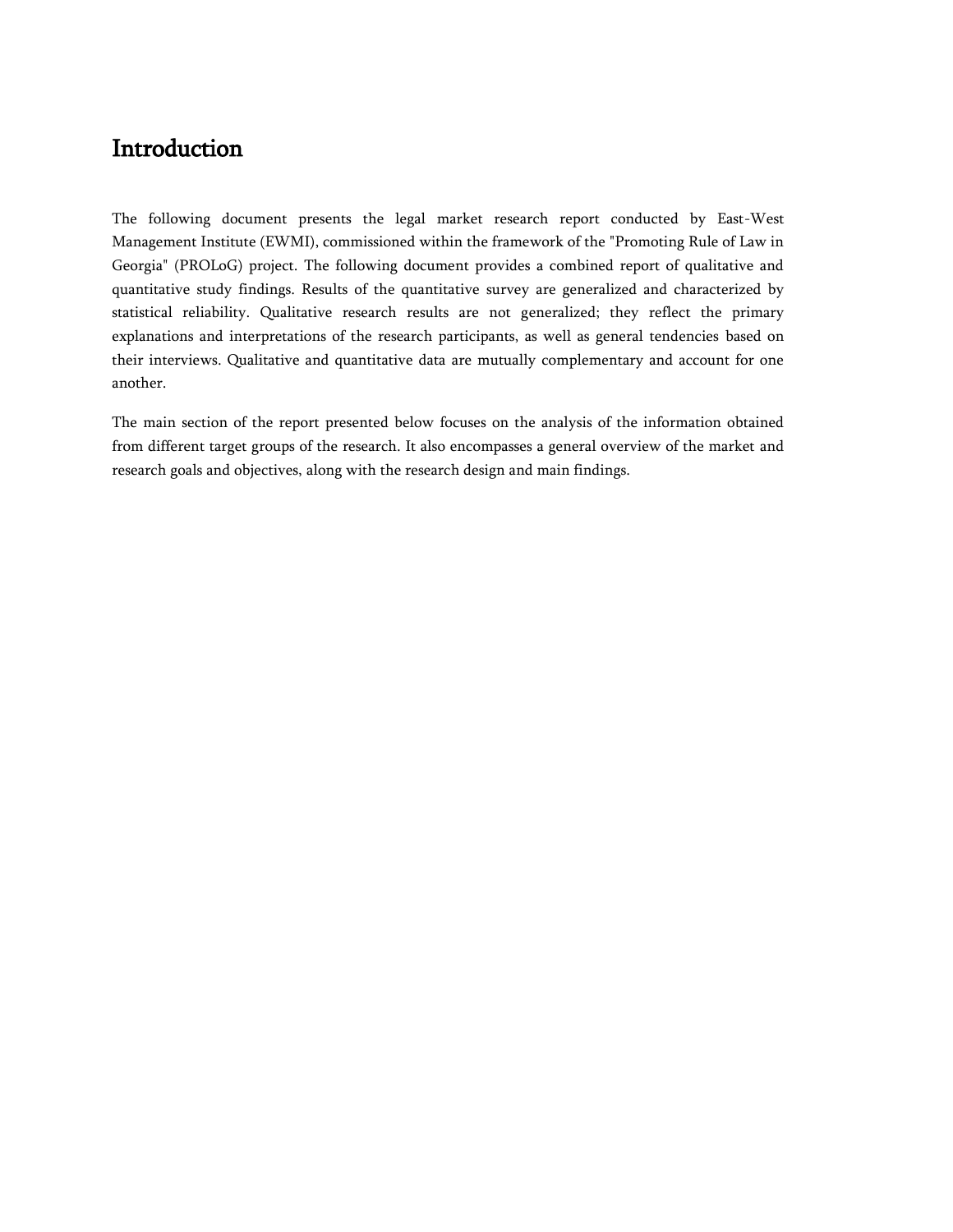# <span id="page-6-0"></span>Acknowledgements

This report was prepared by the research company ACT, which was responsible for developing survey instruments, conducting fieldwork and writing a report.

We would like to thank Caucasus University for their contribution to survey instrument revision and report preparation.

Additionally, we would like to extend gratitude to all the state and private organizations, high education institutions, law firms, financial institutions, international and local non-governmental organizations, whose participation greatly influenced success of the project.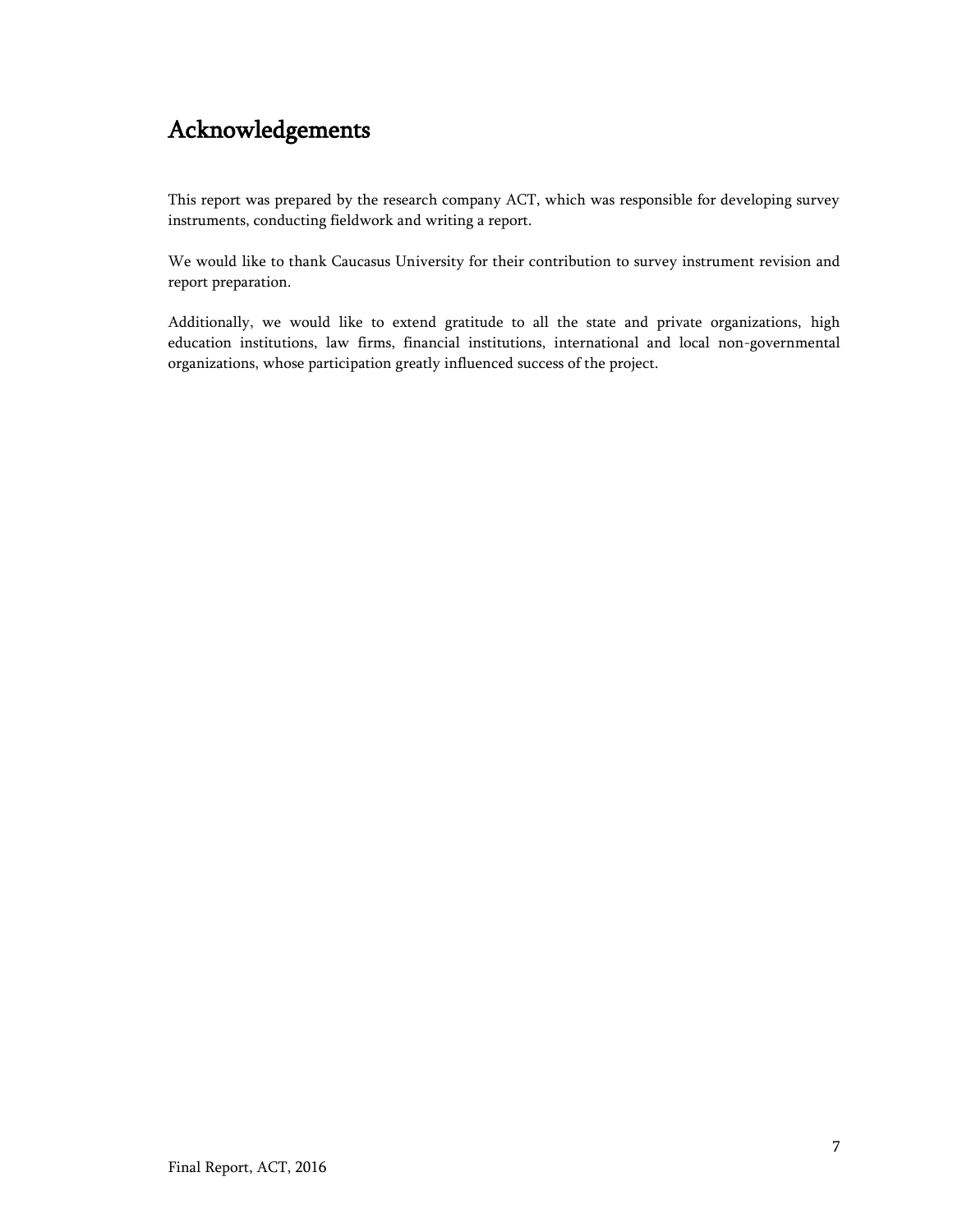# <span id="page-7-0"></span>Main Findings of the Study

#### Number of bachelor's degree and master's degree graduates on the legal market

- From 2012 to 2015, 7363 Bachelors and 2178 Masters graduated from different universities in Georgia. According to information from 2012-2015, new lawyers gained both Bachelor's (2436) and Master's (583) degrees in 2014. While in 2015, a much lower amount of Bachelors – 1722 – were added to the legal market, the number of Masters practically remained the same – 575. A significant decrease in the number of Bachelors can be explained by the fact that the labor market, in general, is full of individuals with degrees in jurisprudence. This means that future students try to choose professions with less competition and greater opportunity for employment.
- Presently, 33 higher education institutions in Georgia offer higher legal education (as of February 2016).

#### Requirements on Legal Market

- $\cdot \cdot$  There is no verified information on how many vacancies are announced for lawyers positions annually in Georgia. Announcements posted on job portals partially repeat themselves. At the same time, we can assume that part of the vacancies on lawyers positions are not posted on job portals at all and are disseminated by relatively informal means.
- Based on information from [www.hr.gov.ge,](http://www.hr.gov.ge/) it can be said that vacancies on lawyers positions in the public sector have decreased between 2013 and 2015. This is verified by the number of job announcements (from 661 to 496) on the respective position, as well as by the share of respective announcements in the entire number of vacancies (from 6.2% to 4.8%).
- A different tendency is indicated on the job portal [www.jobs.ge,](http://www.jobs.ge/) on which job announcements in both public and private sectors are posted. Based on the respective source, if in 2013 employers were looking for a lawyer for 478 positions, this number amounted to 500 in 2014 and exceeded 600 in 2015. If we consider the decrease of demand in the public sector, it presumably takes place at the expense of demand in the business sector.
- Employers posting vacancies for a lawyer position in most cases require a bachelor's degree; however, the quantitative survey reveals that 74% of surveyed employees hold a master's degree. Evidence of this is that the employment portal analysis reveals that in most cases, vacancies for lawyer positions are either directly announced for undergraduates, or the job description indicates that the candidate should have a degree in law, without specifying the level.
- Based on the results of the quantitative research, at least six out of ten (60%) employers require a bachelor's degree, while approximately one-third of employers (36%) require a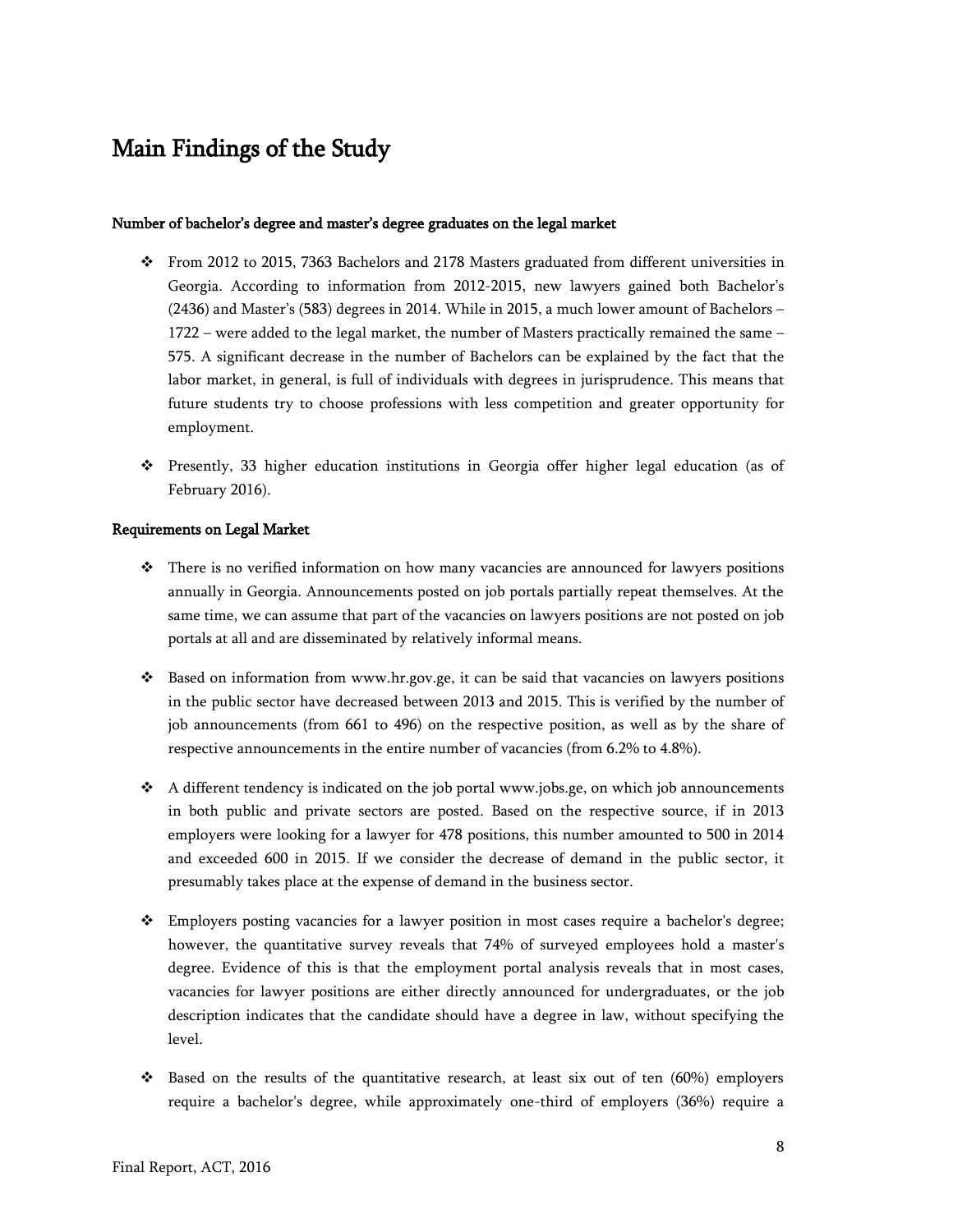master's degree in the respective field. Employers requiring at least a bachelor's degree are mainly financial institutions (70%) and law firms (68%), whereas master's degrees appear to be more important for non-governmental/international organizations (40%) and public institutions (38%).

- $\bullet$  Based on the quantitative research outcomes, almost one-third (32%) of employers require Bar and other professional qualification exam certificates. Among them, the highest percentage share for the mentioned requirement is represented by law firms (49%), followed by international non-governmental organizations (40%); while the lowest percentage share for professional qualification exam certificates is represented by state agencies (26%). Although the number of lawyers (both female and male) awarded with the lawyer's qualification increases every year, the number of applicants taking the lawyers qualification examination has been virtually identical during 2014-2015 years.
- The average minimum wage employers offer entry-level lawyers amounts to 605₾, while the average maximum wage equals 874₾. The highest minimum (755₾), as well as maximum  $(911<sup>°</sup>)$  average salary for entry-level lawyers is provided by state organizations, while the lowest average salary is provided by law firms (minimum average salary - 461₾; maximum average salary - 821₾).
- \* Based on the results of the quantitative survey, it can generally be inferred that a majority of employees on the legal market (61%) have graduated from Iv. Javakhishvili Tbilisi State University. This is quite natural if we take into account that the largest portion of graduate lawyers comes from Iv. Javakhishvili Tbilisi State University and their number is several times higher than the number of graduates from Georgian Technical University, which has the most bachelor's degrees after Iv. Javakhishvili Tbilisi State University.
- $\cdot$  Based on the information provided by the surveyed organizations, 92% of lawyers hold a Georgian diploma, while 8% hold a foreign diploma.
- Research outcomes reveal that an average of 2.9 persons, holding a law degree are employed as lawyers, while an average of 4 persons are employed in positions other than that of a lawyer. Based on the results of the qualitative research, it is safe to conclude that law faculty graduates are awarded priority by employers when hiring for various positions in the banking as well as administrative sectors. These positions require dealing with contracts and other types of documentation. The average indicator of lawyers employed in non-lawyer positions is the highest in state institutions (an average of 6.3 employees), as well as in financial institutions (an average of 5.5 employees). The abovementioned data may be explained by the "overproduction" of lawyers.
- Data from the 2013, 2014 and 2015 employment index/register of available vacancies shows no occurrence of an increase or decrease in personnel on the respective labor market.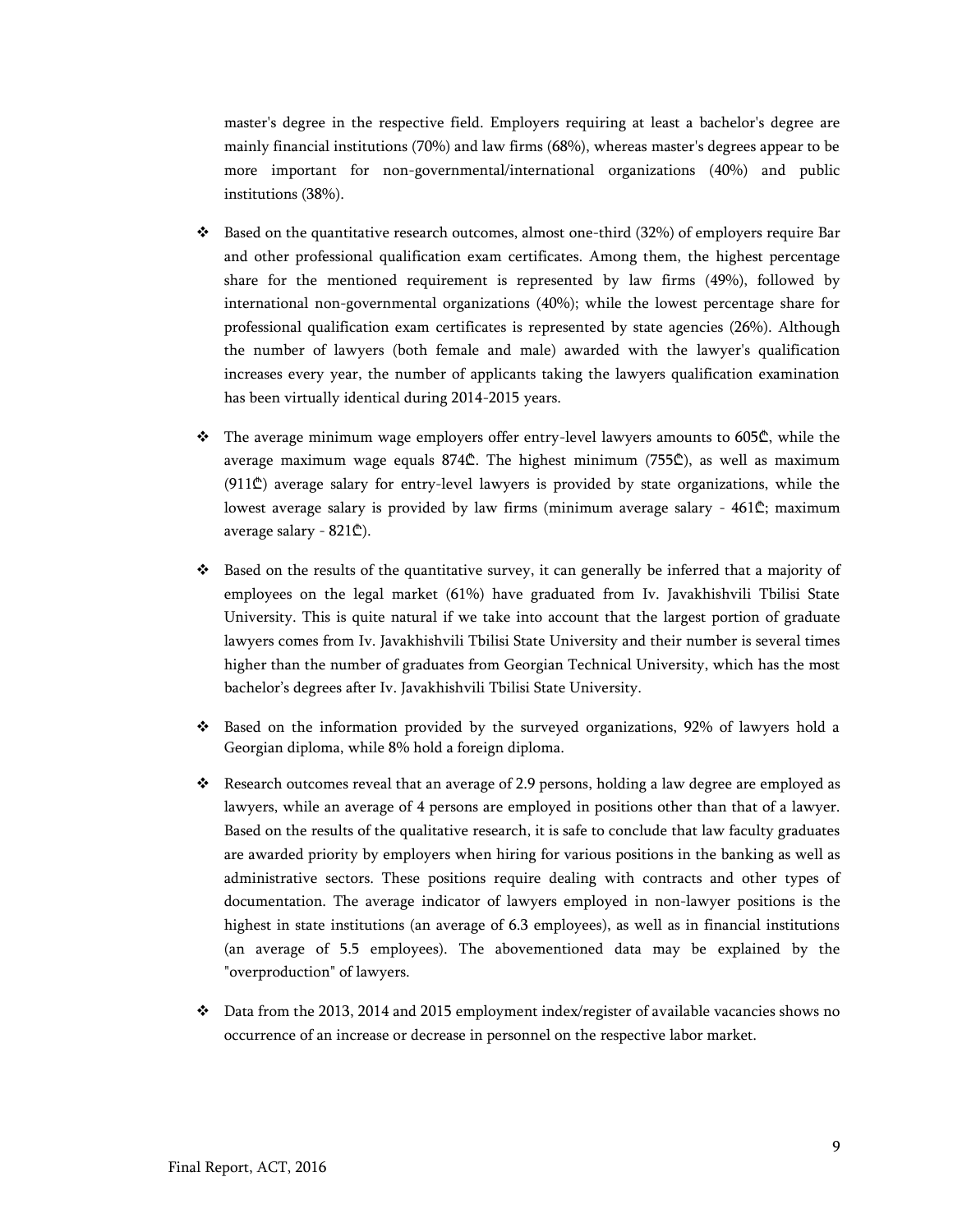#### Gaps between employer requirements and market supply

- According to the quantitative survey, what most employers require from entry-level lawyers is the knowledge of relevant legislation for the respective position (80%). Young lawyers are the most adept at computer office programs from the list of essential skills specified by the employers (97%), while the most crucial general skill for employers was revealed to be a high sense of responsibility (83%).
- According to representatives of higher education institutions, one of the major barriers for entry-level lawyers is employers' frequent demand for narrow profile specialists (for example, Banking Law and Tax Law), which have criteria that mostly cannot be met by entry-level lawyers.
- $\div$  Qualifications in Civil Law were significant for the majority of employers (80%). Nonetheless, it should be noted that Civil Law competence is most demanded by law firms (91%), while it is least required by state agencies (66%), which mostly require Administrative Law (74%). In accordance with the opinions expressed within the framework of the qualitative research, the largest deficit can be observed for Banking and Tax Law specialists. Based on the quantitative research data, Banking Law is naturally the most required by financial institutions (44%), whereas qualifications in Tax Law are equally important for business organizations (44%) and financial institutions (41%).
- Based on research findings, entry-level lawyers predominantly lack skills for conducting effective negotiations (the highest percentage indicator (16%) that organizations assigned the "none are qualified" code to).

#### Gender Aspects

- Respondents surveyed within the qualitative research were unable to provide information on gender differences when discussing legal market demands. According to the perceptions of employers as well as representatives of higher education institutions, the interest to acquire the legal profession is equally high in females and males. Employers on their part claim a lack of gender stereotyping in any specific given direction (criminal law, administrative law, tax law, etc).
- According to the research findings, each target group contains a higher number of female employees than the average number of male employees, save for state institutions, where based on a comparison of the 2013, 2014 and 2015 data, the average number of male employees exceeds that of female employees in every case.
- $\div$  More than half of the employees (53%) in the position of a lawyer are female.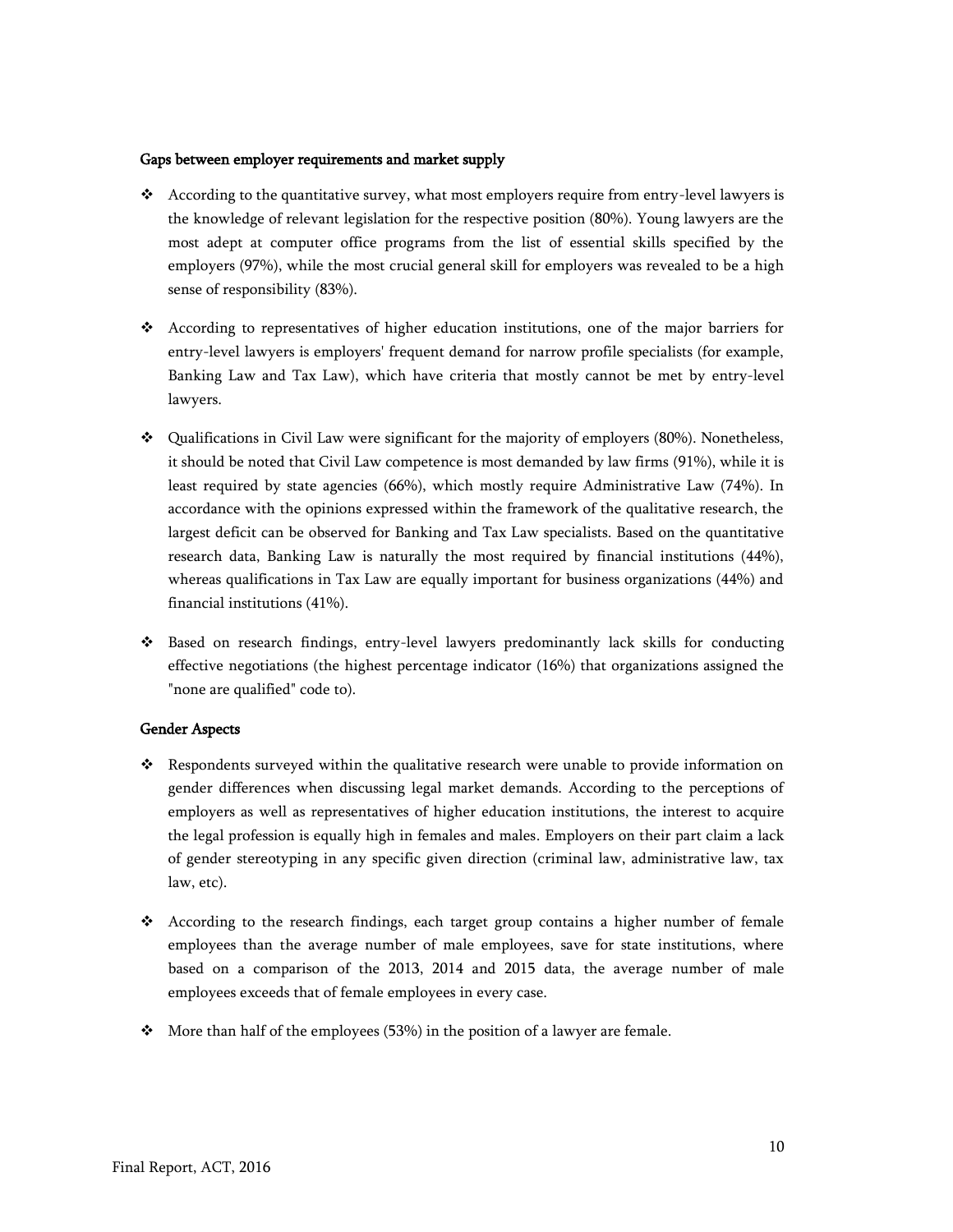#### Market Requirements and Answers from Higher Education Institutions

- Entry-level lawyer employers reflect that higher education institutions cannot provide practical skills. This opinion is more or less shared by representatives of higher education institutions. More specifically, higher education institution representatives that simultaneously incorporate employer status are most likely to be more critical regarding the role of educational institutions than those that only have the status of representative of a higher education institution.
- Based on perceptions of the employers surveyed within the qualitative research, higher education institutions at best only provide theoretical knowledge of the local law to their entry-level lawyers. As for practical skills, employers' viewpoint in this regard is exceptionally critical toward higher education institutions.
- $\hat{\mathbf{v}}$  The existence of university clinics, which implies the provision of legal consultations to people with legal problems, has been positively assessed by the representatives of higher education institutions, as well as by students and employers within the following research. According to the views of respondents, the abovementioned practice is the best means for entry-level lawyers to apply the knowledge acquired during the study process, as well as to develop the necessary skills.
- A varied perception is held by higher education institution representatives and employers regarding the writing skills of entry-level lawyers. Higher education institution officials consider that in a majority of cases, universities provide the prospect to develop writing skills to their law faculty students (for instance, academic writing is being taught as a course), while based on their personal experience, employers deem entry-level lawyers' writing skills inadequate, specifically with respect to document drafting as well as argumentative writing skills.
- Private higher education institution representatives claim to demand practical and analytical thinking skills from their students more than those of state higher education institutions; however, it should be noted that employers have not made entry-level lawyer differentiation based on the type of their higher education institution within the framework of the following research.
- The largest gap between legal market requirements and qualifications and skills available on the market relates to a lack of appropriate qualifications (21%), and practical skills (19%).
- $\bullet$  Bar examination applicant results may serve as a certain indicator of the lawyers' proficiency / qualification levels. Relevant data shows that an average of 1 out of 4 undergraduate degree holder applicants is able to pass the qualification exam successfully. Circumstances are even direr in regards with the graduate degree holder applicants: in 2014, only 9% of the MA degree applicants managed to receive lawyer qualification, while 20% of them were able to pass the qualification exam in 2015.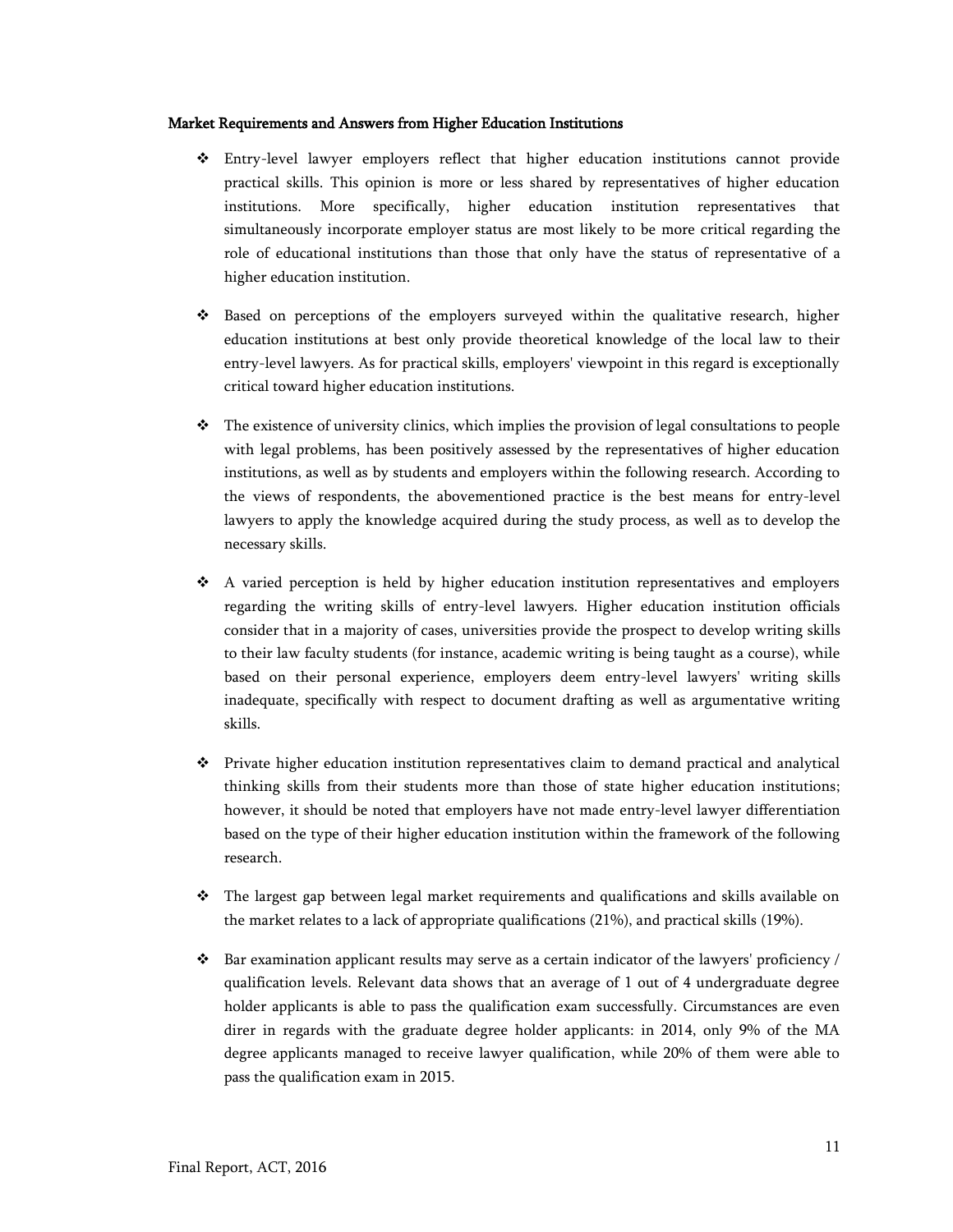## Internships

- Both quantitative and qualitative research data reveal that from the employer's perspective, internships represent the initial stage of entry-level lawyer's career development. This may be a result of employers' hesitance regarding the employment of entry-level lawyers with no working experience, even in lower positions.
- Based on the quantitative research data, it is safe to assume that one out of ten organizations in Georgia employs interns (12%).
- Respondents within the framework of both the qualitative and quantitative research predominantly agree that internships are generally unpaid.

The absence of labor market research deprives employers from getting a continual grip on a sense of employment market trends. Regular research would help them implement a more effective employment policy.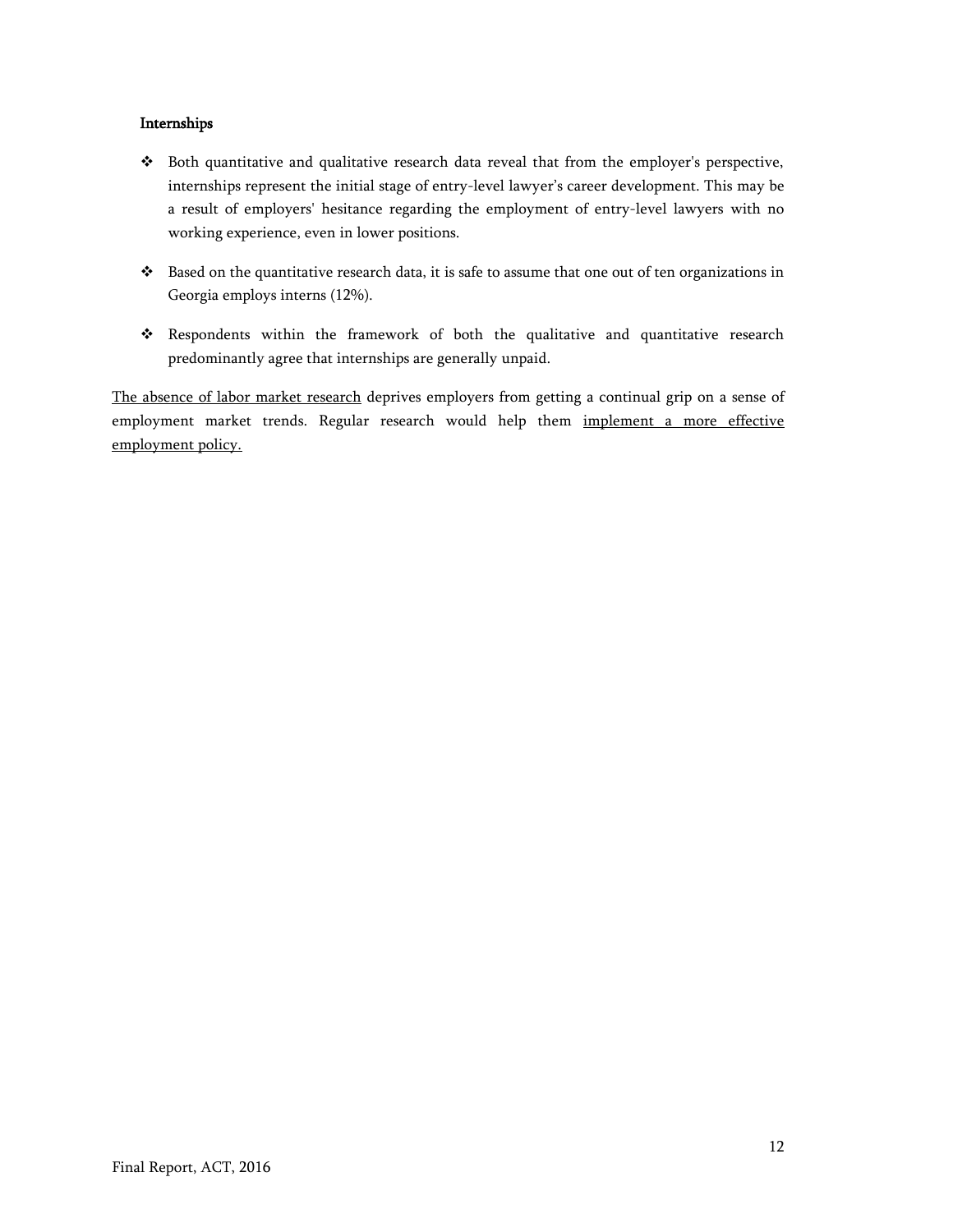# <span id="page-12-0"></span>Conclusions and Recommendations

Absence of regularly conducted research on the labor market complicates drawing of adequate conclusions in respect to the said market trends; aforementioned refers to the graduate lawyers since comprise considerable volume of the labor market not only as the positions of a lawyer, but beyond their specialty field as well, nonetheless still utilizing their legal knowledge (in the administrative field, on bank loan officer position, etc.). The above mentioned may on the one hand connote to the varied alternative employment opportunities for the lawyers, while on the other hand owing to the market saturation, such employment status is most definitely devoid of choice. Sharp drop in the number of lawyers graduating in 2015 as opposed to the number of law graduates in previous years may precisely be result of the market saturation.

Calculation of the annual number of announced vacancies for lawyer positions is virtually impossible, due to the duplicated information provided by various employment portals; furthermore, certain portion of the data presumably is not even being uploaded. A declining trend of announced vacancies on lawyer positions may be observed in the public sector, while is in all probability assumed to increase for the business sector.

Taking requirements for the entry-level lawyers into account, master's degree prerequisite is not evident; however 3 out of 4 lawyers employed by the organizations surveyed within the following research are holders of the graduate degree diploma, suggesting that the aforementioned is still a significant advantage in employment process. Naturally, successful completion of the bar examination is most frequently required by the law companies. Scarcity of tax and banking law specialists repeatedly mentioned within the frameworks of the above presented research, creates a niche, upholding of which is unavailable for the entry-level lawyers due to their lack of adequate knowledge and experience.

The largest gap on the market between supply and demand relates to the absence of suitable qualifications and skills of the entry-level lawyers; however, higher education institutions are able to only provide theoretical knowledge to their law graduates as opposed to the practical skills (working with legal documentation, reasoned argumentation, client counseling, communication, etc.), provision of which largely depends not only on the graduate's efforts, but also on higher education institutions themselves. University clinics aim to supply the above mentioned practical skills and are widely considered as one of the most effective educational mechanisms, however level of excellence and functionality of such clinics is doubtful to be equal across the spectrum of higher education institutions.

One of the most austere challenges for entry-level lawyers remains demand for work experience, which cannot be satisfied as a result of their relatively young age. Internship may be considered as one of the solutions in cases of inadequate experience or absence of it, since on the one hand it helps entrylevel lawyers accumulate experience, while granting them the prospect to demonstrate certain set of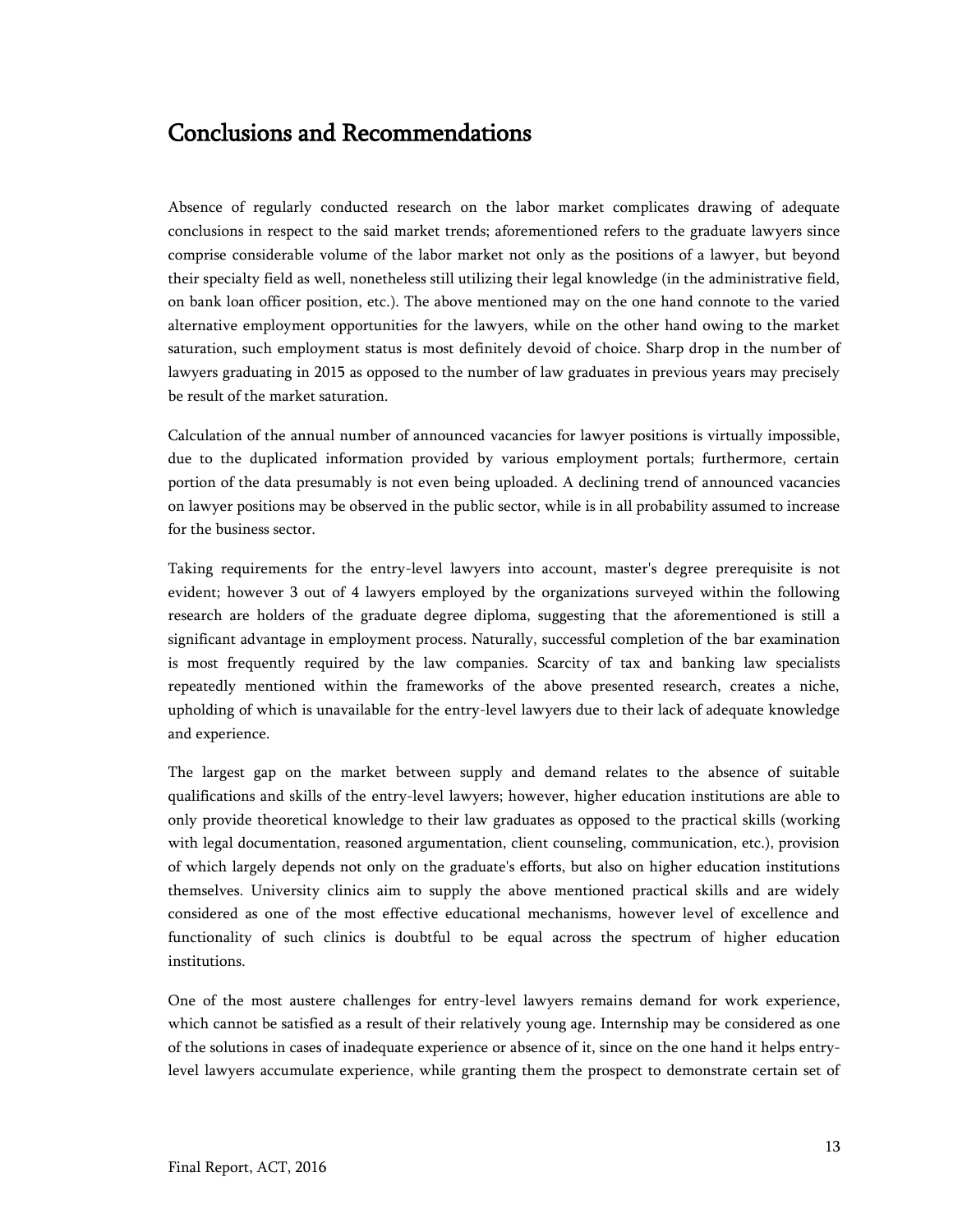skills and abilities to the employer, on the other. However, only one out of every ten surveyed organizations provides internship opportunities.

Outcomes of the following research clearly reveal challenges in employment that new graduate lawyers face on the legal market, the solution of which requires complex actions ranging from education and employment policy to certain changes in higher education institutions and the approach of potential employers. Presence of relevant will, as well as certain financial and technical resources is significant in pursuance of implementation of the aforementioned changes. In order to avoid generalization, vast majority of the following recommendations are essentially aimed at higher education institutions.

- It is of utmost importance that higher education institutions pay more attention to the internship component, which not only helps development of the young lawyers' practical skills, but also to some extent supplies the working experience that is so highly required by the employers.
- Great significance is assigned to the existence of intensive relationship between higher education institutions and potential employers, therefore active engagement of employers in elaboration of study curriculums, diploma defense process, as well as their attendance on employment forums and other events is highly recommended. The above mentioned will help higher education institutions acquire better sense of employer requirements and, at the same time facilitate establishment of partnership between students and potential employers.
- Higher education institutions are recommended to cater for creation of not only general, but also specific narrow specialization staff in order to meet the demands of the market. Highly qualified specialists in banking and tax law fields currently represent highest demanded labor force on the market.
- Higher education institutions are recommended to provide graduates with not only theoretical knowledge, but also to develop practical skills inasmuch as possible (client counseling, advocacy, argumentative reasoning, etc.). In this regard, further establishment/development of the so-called clinics are preferable, in addition to students being encouraged to participate in mock trials (simulated court cases), and more.
- In conjunction with the provision of general profile and specific field knowledge, higher education institutions are further encouraged to enhance competitiveness of entry-level lawyers through transfer of such specific skills as: writing skills (drafting and working on various legal documents), skills of effective negotiation, ethics, and ability to work in a team setting as well as independently.
- Conducting of regular legal market studies reflecting periodical shifts in the current trends is recommended. The above mentioned is important for existence of general statistics as well as for the appropriate management of expectations in entry-level lawyers and potential employers.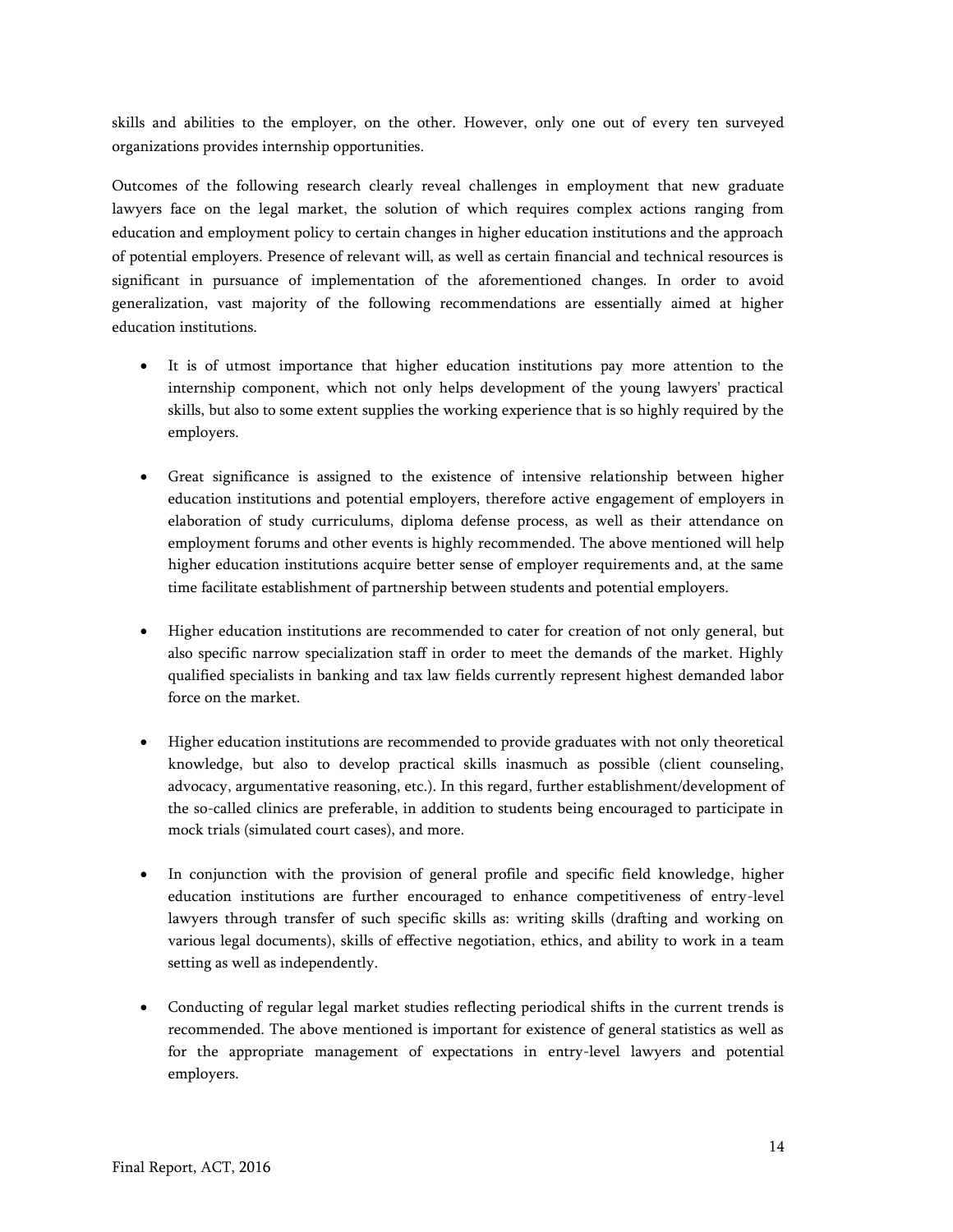# <span id="page-14-0"></span>1. Study Methodology

## <span id="page-14-1"></span>1.1 Study Goals and Objectives

The goal of the study presented below was to analyze legal market demands in order to assess the market requirements for entry-level lawyers, as well as to evaluate whether their qualifications meet market demands.

Specific objectives of the study were:

- to describe legal education system and appropriate service providers;
- to analyze labor market and employers' requirements with respect to entry-level lawyers;
- to determine barriers preventing further development of entry-level lawyers as professionals;
- to understand what skills and qualifications are most valuable to employers; and
- to identify existing inconsistencies between the required and provided skills and qualifications.

Both quantitative and qualitative, as well as desk research has been conducted in the interest of meeting the research objectives.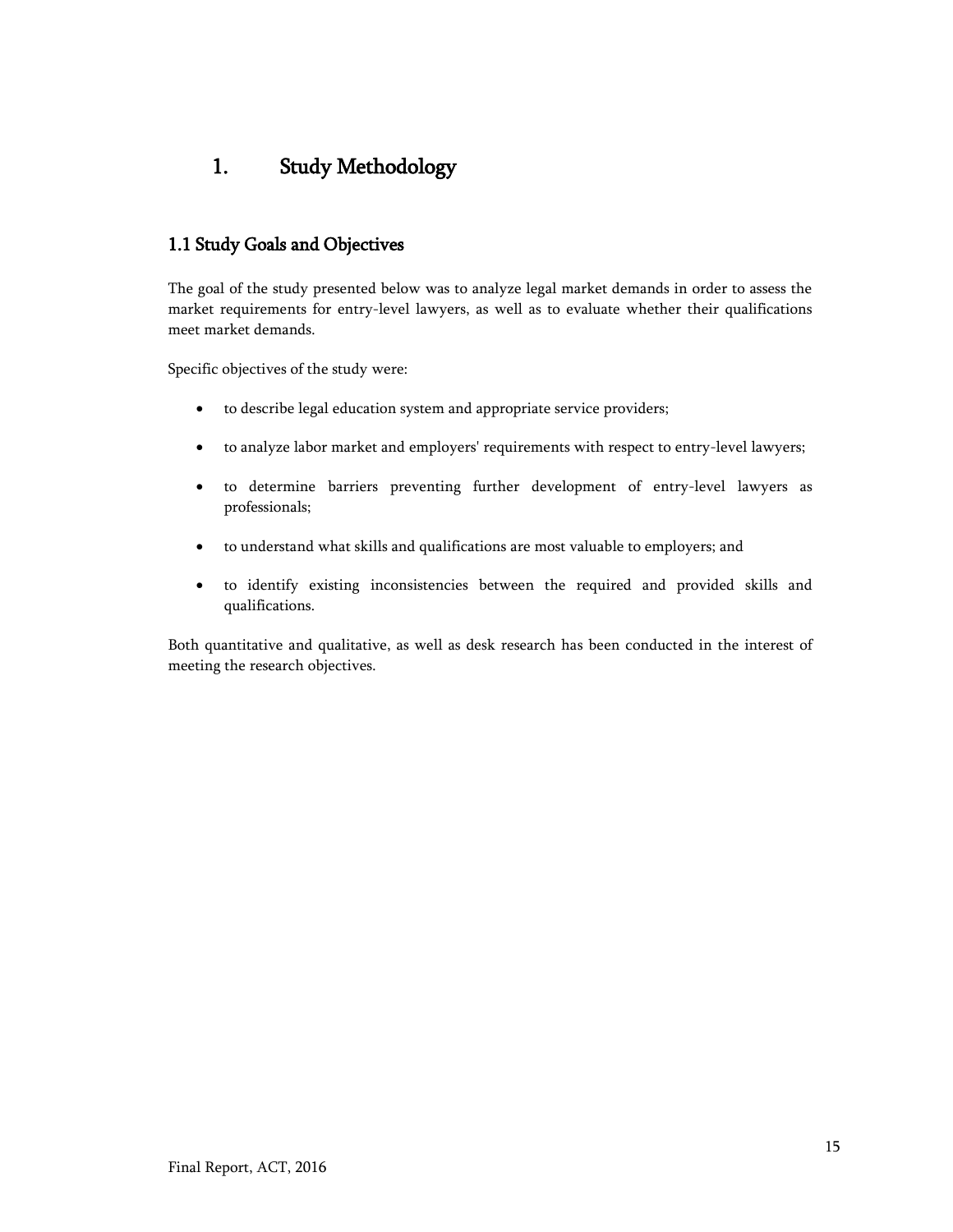## <span id="page-15-0"></span>1.2 Study Design

## <span id="page-15-1"></span>1.2.1. Qualitative Research Design

In the course of preparation of the research instrument, it was specified that study (both qualitative and quantitative) should mainly focus on entry-level lawyers. Entry-level lawyers are forthwith defined as individuals who have zero or up to two years of legal work experience.

Qualitative research was conducted using the focus group and in-depth interview techniques.

Qualitative research was conducted in six focus groups of higher education institution students or graduates in the following cities: Tbilisi, Batumi and Kutaisi. As a result of the size, significance, and number of universities located on site, four focus group interviews were conducted in Tbilisi, and one each in Batumi and Kutaisi.

In-depth interviews were conducted with 32 respondents in each of the following target groups: employers, representatives of higher education institutions and field experts/associations operating in their respective fields.

In-depth interviews were conducted in Tbilisi, Batumi and Kutaisi. For the reasons mentioned above, in-depth interviews were largely conducted in Tbilisi (28 interviews). Collectively, four interviews were conducted in Batumi and Kutaisi.

## <span id="page-15-2"></span>1.2.2 Quantitative Survey Design

The quantitative survey was conducted using the face-to-face interview technique. A total of 405 face-to-face interviews were conducted with various employer target groups. The stratified random sampling approach was used for the survey. Sampling was based on data from the National Statistics Office of Georgia.

The total sample sum of the survey included organizations located in Tbilisi, Kutaisi, and Batumi from all institutional sectors:

- Business organizations
- Financial institutions (banks, insurance companies, microfinance institutions)
- International and non-governmental organizations
- Law firms
- State institutions and public law legal entities.

For technical convenience, the above listed two latter categories have been merged into one, and henceforth referred to as "State institutions."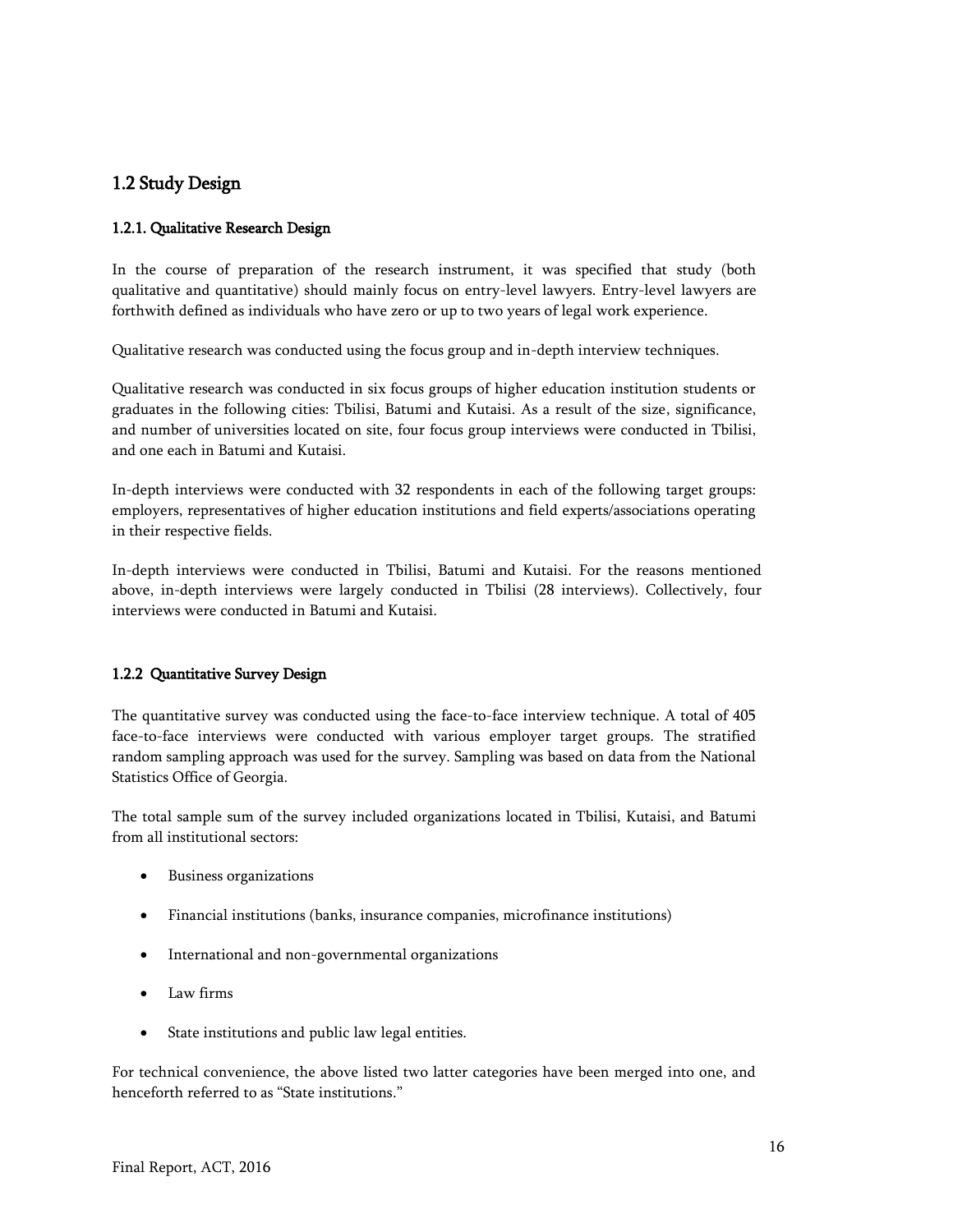Subsequent to the initial contact, organizations were filtered based on two main questions: (1) lawyer employment/existence of a legal department within the organization, and (2) pre-defined number of employees.

The overall design of the conducted study can be viewed below (See Table 1)

|                   | <b>Qualitative Research</b>                                                                                                                                                                   | <b>Quantitative Survey</b>  |
|-------------------|-----------------------------------------------------------------------------------------------------------------------------------------------------------------------------------------------|-----------------------------|
| Technique         | Focus group<br>In-depth interview                                                                                                                                                             | Face-to-face interview      |
| Target group      | Focus groups - students and graduates f Employers from different<br>education insititutions<br>In-depth interviews - employers, repre<br>of high<br>education institutions, experts, and asso | institutional sectors       |
| Sample size       | Six focus groups<br>32 in-depth interviews                                                                                                                                                    | 405 face-to-face interviews |
| Sampling approach | Purposive sampling according to<br>pre-defined criteria                                                                                                                                       | Stratified random sampling  |
| Study area        | Tbilisi, Kutaisi, Batumi                                                                                                                                                                      | Tbilisi, Kutaisi, Batumi    |
| Duration          | Focus group - 70-90 minutes<br>In-depth interview - 40-70 minutes                                                                                                                             | 25-30 minutes               |

#### <span id="page-16-0"></span>Table **1.** Study Design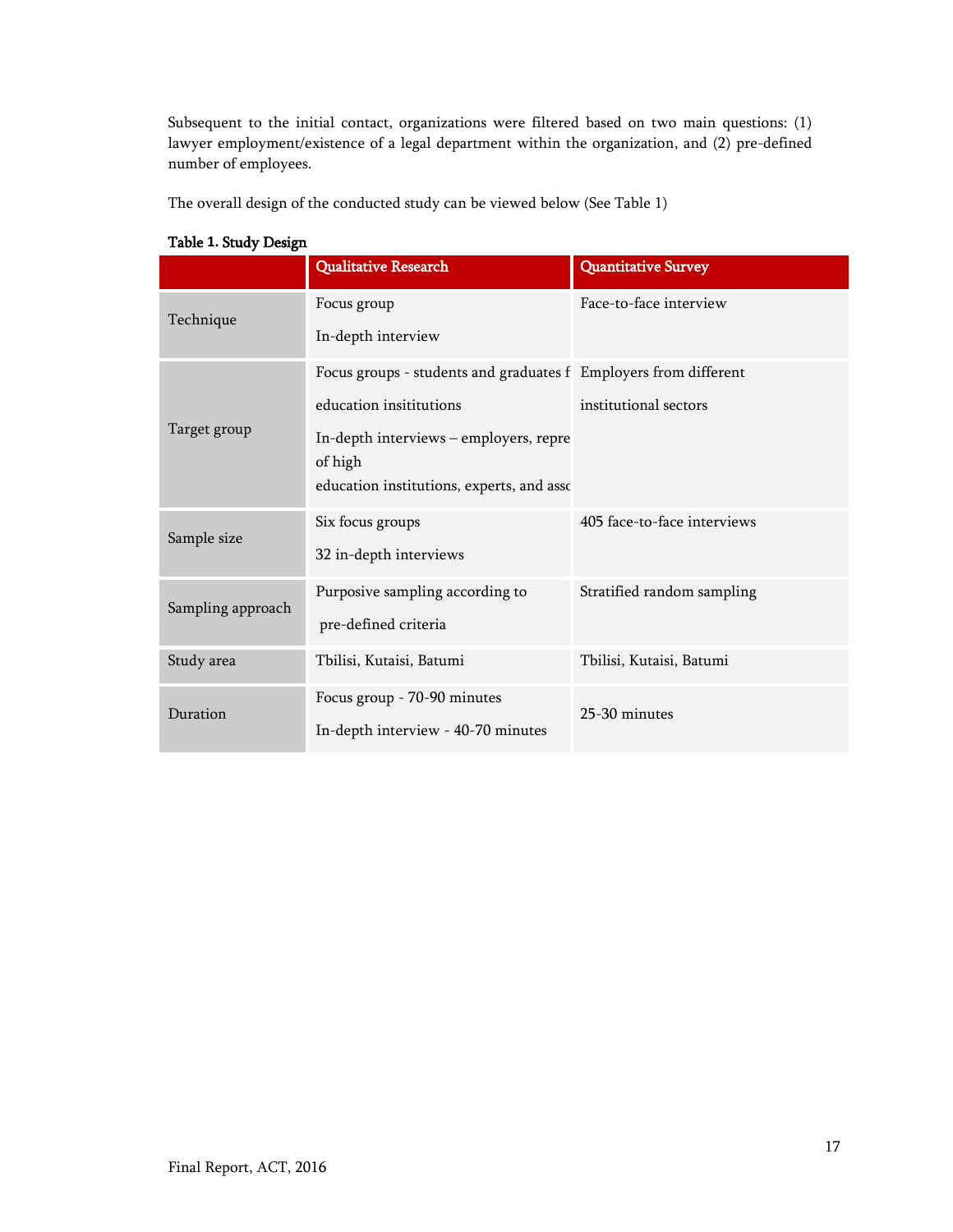## <span id="page-17-0"></span>1.3 Study Fieldwork

## <span id="page-17-1"></span>1.3.1 Qualitative Research Fieldwork

A sampling sheet was prepared prior to organizing the focus groups, which precisely defined the respondent selection criteria. The focus group participants' selection criteria were as follows:

- Education bachelor's degree holder, master's degree holder, graduate student, undergraduate student of law;
- Study at public or private universities;
- Two to four respondents in each group with two years of working experience as a lawyer;
- Aged between 21 and 25 years;
- Gender mixed.

From the focus groups conducted in Tbilisi, two were composed of students from state higher education institutions, and two were composed of students from private universities. Respondents in the Kutaisi focus group represented Akaki Tsereteli State University students or graduates, while respondents from Batumi represented Shota Rustaveli State University graduates.

An average of eight respondents participated in each focus group. A total of 51 participants from 17 different higher education institutions (students or graduates) participated in the discussions.

Arrangements for the in-depth interviews with potential respondents were handled by the commissioner. More specifically, 18 employers were surveyed, including eight state agencies, four law firms, three financial institutions, and three entities from other business sectors.

Representatives from eight different higher education institutions (six in Tbilisi, one each in Batumi and Kutaisi) and seven field experts/associations operating in respective fields participated in the research as respondents. It should be noted that in some cases, respondent differentiation between employers and experts/associations is merely figurative, since the latter can also represent an employer. However, for distinction, individual experts are engaged in academic activities.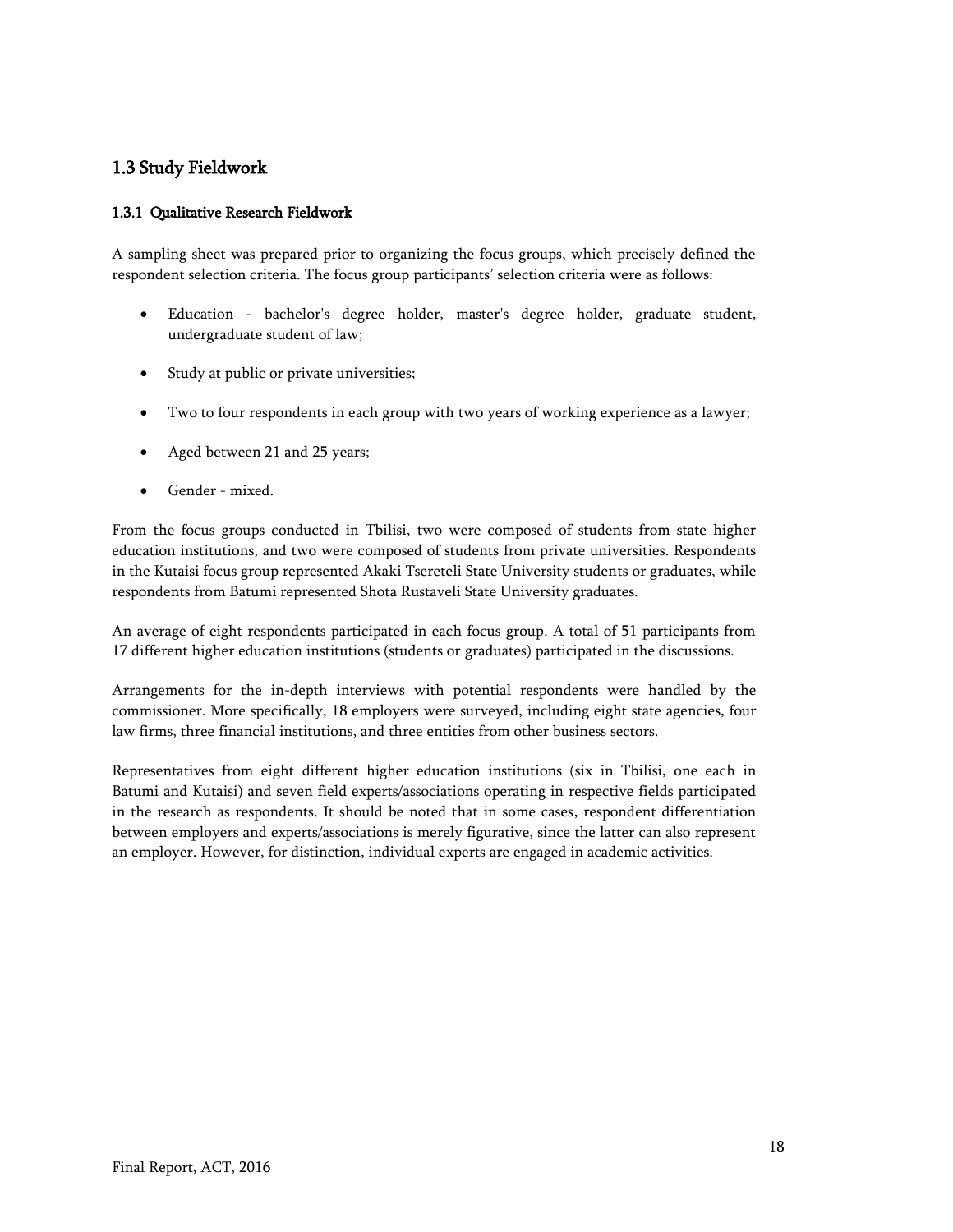| <b>Employers</b>                                                                              | 18                      |
|-----------------------------------------------------------------------------------------------|-------------------------|
| <b>State institutions</b>                                                                     | 8                       |
| Ministry of Justice of Georgia                                                                | 1                       |
| Prosecutor's Office of Georgia                                                                | 1                       |
| Supreme Court of Georgia                                                                      | 1                       |
| Ministry of Corrections of Georgia                                                            | 1                       |
| Ministry of Regional Development and Infrastructure of Georgia                                | 1                       |
| Ministry of Environment and Natural Resources Protection of Georgia                           | 1                       |
| Georgian United Water Supply Company                                                          | 1                       |
| Notary Bureau                                                                                 | 1                       |
| Law firms                                                                                     | $\overline{\mathbf{4}}$ |
| Law Firms in Tbilisi                                                                          | 3                       |
| Law Firms in Batumi                                                                           | 1                       |
| <b>Financial institutions</b>                                                                 | $\overline{\mathbf{3}}$ |
| Bank                                                                                          | $\overline{2}$          |
| Microfinance Organization                                                                     | 1                       |
| Companies from other sectors                                                                  | 3                       |
| <b>Fuel Business</b>                                                                          | 1                       |
| Communications                                                                                | 1                       |
| Multiprofile Industrial Holding                                                               | 1                       |
| <b>High Education Institutes</b>                                                              | 8                       |
| Ivane Javakhishvili Tbilisi State University                                                  | 1                       |
| Ilia State University                                                                         | 1                       |
| Georgian Institute of Public Affairs                                                          | 1                       |
| International Black Sea University                                                            | 1                       |
| <b>Caucasus University</b>                                                                    | 1                       |
| Free University of Tbilisi                                                                    | 1                       |
| Shota Rustaveli State University                                                              | 1                       |
| Akaki Tsereteli State University                                                              | 1                       |
| <b>Experts/Associations</b>                                                                   | 7                       |
| Georgian Bar Association                                                                      | 1                       |
| Georgian Young Lawyers Association                                                            | 1                       |
| Transparency International Georgia                                                            | 1                       |
| Academic Staff of Different High Education Institutions                                       | $\mathbf 2$             |
| Academic Staff of Different High Education Institutions Who are Employers at the<br>Same Time | $\mathbf 2$             |

## <span id="page-18-0"></span>Table **2.** Target Groups Surveyed within the Research Framework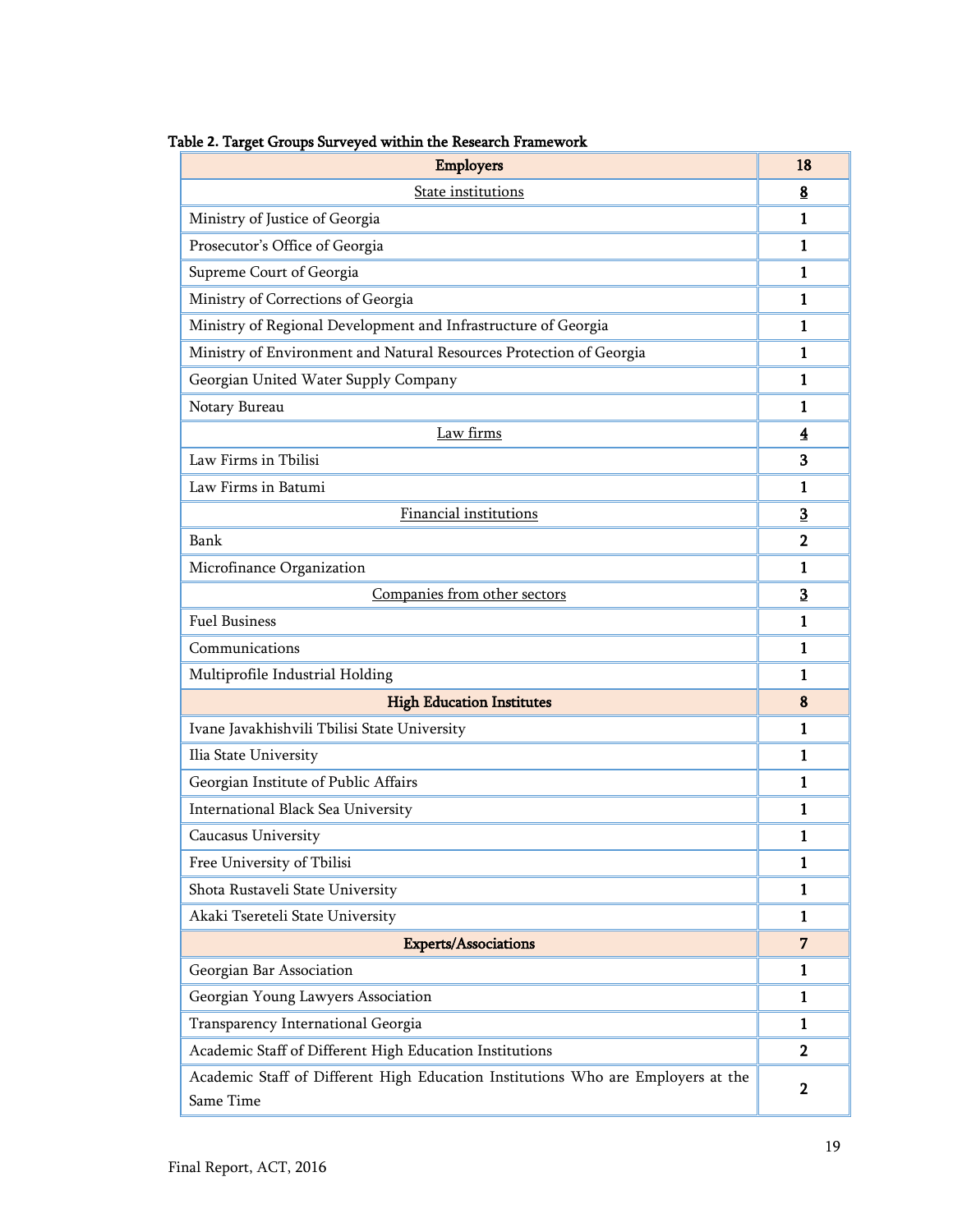Respondents from the respective institutions/organizations were selected according to the level of information regarding the research topic. For employers, these individuals were mostly represented by the heads of Human Resources Departments or Legal Department officials; however, in some cases, the research was conducted with chief officials of the companies/organizations in question. Respondents interviewed at the higher education institutions were represented by the heads of legal faculties or schools, while respondents representing experts and associations were leaders of a variety of programs or recognized experts in the field.

#### <span id="page-19-0"></span>1.3.2 Quantitative Survey Fieldwork

From the onset of the undertaken fieldwork, a telephone database of institutional sectors was prepared and contact with their representatives was made in order to obtain appointments for the interviews. All available numbers from the database were contacted within the framework of the quantitative survey, denoting to the use of a sampling method. However, only 405 interviews were conducted instead of 500. Nonetheless, a total of 4102 telephone numbers from the database were contacted.

Challenges related to the interview process (similar to the difficulties experienced during organizational surveys) were caused as a result of technical faults of the databases, as well as by the respondents' refusal of participation due to unavailability. The number of interviews was determined by additional screening process in the form of filter questions, which required surveyed organizations to have an employed lawyer(s), as well as a certain number of employees: 21+ for businesses, 6+ for financial institutions and international / local non-governmental organizations, and 3+ for law firms.

The time and location of the interviews was arranged with the respondents who agreed to participate. Interviewees were company representatives responsible for staff recruitment and/or legal department representatives, as well as chief executives of the companies. The overwhelming majority of interviews were conducted at the workplace of the respondents. Interviews conducted according to cities are as follows: 301 interviews were conducted in Tbilisi, 66 in Batumi, and 38 in Kutaisi. The table below shows the number of conducted interviews:

| <b>Sector</b>                                | <b>Number of Interviews</b> |
|----------------------------------------------|-----------------------------|
| Business organizations                       | 165                         |
| Financial institutions                       | 36                          |
| Non-governmental/international organizations | 67                          |
| Law firms                                    | 56                          |
| State institutions                           | 81                          |
| <b>Total</b>                                 | 405                         |

#### <span id="page-19-1"></span>Table **3.** Number of Conducted Interviews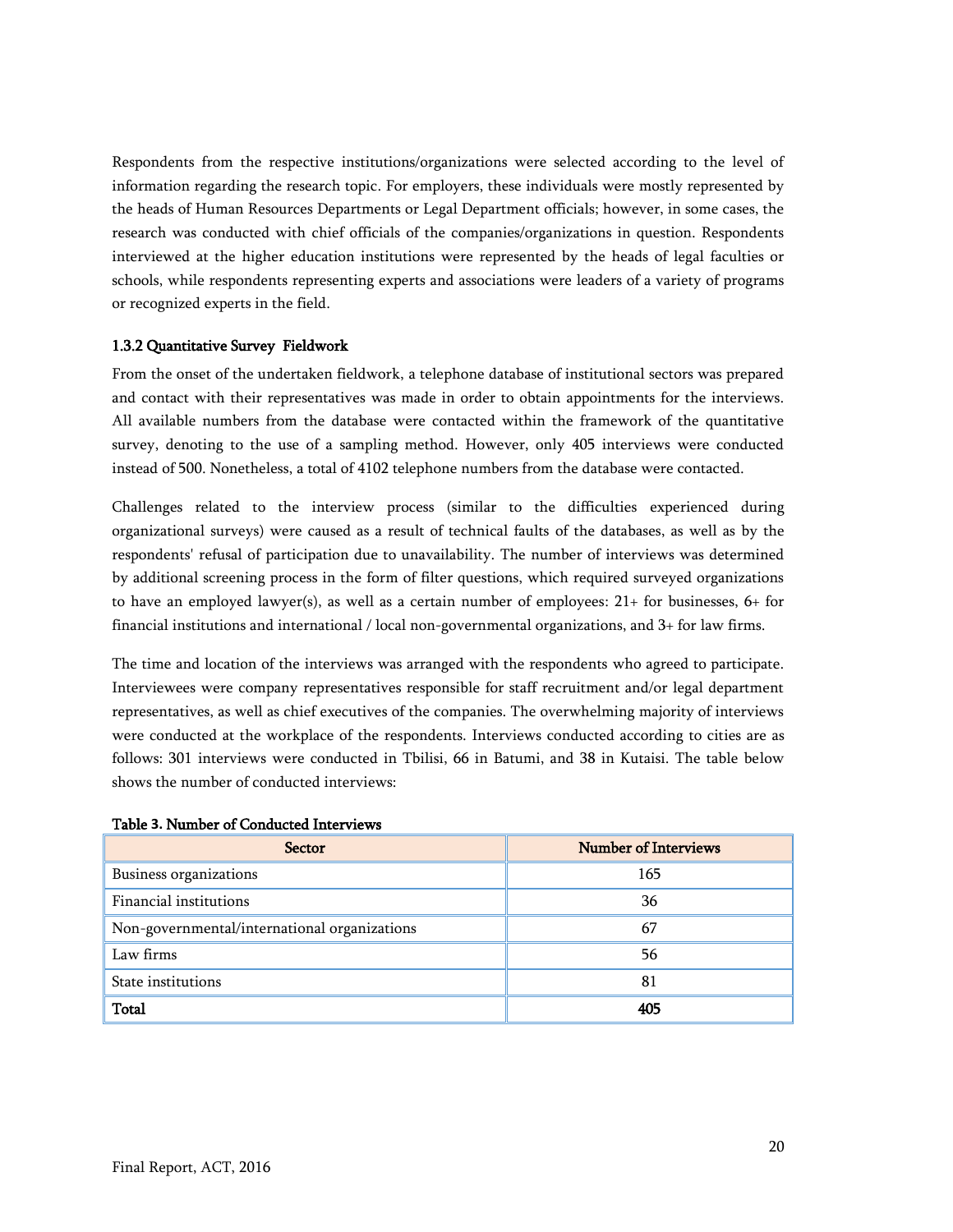## <span id="page-20-0"></span>1.4 Study Outcomes and Reporting

Quantitative and qualitative research findings were jointly analyzed. Data from the quantitative survey findings was processed through the Statistical Package for the Social Sciences (SPSS). Qualitative research results were prepared in the form of transcripts and subsequently analyzed thematically.

For the purposes of data generalization, weighting was carried out for the quantitative survey. The margin of sampling error ranges between 4% and 4.5%. The margin of sampling error for individual sectors is as follows:

| <b>Sector</b>                                | <b>Sampling Error</b> |
|----------------------------------------------|-----------------------|
| Business organizations                       | $5 - 6\%$             |
| Financial institutions                       | $10 - 12%$            |
| Non-governmental/International organizations | $6 - 7\%$             |
| Law firms                                    | $8 - 10%$             |
| State institutions                           | 7-9%                  |
| Total                                        | 4.0-4.5%              |

## <span id="page-20-1"></span>Table **4.** Sampling Error Based on Sectors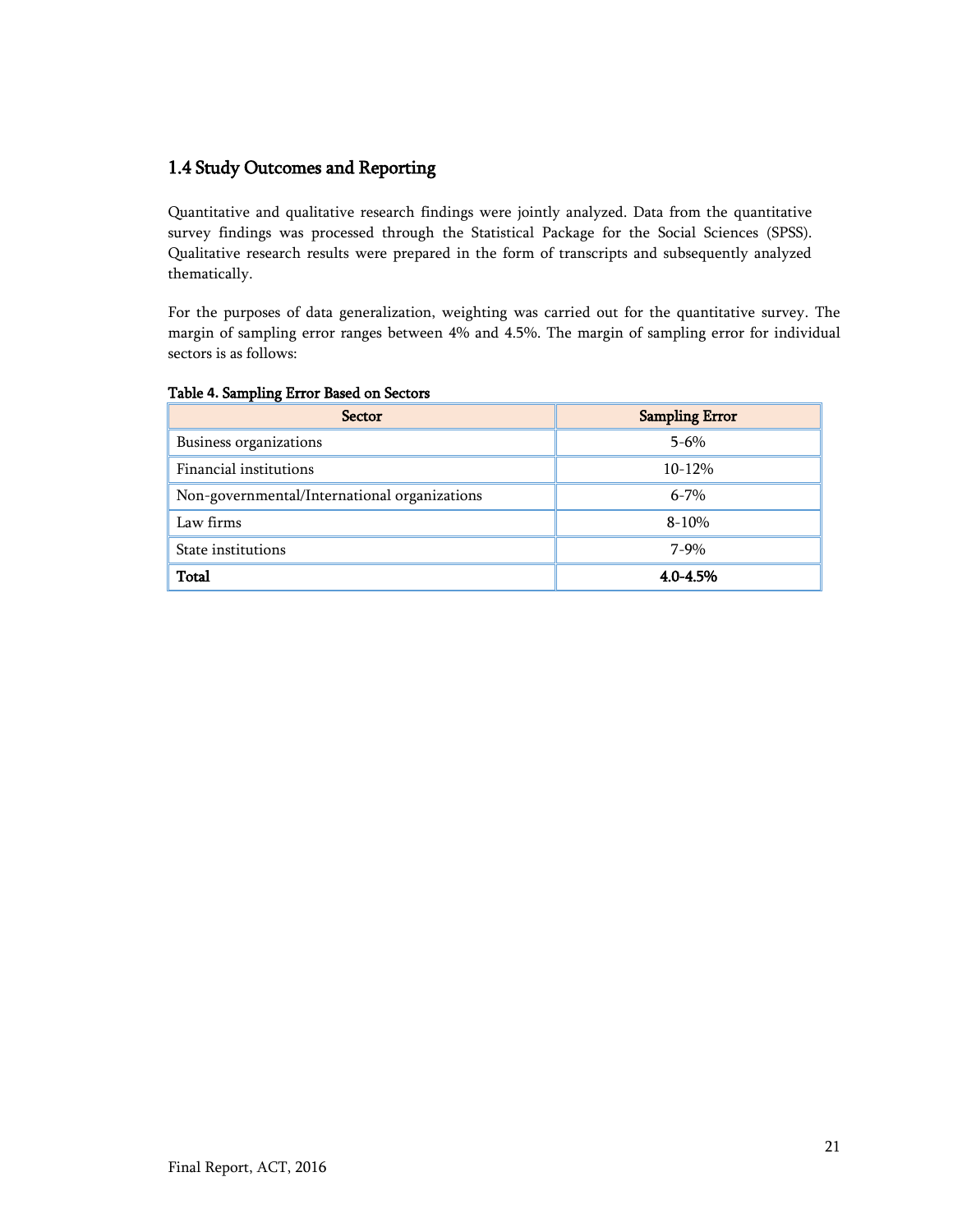# <span id="page-21-0"></span>2. Desk Research

The following desk study attempts to briefly overview the literature describing the state of the Georgian labor market (including that of lawyer positions) in recent years. Conducted literary works revealed the lack of regular labor market research in Georgia that would highlight current and future market trends, as well as provide a comparatively definitive picture of the field. The following brief overview represents a clear example of the above-indicated problem, since the materials used within it are somewhat out of date.

The primary segment of the presented desk research encompasses an analysis of labor market-related reports published at various time periods. Information collected directly within the framework of the given project regarding the amount and nature of currently available lawyer vacancies is predominantly presented in the subsequent chapter. However, such information is sometimes used in the following sub-chapter for better illustration and a comparison of the data presented in particular reports.

In the last decade, one example of a thorough study of the Georgian labor market is research conducted by the United States Agency for International Development (USAID) and the International Organization for Migration (IOM) during June-July 2010. Their research revealed typical characteristics of the Georgian labor market:

- Low employment and high unemployment rates;
- Limited capacity of enterprises;
- Dominance of the "secondary labor market" over the "primary market";
- High percentage indicator of youth unemployment as well as unemployment among people with higher education;
- Low wages;
- Lack of regulations;
- Underdeveloped infrastructure;
- Inadequate labor market flexibility;
- High rate of long-term unemployment;
- Limited mobility for professionals;
- Sharp disproportion between supply and demand.<sup>1</sup>

The main characteristic of the Georgian labor market as distinguished by the report was the limited activity area of the labor market, specifically a low indicator of supply and demand in terms of employment. The share of hired workers in the pool of total employed personnel is low, and in this regard, the observed trend shows no improvement over the years.

The abovementioned report illustrated that employers based in regions are faced with the challenge of employing relevantly educated and trained personnel for specific jobs. Along with other professions, a shortage of legal professionals has emerged in Tbilisi. 2

<sup>&</sup>lt;sup>1</sup>P.5, Labor market in Georgia, June-July 2010, Survey report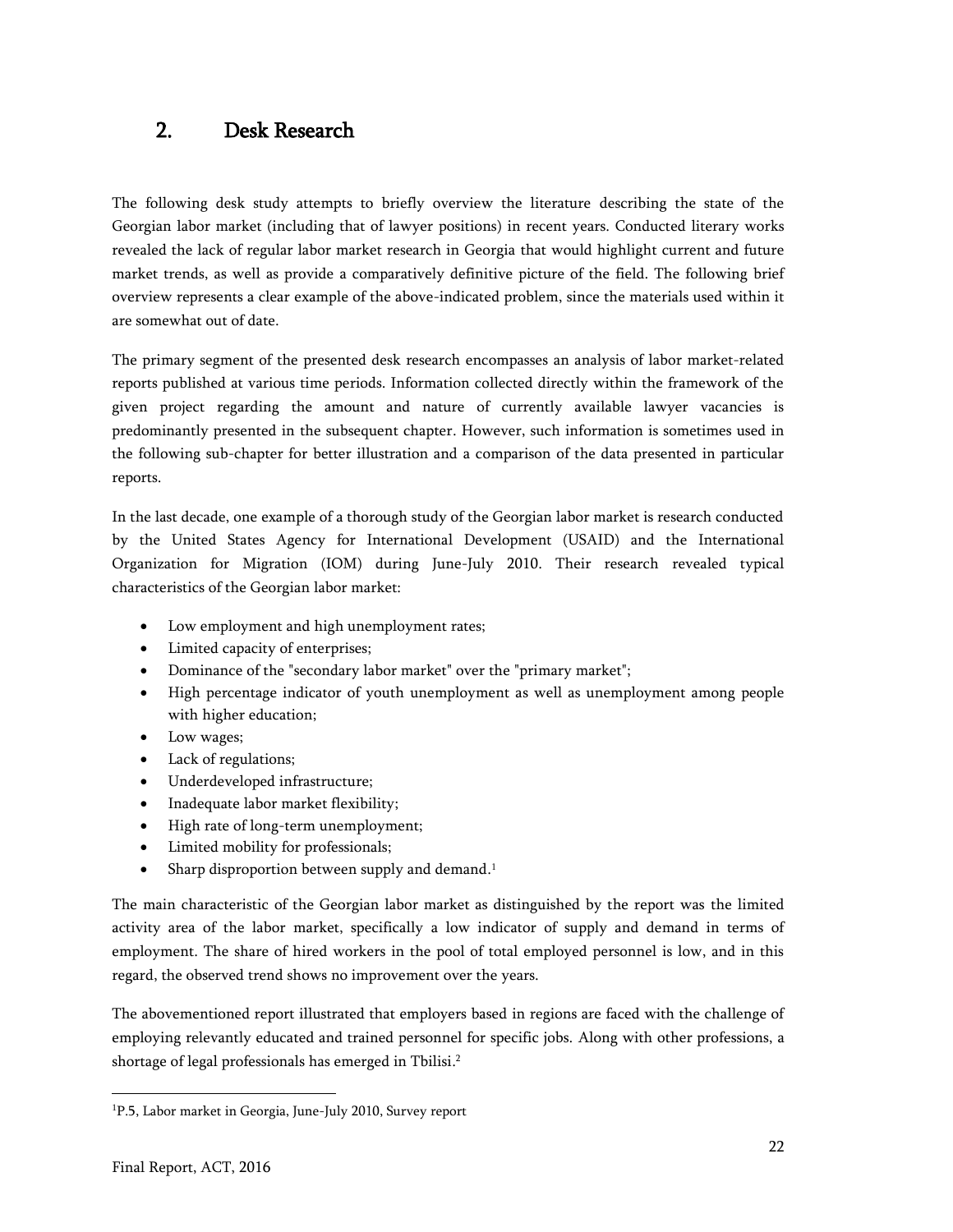According to the research conducted by the United States Agency for International Development (USAID) and the International Organization for Migration (IOM) during February-June 2011, which concerned the provision of the workforce to the Georgian labor market, it can be stated that the demand-supply gap for labor is incongruous quantitatively as well as structurally. A vast majority of personnel necessary for labor market do not receive proper training at vocational and higher education institutions, while many industries (e.g. fields of humanities and arts, social sciences, business, and law) tend to be overrepresented in the work force. <sup>3</sup> Between the years of 2009 and 2010, the distribution of students in higher education institutions was such that the fields of social sciences, business and law represented the dominant areas, and amounted to 33% of the overall education market. <sup>4</sup> The abovementioned is of greater significance, considering that the number of graduates is disproportionately large for the country's small labor market, and ultimately equates to even fewer available jobs. The aforementioned research confirms that one of the greatest necessities for the labor market is the regulation of supply and demand (including the legal market).

As for the employment status of lawyers based in various business areas, the International Organization for Migration (IOM) conducted the "Demand for workforce in employers" research in February 2008. In this research, 173 companies operating in Tbilisi were surveyed. The research showed that, for example, out of an average of 79 professional employees working in 49 transportation organizations, only three employed a lawyer. <sup>5</sup> A similar situation was observed in the communications sector, where out of an average of 42 employees working in 19 companies, only three had a lawyer. <sup>6</sup> The research revealed an interesting trend in the insurance sector, in which 29% of the surveyed companies increased the number of employees. Among the newly hired employees were lawyers, sales managers, business insurance specialists, insurance agents, economists, accountants, and human resource managers. <sup>7</sup> As opposed to other business sectors, a particular focus on lawyer employment in the financial sector can be attributed to strict regulations that require more serious work on appeals.

Relatively newer data gathered within the framework of the following reseach reveals a declining trend of lawyer vacancies announced in the public service sector between the years of 2013 and 2015, ergo the number of announced vacancies, as well as their share in the total amount of job openings announced in the public sector was observed to have decreased (from 6.2% down to 4.8%). 8

<sup>2</sup>P.25, Labor market in Georgia, June-July 2010, Survey report

<sup>&</sup>lt;sup>3</sup> Research report on the supply of labor force to the labor market conducted by the US Agency for International Development (USAID) and the International Organization for Migration (IOM), January-June 2011, Page 67

<sup>4</sup> The United States Agency for International Development (USAID) and the International Organization for Migration (IOM), April-June 2011research, Page 53

<sup>5</sup> P.13 International Organization for Migration (February 2008). Employer Workforce Demand Report, Tbilisi, Georgia

<sup>6</sup> P.15 International Organization for Migration (February 2008). Employer Workforce Demand Report, Tbilisi, Georgia

<sup>7</sup> P.18 International Organization for Migration (February 2008). Employer Workforce Demand Report, Tbilisi, Georgia

<sup>8</sup> Public Service Bureau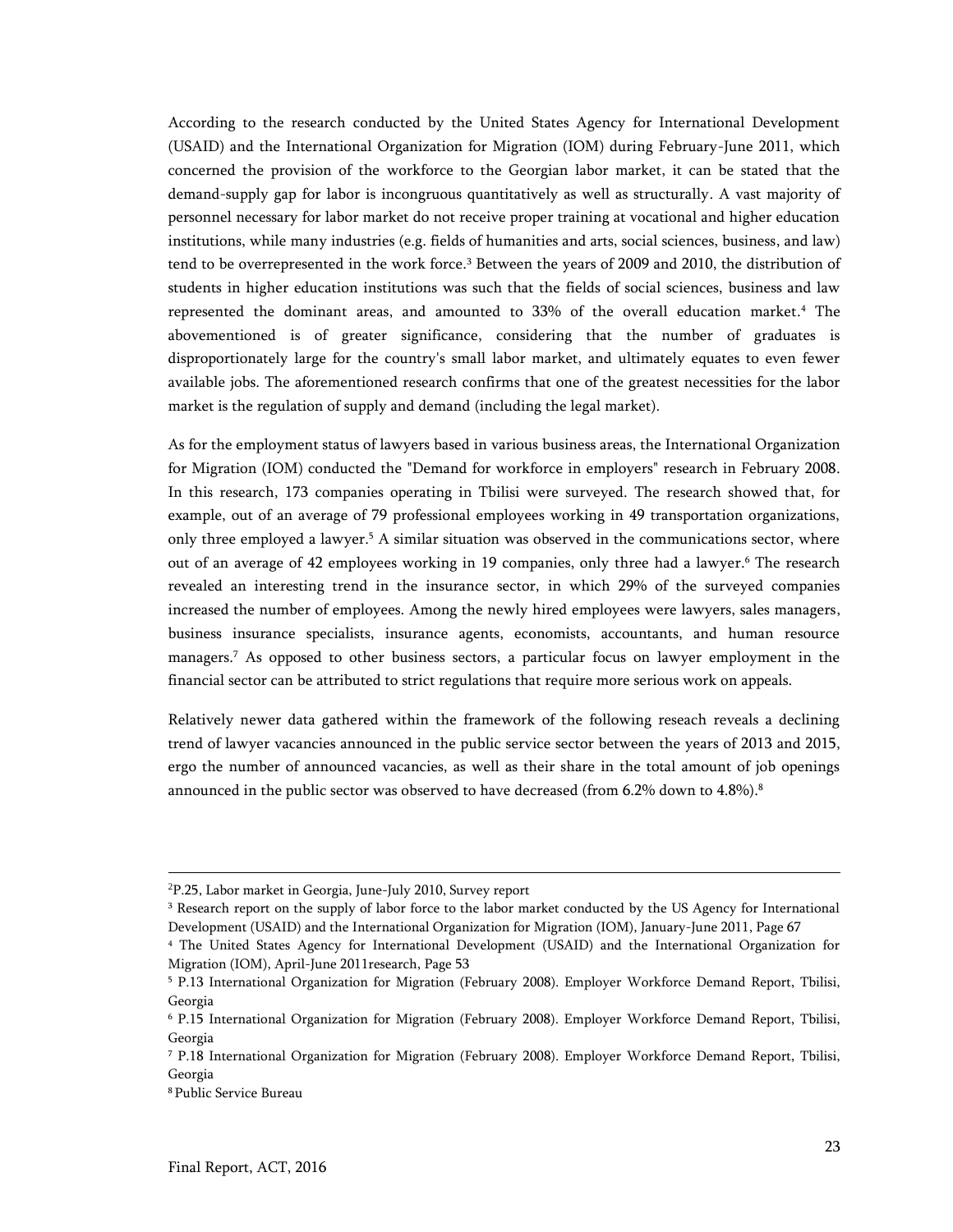There is no accurate data available regarding changes in the number of announced lawyer vacancies in the business sector. According to data from www.jobs.ge, one of the largest employment portals in Georgia, the number of lawyer vacancies increased from 478 to 620 during the period of 2013-2015. However, speculation can be made about the upsurge of the number of lawyer vacancies in the business sector due to the increasing number of private businesses on the labor market in 2010, subsequently creating a greater demand for employees. 9

Further speculation may be made that lawyer employment is more favorable in the private sector, since it customarily provides higher remuneration than the public sector. More specific data for comparing lawyer remuneration in the public and private sectors is not available in any of studies, however the 2013 data of the National Statistics Office confirmed that wages are lower in the public sector than in the private sector.<sup>10</sup> Bar examination statistics may also serve as an indirect confirmation that the private sector is more attractive to lawyers. <sup>11</sup> Based on the records from the past three years, statistics show an increasing trend in the number of individuals (both sexes) passing Bar examination (93 in 2013, 213 in 2014, and 290 in 2015). The public sector does not require qualification exams, so the above listed results can be attributed to a high interest in the private sector.

In 2015, the aforementioned trend experienced a sharp decline (2536 graduate lawyers in 2014, and 1722 graduate lawyers in 2015).<sup>12</sup> This may be a result of market saturation perception and a shift of the interest towards areas in which employment prospects are considered more realistic. According to the "Georgian Higher Legal Education Quality Research Report" conducted in 2014 by the "Georgian Young Lawyers' Association", only five percent of bachelor's degree holder lawyers do not plan continuing or launching their career in the legal field. 13

According to research conducted by Ilia State University in 2015, on the list of most demanded professions, lawyer is ranked as one of the least requested careers and holds second to last place (1.9%). The remaining most demanded professions on the list according to the research, are as follows: professionals in the financial field and financial experts (20.1%); sales manager (18.5%); technical staff (13.2%); medical staff (9.7%); distribution employee (8%); IT manager (7.4%); manager in other fields (7.2%); teacher/consultant (6.4%); tour operator (3.5%); marketing specialist (3.1%); and engineer (1%). A surplus of financial field professionals can be attributed to the magnitude and significance of the financial sector (the aforementioned sector supplies 26% of the total labor market demand).<sup>14</sup> However, data collected within the framework of the following research project confirmed that legal education is considered an asset in the financial sector as well (see the main part of the report).

<sup>9</sup>[http://factcheck.ge/article/imis-miukhedavad-rom-sajaro-seqtorshi-khelphasebi-izrdeba-is-kerdzo-seqtorshi](http://factcheck.ge/article/imis-miukhedavad-rom-sajaro-seqtorshi-khelphasebi-izrdeba-is-kerdzo-seqtorshi-khelphasis-odenobas-chamorcheba/)[khelphasis-odenobas-chamorcheba/](http://factcheck.ge/article/imis-miukhedavad-rom-sajaro-seqtorshi-khelphasebi-izrdeba-is-kerdzo-seqtorshi-khelphasis-odenobas-chamorcheba/)

<sup>10</sup>[http://factcheck.ge/article/imis-miukhedavad-rom-sajaro-seqtorshi-khelphasebi-izrdeba-is-kerdzo-seqtorshi](http://factcheck.ge/article/imis-miukhedavad-rom-sajaro-seqtorshi-khelphasebi-izrdeba-is-kerdzo-seqtorshi-khelphasis-odenobas-chamorcheba/)[khelphasis-odenobas-chamorcheba/](http://factcheck.ge/article/imis-miukhedavad-rom-sajaro-seqtorshi-khelphasebi-izrdeba-is-kerdzo-seqtorshi-khelphasis-odenobas-chamorcheba/)

<sup>11</sup>[http://factcheck.ge/article/imis-miukhedavad-rom-sajaro-seqtorshi-khelphasebi-izrdeba-is-kerdzo-seqtorshi](http://factcheck.ge/article/imis-miukhedavad-rom-sajaro-seqtorshi-khelphasebi-izrdeba-is-kerdzo-seqtorshi-khelphasis-odenobas-chamorcheba/)[khelphasis-odenobas-chamorcheba/](http://factcheck.ge/article/imis-miukhedavad-rom-sajaro-seqtorshi-khelphasebi-izrdeba-is-kerdzo-seqtorshi-khelphasis-odenobas-chamorcheba/)

<sup>&</sup>lt;sup>12</sup>National Center for Educational Quality Enhancement

<sup>&</sup>lt;sup>13"</sup>Georgian Higher Legal Education Quality Research Report" GYLA, 2014, Page 74 14<http://forbes.ge/blog/79/Sromis-bazari-saqarTveloSi>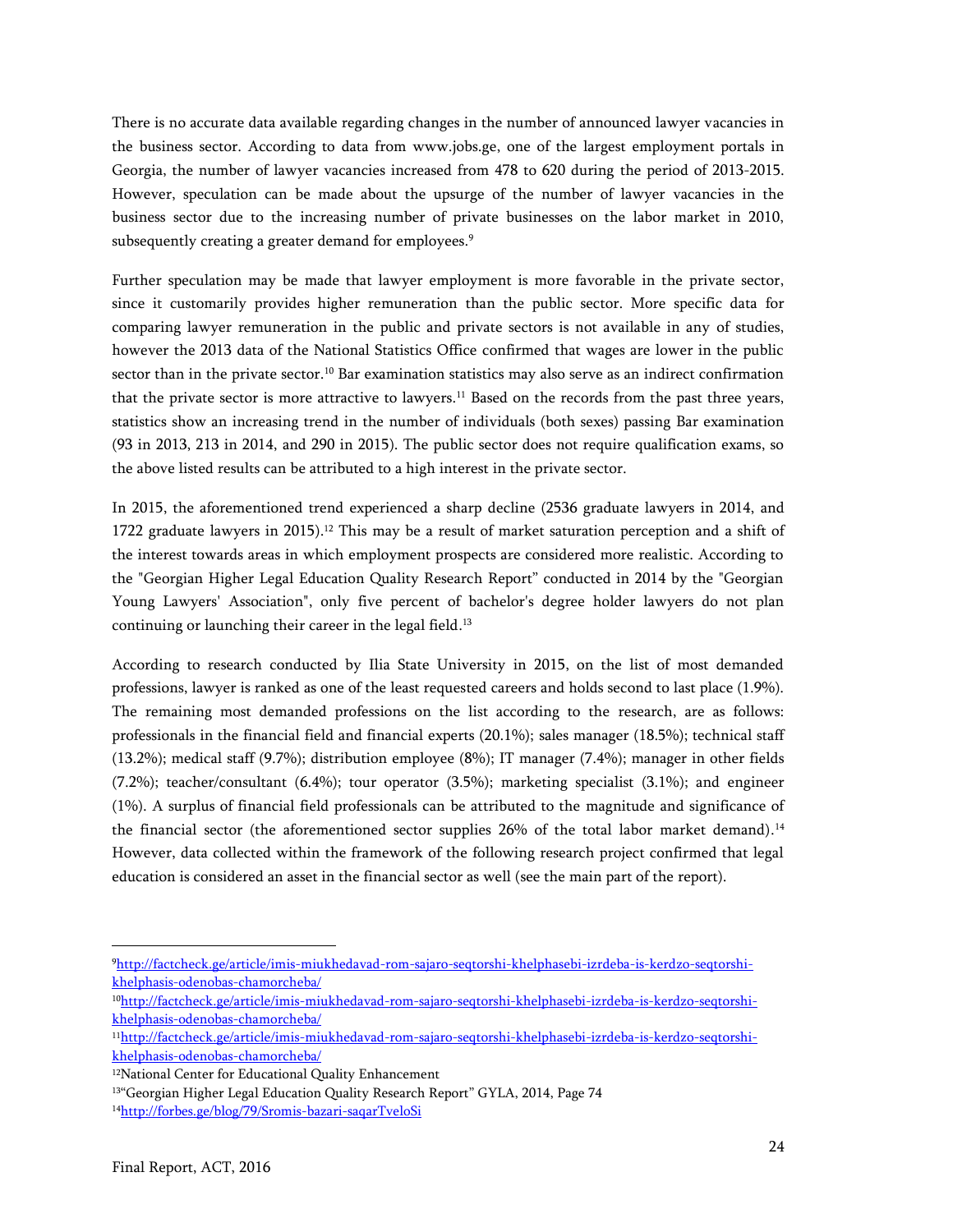According to the "Youth employment problems in Georgia" research conducted in 2013<sup>15</sup>, a vast majority of employers hesitate to hire students or university graduates, prefering more experienced candidates. <sup>16</sup> This, in turn, contributes to youth labor migration from Georgia. <sup>17</sup> In the event of hiring a student, employers only offer internship programs and do not guarantee future employment. However, research conducted by the Young Lawyers' Association shows that private sector employers prefer to hire broad-profile lawyers and develop their qualifications in specific areas. Interestingly, as a rule, undergraduates are more likely to be employed in the public or non-governmental sector than in the private sector. 18

Studies show ambiguous attitudes towards the importance of holding a master's degree. According to research conducted by Iv. Javakhishvili Tbilisi State University, employers tend to not attribute too much significance to the differences between B.A. and M.A. graduates, as they consider the levels of knowledge acquired to be almost identical.<sup>19</sup> The "Georgian Higher Legal Education Quality Research Report" provides a different picture, in which students and professors state that the higher the level of education achieved by the applicant, the higher the chances of getting a job.

Research conducted by the Georgian Young Lawyers Association identified specific skill sets necessary for lawyers:

- In-depth knowledge of legal issues;
- Good written and oral communication skills;
- Good law interpretation skills; and
- Good understanding of the Civil Service Code of Ethics. 20

Accroding to the "Georgian Higher Legal Education Quality Research Report" conducted in 2014 by the Georgian Young Lawyers' Association, the majority of law faculty graduates cannot meet the above listed requirements, mostly due to the low level of legal education received at the higher education institution compared to that of labor market demands. <sup>21</sup> As a result, a shortage of qualified lawyers is observed in spite of the surplus of lawyers on the labor market. An assesment of the bachelor's degree graduate preparation level for the qualification exam may serve as an accurate evaluation indicator of undergraduate level education, however different attitudes are revealed toward the mentioned topic in various target groups. Namely, according to the aforementioned research conducted by the Georgian Young Lawyers' Association, professors/scientists evaluate undergraduate level knowledge acquired in the higher education institution to be satisfactory for the law graduates to pass the Bar examination,

<sup>15</sup>"Youth employment problems in Georgia" N. Kvelashvili; N. Abramia; R. Liparteliani; T. Tartarashvili; G. Shioshvili. 2013

<sup>&</sup>lt;sup>16"</sup>Georgian Higher Legal Education Quality Research Report" GYLA, 2014, Page

<sup>17</sup>"Youth employment problems in Georgia" N. Kvelashvili; N. Abramia; R. Liparteliani; T. Tartarashvili; G. Shioshvili. 2013

<sup>18</sup>"Georgian Higher Legal Education Quality Research Report" GYLA, 2014

<sup>19</sup> Promotion of student employment by Georgian higher educational institutions, 2011, TSU, Tbilisi, p. 22

 $20$  Reseach does not specify definition of the term. Perhaps, the mentioned term connotes to the public institution regulations and terms of refference

<sup>21</sup>"Georgian Higher Legal Education Quality Research Report" GYLA, 2014, p. 83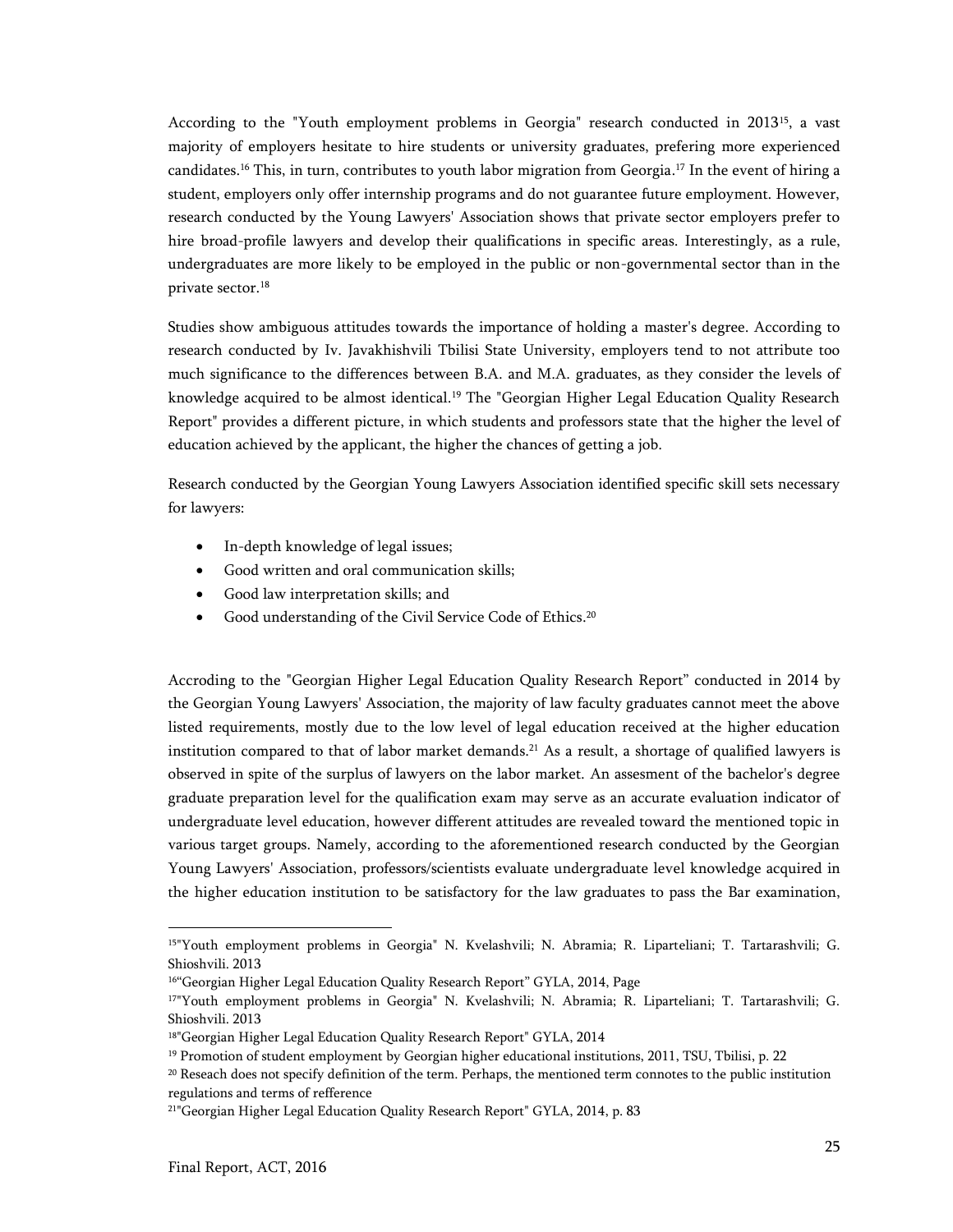while students do not share this opinion. Among students, 45.5% consider that their education is not sufficient for the Bar examination. Master's degree holders are generally more optimistic. $^{22}$ 

Cooperation between universities and employers is interesting in terms of student employment. According to a survey conducted by Iv. Javakhishvili Tbilisi State University in 2011, the main types of relationships between employers and universities are as follows: personal communication, student employment units (existent in universities), or presentations and seminars. <sup>23</sup> Most employers have information regarding student employment units only from private universities. <sup>24</sup> Based on the survey, only 30% of the universities have a special structure focused on student employment. Furthermore, employers were generally dissatisfied with the quality of service of such units (e.g. delays in organizational issues, tardiness in submitting documents, lack of communication with the students, etc).<sup>25</sup> As the research showed, the aforementioned problems were essentially not shared by employers and educational institutions, reducing the likelihood of their resolution.

According to the research conducted by the Georgian Young Lawyers' Association, the most active way of communication with higher education institutions is through personal contacts. <sup>26</sup> This is because the signing of a memorandum or an agreement with a potential employer is a complicated process and represents a mere formality. <sup>27</sup> Both of the above reviewed pieces of reseach show that the relationship between potential employers and universities is generally weak.<sup>28</sup>

<sup>&</sup>lt;sup>22"</sup>Georgian Higher Legal Education Quality Research Report" GYLA, 2014

<sup>23</sup>Promotion of student employment by Georgian higher educational institutions, 2011, TSU, Tbilisi, p. 36

 $24$ Promotion of student employment by Georgian higher educational institutions, 2011, TSU, Tbilisi, p. 14

 $25$ Promotion of student employment by Georgian higher educational institutions, 2011, TSU, Tbilisi, p. 15

<sup>26</sup>Promotion of student employment by Georgian higher educational institutions, 2011, TSU, Tbilisi, p. 36

<sup>27</sup>Promotion of student employment by Georgian higher educational institutions, 2011, TSU, Tbilisi, p. 37

<sup>28</sup>"Georgian Higher Legal Education Quality Research Report" GYLA, 2014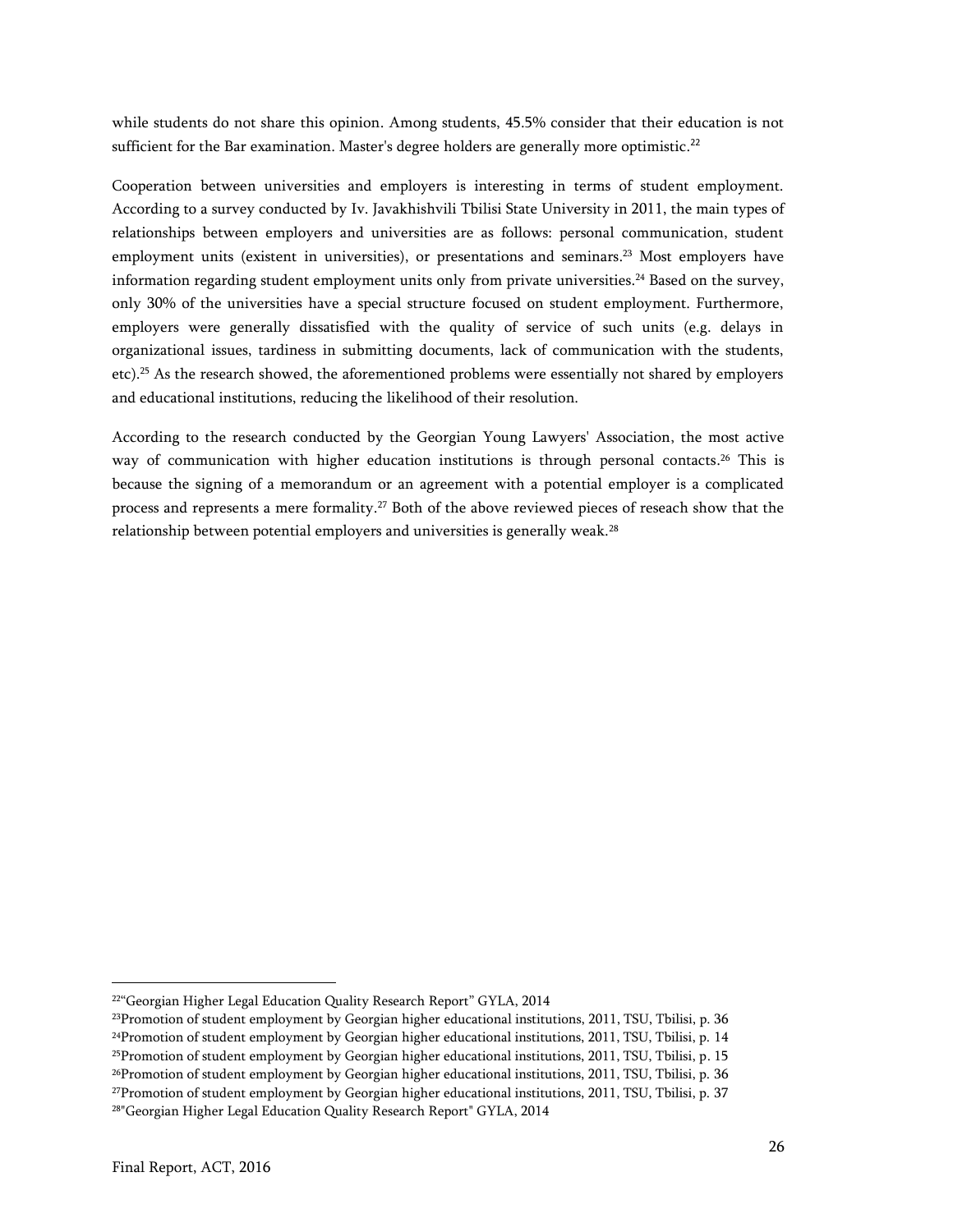# <span id="page-26-0"></span>3. Main Part of the Report

## <span id="page-26-1"></span>3.1 Number of Lawyers on the Market and Higher Education Institutions Providing Legal Education

## <span id="page-26-2"></span>3.1.1 Available Employment on the Legal Market

Exact information regarding the number of annually announced lawyer vacancies in Georgia is not available.

Research attempted to analyze three largest employment portals - www.hr.gov.ge, www.jobs.ge and www.hr.com.ge. The years 2013-2015 were chosen as the calculation period, during which statistical information was provided by two portals - www.hr.gov.ge and www.jobs.ge, while the data gathered from www.hr.com.ge was primarily considered for trends.

The portal www.hr.gov.ge is a website administered by the Civil Service Bureau that publishes vacancies announced in the public service sector. The aforementioned website is not used for vacancies announced in other sectors (business, NGO, etc). The portals www.jobs.ge and www.hr.com.ge do not have a particular profile, therefore information published here concerns job openings in various sectors, including the public sector. An accurate estimation of data regarding available vacancies at any given period is infeasibly based on an analysis of the above listed portals, since on one hand announced vacancies are not necessarily mutually exclusive and cannot be sorted mathematically, and on the other hand, information concerning certain job openings is spread via informal channels or through company intranet. Therefore, such vacancies are not listed on the aforementioned portals.

Obtaining comprehensive information on announced vacancies in the public sector is available via www.hr.gov.ge. According to Civil Service Bureau data, which carries out the administration of the aforementioned website, in 2013 a total of 10 620 vacancies were announced in the public sector, while the announced job openings amounted to 12 734 in 2014, and 10 297 in 2015. Among them, the share of announced vacancies for lawyers equaled 6.2% in 2013; the mentioned vacancy shares were reduced in 2014 and 2015 and equaled 4.6% and 4.8%, respectively. The above presented percentage shares are reflected in numbers as follows: 661 announced lawyer vacancies in the public sector in 2013, while civil service sector was planning to employ 496 lawyers in 2015. The respective overall data is presented below:

|       | <b>Total Number of Vacancies</b> | <b>Lawyer Vacancies</b> | <b>Lawyer Vacancy Shares</b> |  |  |  |  |  |  |  |
|-------|----------------------------------|-------------------------|------------------------------|--|--|--|--|--|--|--|
| 2013  | 10 620                           | 661                     | $6.2\%$                      |  |  |  |  |  |  |  |
| 2014  | 12 7 34                          | 580                     | 4.6%                         |  |  |  |  |  |  |  |
| 2015  | 10 297                           | 496                     | 4.8%                         |  |  |  |  |  |  |  |
| Total | 33 651                           | 1737                    | 5.2%                         |  |  |  |  |  |  |  |

<span id="page-26-3"></span>Table **5.** Announced Vacancies on www.hr.gov.ge, According to Lawyer Position Shares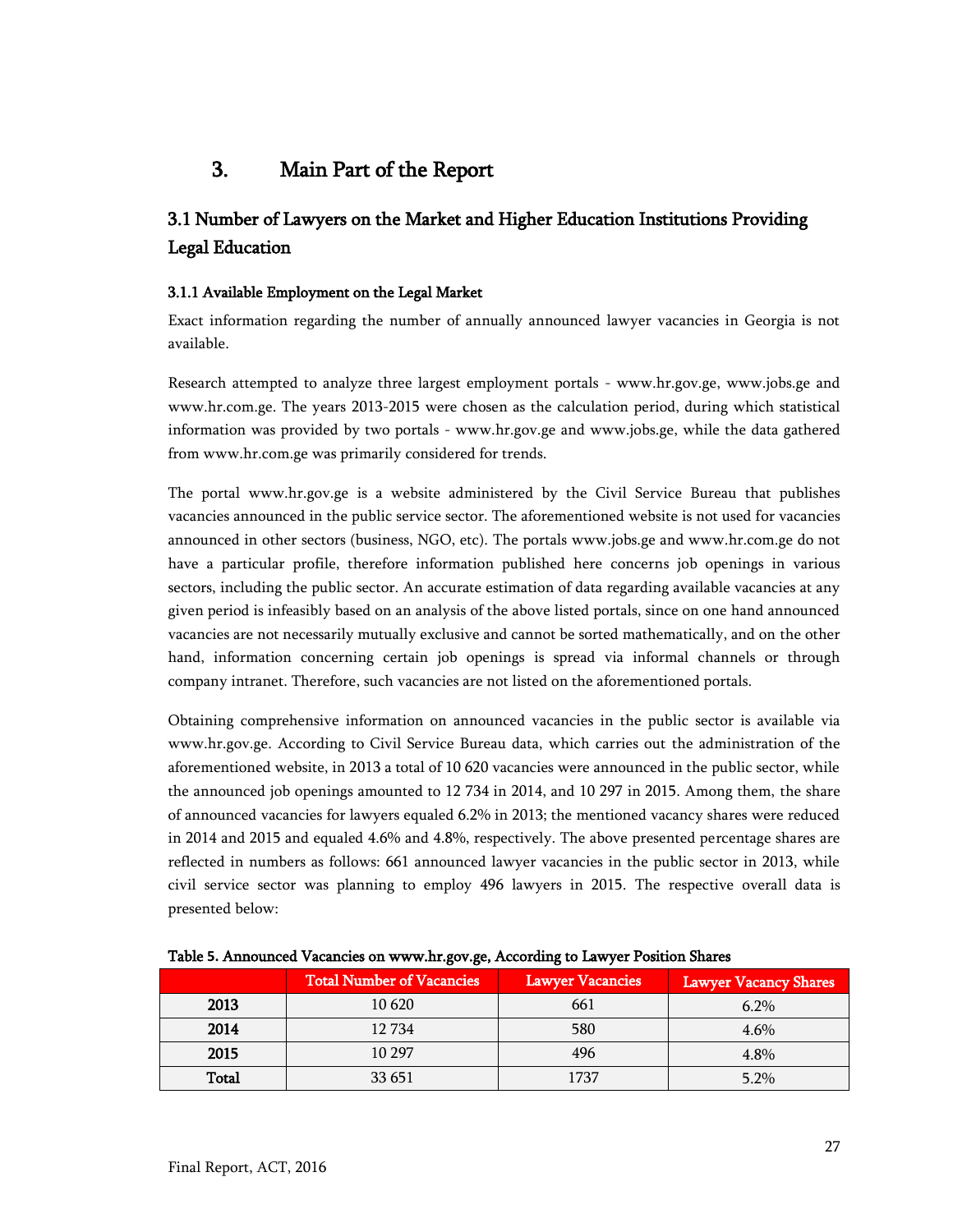As for an analysis of the employment portal www.jobs.ge, a total of 41 805 vacancies were published during 2013-2015, among which the number of lawyer vacancies equaled 1 598, or 3.8% of the total sum of published vacancies. The number of the announced total, as well as lawyer vacancies published on www.jobs.ge has increased over the years. In 2013, the website published 478 jobs for lawyers. This number increased to 500 in 2014 and 620 in 2015. Although the overall share of lawyer vacancies was lower in 2014 and 2015 than in 2013, the actual number of published vacancies increased. The respective overall data is presented below:

|       | <b>Total Number of Vacancies</b> | <b>Lawyer Vacancies</b> | <b>Lawyer Vacancy Shares</b> |
|-------|----------------------------------|-------------------------|------------------------------|
| 2013  | 10 9 36                          | 478                     | $4.4\%$                      |
| 2014  | 14 786                           | 500                     | $3.4\%$                      |
| 2015  | 16 083                           | 620                     | $3.9\%$                      |
| Total | 41 805                           | 1 598                   | 3.8%                         |

<span id="page-27-0"></span>Table **6.** Announced Vacancies on www.jobs.ge, According to Lawyer Position Shares

During the years 2013-2015, 32 421 out of 41 805 published vacancies on www.jobs.ge were announced in Tbilisi. As for the regions, the highest share of available vacancies was present in Adjara (3121) and Imereti (2674) – the regions where the survey was conducted as well.

Data on the third employment portal - www.hr.com.ge, was scarce and did not contain specific quantitative figures; however, according to the general data of the past three years, the share of announced lawyer vacancies amounted to a total of between one and two percent, on average.

Analytical data regarding specific characteristics significant for the research, such as bachelor's or master's degree requirements for lawyer positions, is not available on any of the above mentioned web portals.

In order to attain a broader overview of existing general trends, the research analyzed vacancies posted on a particular day on all three websites. The research outcomes showed the following:

- $\checkmark$  On average share of announced vacancies for lawyer positions range between one to four percent
- $\checkmark$  In most cases, vacancies for lawyer positions are either directly announced for undergraduates or the job description indicates that the candidate should have a degree in law, without specifying the level. In the above listed portal cases, announced vacancies were observed on a particular day, where in one instance no master's degree was required for 12 different job openings. In another instance, 2 out of 19 announcements required a graduate degree. In the third instance, 4 out of 18 posted job openings for lawyers announced a requirement for a graduate degree. In all three above mentioned cases, a master's degree was required for the position of Department Adviser or Chief Specialist, as well as for common lawyer positions (in two cases). Therefore, the assumption that a master's degree is required only for high-level positions is inaccurate.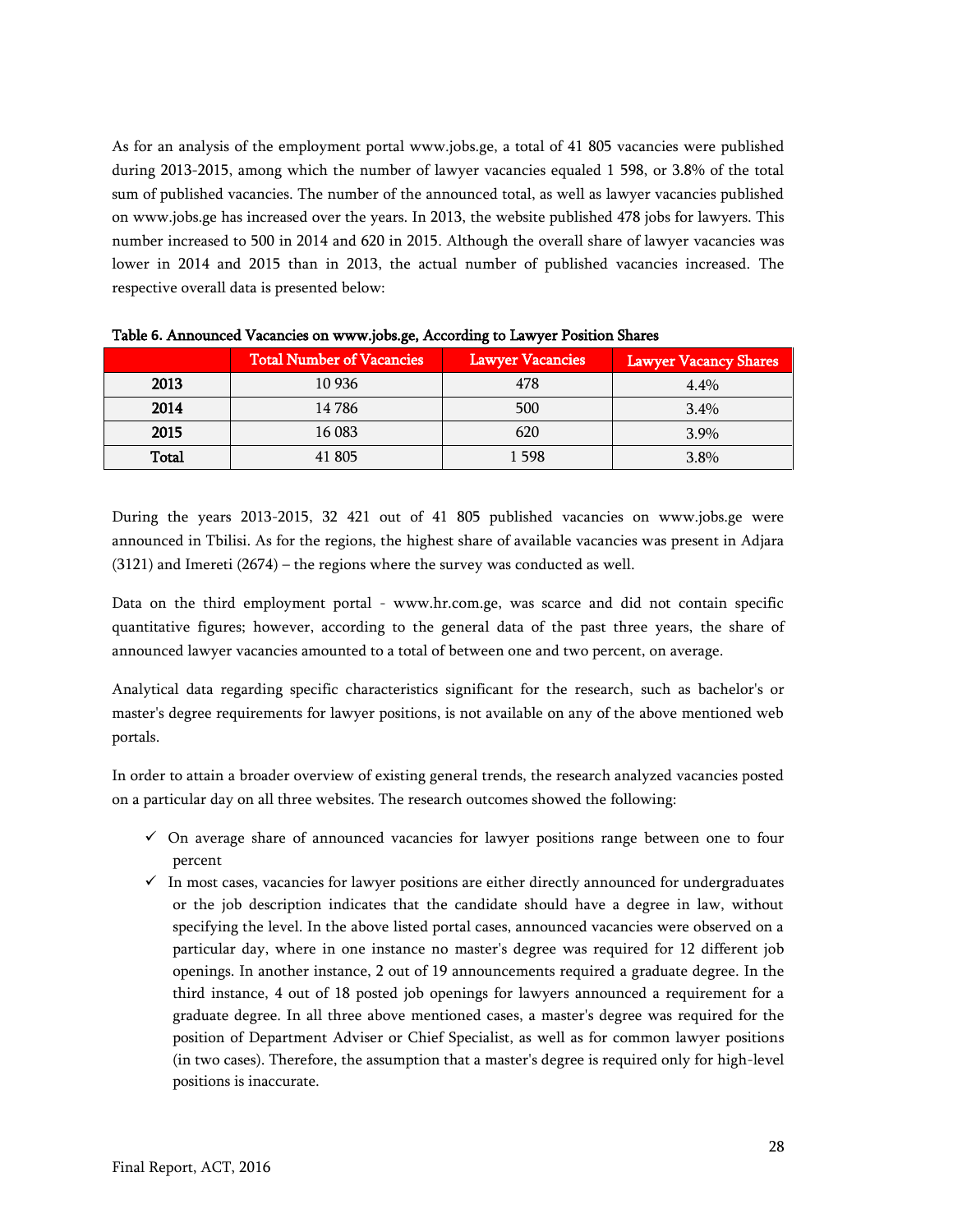- $\checkmark$  Several job opening announcements observed at the analyzed websites are worthy of a separate mention, since in essence these are vacancies for legal positions, yet legal education is not considered a priority. These sectors are: management of problematic loans, security administration, and appeals administration (medical, financial). Furthermore, respondents surveyed within the framework of the qualitative research consider legal education as an asset for the abovementioned sectors, as well as for the administrative sector of companies in general.
- $\checkmark$  A majority of the vacancies require one or two years of work experience for the position of a lawyer (particular required experience may differ depending on the field position and specification - e.g, experience in the field of human rights).

Only 1 out of the 49 analyzed job opening announcements required applicants to be female. Incidentally, in a private conversation with representatives of the Civil Service Bureau, it was insinuated that announcing a gender preference for a particular position would be considered a violation of the law, and at any rate such information would be filtered, even in the case of the employer's indication of the mentioned criteria. Such restrictions are not present in private portals.

Based on the quantitative survey data, the average lawyer employment rate in Tbilisi, Kutaisi and Batumi legal labor markets has not changed over the past years. According to the 2013, 2014 and 2015 data, an average of three lawyers were employed in Tbilisi, while an average of one lawyer was employed in Kutaisi and Batumi.

|                   |      | <b>Number of Lawyers</b> |      |      | <b>Number of Women Among</b> |      |
|-------------------|------|--------------------------|------|------|------------------------------|------|
| According to City | 2013 | 2014                     | 2015 | 2013 | 2014                         | 2015 |
| <b>Tbilisi</b>    |      | 3                        | 3    | 3    |                              |      |
| Batumi            |      |                          |      |      |                              |      |
| Kutaisi           |      |                          |      |      |                              |      |

<span id="page-28-0"></span>Table **7**. Please tell me, How Many Lawyers Worked in your Organization/Company in 2013/2014/2015? How many of them were Women? (Regional Context)

According to the quantitative survey outcome data, the average index of employed individuals experienced an increase between 2013 and 2015 (an average of 145 employees in 2013; 148 employees in 2014; and 156 employees in 2015). However, this indicator was not reflected on the number of employed lawyers.

Results of the above presented outcome analysis from a gender standpoint showed that the average number of female employees exceeded the average number of male employees, with the exception of state institutions. For the years 2013, 2014 and 2015, data indicated that in particular cases, the average number of male employees exceeded the average number of female employees in state institutions.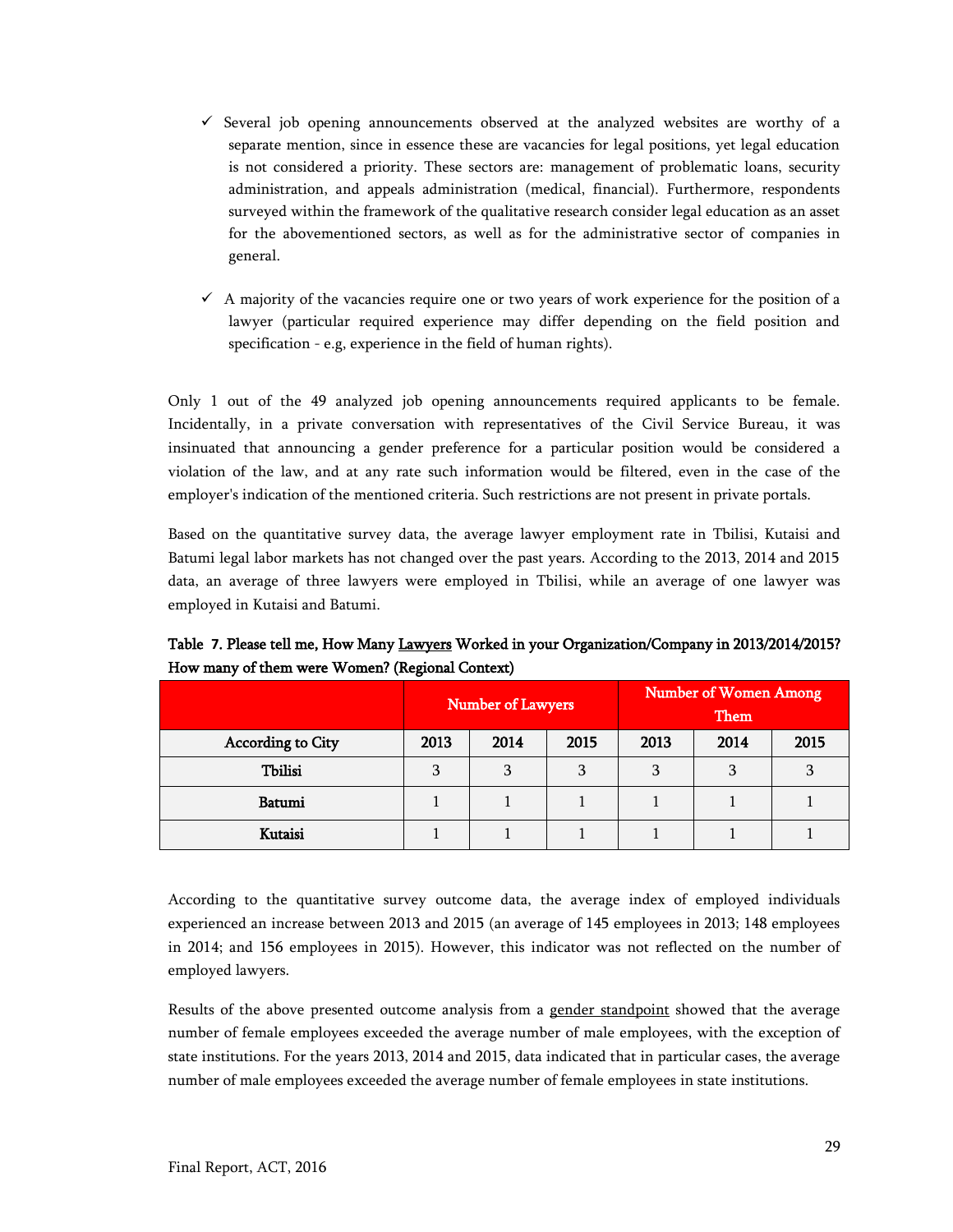|                                                | Number of<br><b>Employees</b> |      |      | <b>Number of Female</b><br><b>Employees</b> |      |      | Number of Male<br><b>Employees</b> |      |                |
|------------------------------------------------|-------------------------------|------|------|---------------------------------------------|------|------|------------------------------------|------|----------------|
| According to year                              | 2013                          | 2014 | 2015 | 2013                                        | 2014 | 2015 | 2013                               | 2014 | 2015           |
| <b>Business organization</b>                   | 196                           | 206  | 219  | 103                                         | 109  | 119  | 93                                 | 97   | 100            |
| Financial institution                          | 74                            | 77   | 85   | 47                                          | 46   | 51   | 29                                 | 31   | 33             |
| Non-governmental/international<br>organization | 58                            | 57   | 56   | 35                                          | 34   | 33   | 24                                 | 23   | 23             |
| Law firm                                       | 7                             | 9    | 8    | $\overline{4}$                              | 5    | 5    | $\overline{4}$                     | 5    | $\overline{4}$ |
| <b>State institution</b>                       | 195                           | 192  | 199  | 94                                          | 92   | 94   | 104                                | 101  | 107            |
| <b>Total Average</b>                           | 145                           | 148  | 156  | 77                                          | 79   | 83   | 71                                 | 72   | 75             |

<span id="page-29-0"></span>Table 8. Please tell me, How Many Employees Worked in your Organization/Company in 2013/2014/2015? How many of them were Women? How many of them were Men?

As for the average index of employed lawyers, the data has remained unchanged over the years, with the exception of financial institutions. For financial institutions, in 2013, the average indicator of employed personnel in the position of a lawyer was two, and this figure increased by a margin of one in both 2014 and 2015. Results of the analyzed average index of employed personnel in the position of a lawyer from a gender standpoint showed that, similar to the employed individual data, the average number of employed female lawyers exceeds the average number of employed male lawyers in general. As for entry-level lawyers, naturally, their number is higher in those sectors where the average number of hired lawyers is higher than 1-2 (law firms, state institutions). At the same time in state institutions, lawyers with one-year experience are considered as appropriate for law positions, while lawyers with up to two-year experience are considered as entry-level lawyers according to our study.

<span id="page-29-1"></span>Table **9**. Please Tell me, How Many Lawyers were Employed in your Organization/Company by the End of 2013/2014/2015? How many of them were Women? How many of them were entry-level lawyers (Sectoral Context).

|                                                | <b>Number of Lawyers</b> |               | <b>Number of Female</b><br>Lawyers |                |                | Number of Entry-level<br>Lawyers |                |                |                |
|------------------------------------------------|--------------------------|---------------|------------------------------------|----------------|----------------|----------------------------------|----------------|----------------|----------------|
|                                                | 2013                     | 2014          | 2015                               | 2013           | 2014           | 2015                             | 2013           | 2014           | 2015           |
| <b>Business organization</b>                   | 1                        |               | 1                                  | 1              | $\mathbf{1}$   | 1                                | 1              | 1              |                |
| <b>Financial institution</b>                   | $\mathfrak{p}$           | 3             | 3                                  | $\mathfrak{p}$ | $\mathcal{P}$  | $\mathcal{P}$                    | 1              | 1              |                |
| Non-governmental/international<br>organization | $\overline{2}$           | $\mathcal{P}$ | $\mathfrak{p}$                     | $\overline{2}$ | $\mathcal{P}$  | $\mathcal{P}$                    | 1              | 1              |                |
| Law firm                                       | 5                        | 5             | 5                                  | 3              | 3              | 3                                | $\overline{2}$ | $\mathcal{P}$  | $\mathfrak{p}$ |
| <b>State</b> institution                       | 5                        | 5             | 5                                  | $\overline{4}$ | $\overline{4}$ | $\overline{4}$                   | $\mathfrak{D}$ | $\mathfrak{p}$ | 2              |
| <b>Total Average</b>                           | 3                        | 3             | 3                                  | $\overline{2}$ | $\mathfrak{p}$ | $\mathfrak{p}$                   | $\mathcal{P}$  | $\mathfrak{p}$ | 2              |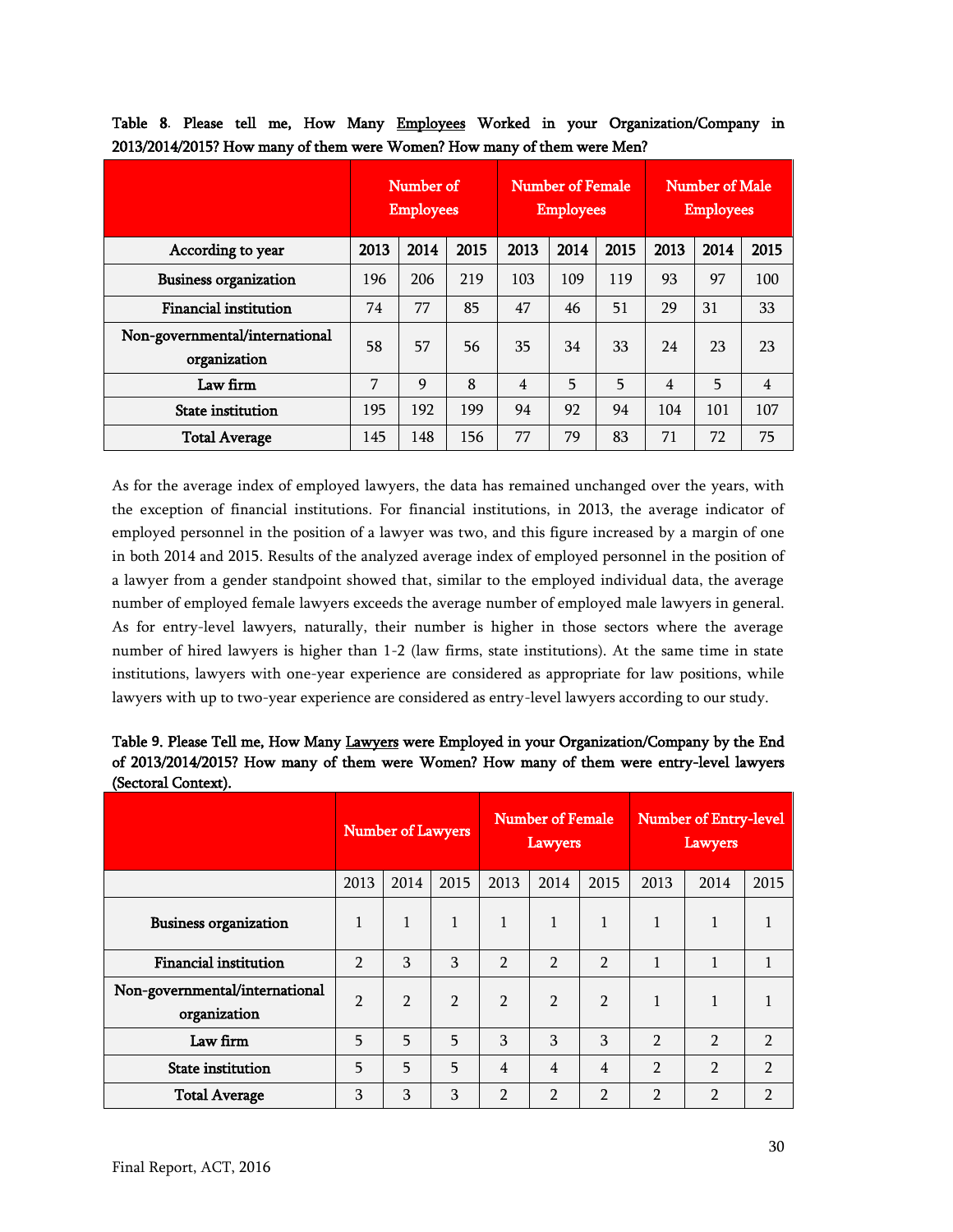It should also be noted that as a result of the surplus of lawyers on the labor market, the number of legal education holding individuals employed in positions other than lawyer far exceeds the number of employed as a lawyer.

On one hand, the given circumstances may be caused by a candidate's involuntary choice to occupy a position other than a lawyer as a result of workforce "overproduction," while on the other hand, employers generally prefer applicants with legal education appropriate for positions, where employees are required to handle certain types of documentation. This statement was mostly expressed by those respondents within the qualitative research who represented financial companies and state agencies.

It is also noteworthy that an average of 2.9 employees holding a law degree occupies lawyer positions, however the average indicator of employees occupying positions other than a lawyer is relatively high. More specifically, an average of four people is employed as non-lawyers. The above presented trend can be observed in every target group - the average number of staff members employed in the position of lawyer is invariably greater than the average number of staff employed on the positions other than a lawyer. This trend is particularly pronounced within financial institutions, where an average of 2.8 employees occupies lawyer positions, while 5.5 employees hold positions other than that of a lawyer.

|                                            | In the Position of a<br>Lawyer | In the Position Other<br>than a Lawyer |
|--------------------------------------------|--------------------------------|----------------------------------------|
| <b>Business organization</b>               | 1.4                            | 2.1                                    |
| <b>Financial institution</b>               | 2.8                            | 5.5                                    |
| Non-governmental/international institution |                                |                                        |
| Law firm                                   | 5.1                            | 5.4                                    |
| <b>State</b> institution                   |                                | 6.3                                    |
| Total                                      | 2 Q                            |                                        |

<span id="page-30-1"></span>Table **10.** Number of Lawyers Currently Employed in your Organization in as a Lawyer/in a Position Other than Lawyer

## <span id="page-30-0"></span>3.2 Number of Lawyers on the Market and Higher Education Institutions Providing Legal Education

Based on the data of the National Center for Educational Quality Enhancement, as of February 3, 2016, below listed 33 higher education institutions in Georgia implement legal education programs:

- 1. NELP New Vision University
- 2. NELP Georgian Institute of Public Affairs
- 3. NELP St. Andrew the First-Called Of the Patriarchate of Georgia
- 4. NELP Georgian Patriarchate St. Tbel Abuseridze University
- 5. LEPL Akaki Tsereteli State University
- 6. LEPL Shota Rustaveli State University
- 7. LEPL Gori State Teaching University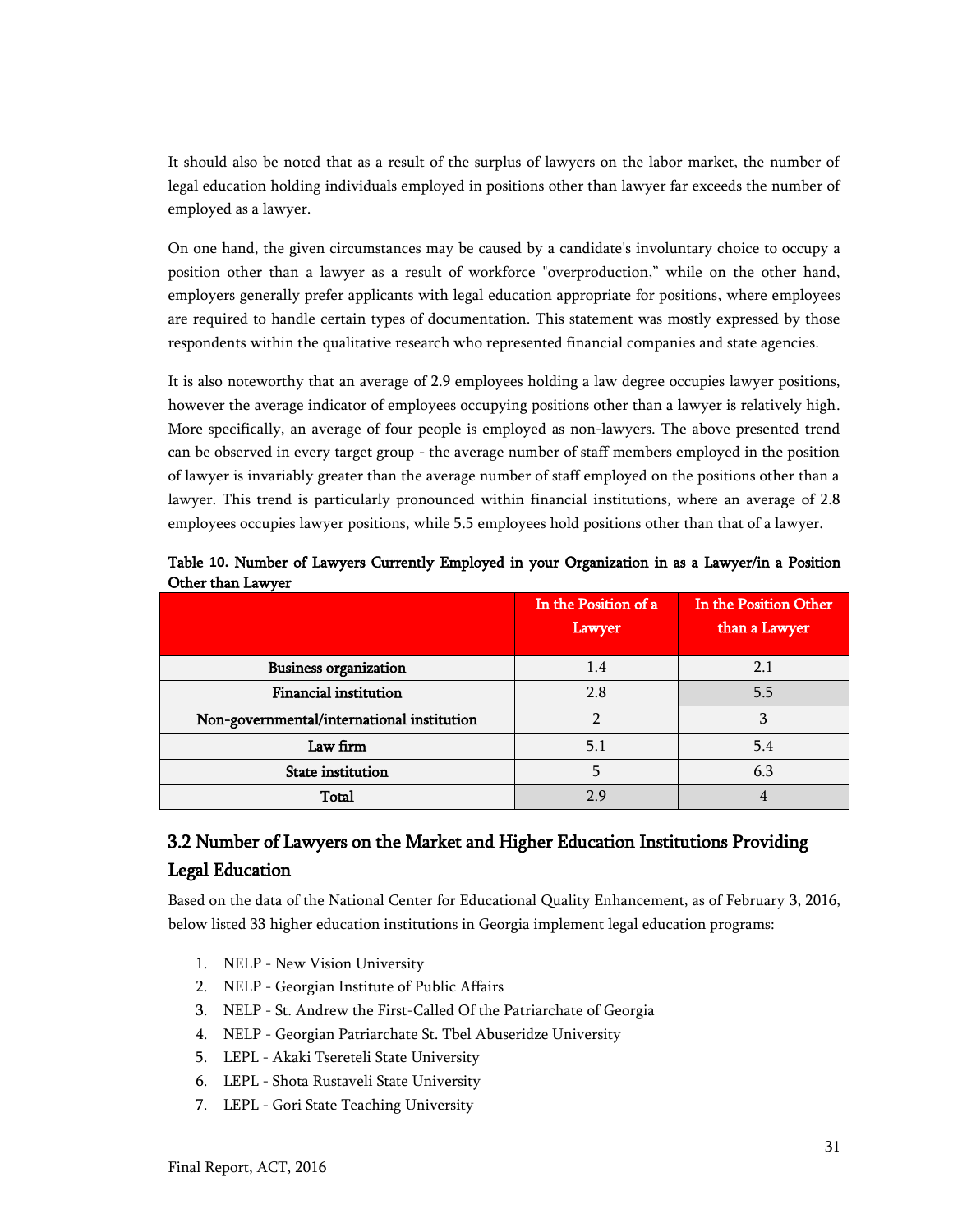- 8. LEPL Telavi Iakob Gogebashvili State University
- 9. LEPL Ivane Javakhishvili Tbilisi State University
- 10. LEPL Ilia State University
- 11. LEPL Samtskhe-Javakheti State Teaching University
- 12. LEPL Georgian Technical University
- 13. LEPL Sokhumi State University
- 14. LEPL Academy of the Ministry of Internal Affairs of Georgia
- 15. Ltd. Grigol Robakidze University
- 16. Ltd. Guram Tavartkiladze Teaching University
- 17. Ltd. European University
- 18. Ltd. Free University of Tbilisi
- 19. Ltd. Tbilisi Teaching University
- 20. Ltd. Tbilisi Teaching University Gorgasali
- 21. Ltd Tbilisi Open Teaching University
- 22. Ltd. Tbilisi Humanitarian Teaching University
- 23. Ltd. Caucasus International University
- 24. Ltd. Caucasus University
- 25. Ltd. Georgian Aviation University
- 26. Ltd. University of Georgia
- 27. Ltd. Sulkhan Saba Orbeliani Teaching University
- 28. Ltd. Georgian American University
- 29. Ltd. International Black Sea University
- 30. Ltd. East European University
- 31. Ltd. Teaching University European Academy
- 32. Ltd. David Aghmashenebeli University of Georgia
- 33. Ltd. Higher Education Institution Education Academy

A total of 7 363 undergraduate and 2 178 graduate lawyers have joined the market since 2012. The biggest output of bachelor's degree lawyers among them, with 2 536 students was in 2014, while the number dropped to 1 722 in 2015. Master's degree data shows that the number of graduates between 2012 and 2014 was steadily increasing until 2015, when the indicator practically did not change. Data according to years can be viewed in the table below:

<span id="page-31-0"></span>Table **11.** Information Regarding Bachelor's and Master's Degree Lawyers:

| Year         | Bachelor's | Master's |
|--------------|------------|----------|
| 2012         | 1 2 2 7    | 520      |
| 2013         | 1878       | 500      |
| 2014         | 2 5 3 6    | 583      |
| 2015         | 1722       | 575      |
| <b>Total</b> | 7 3 6 3    | 2 1 7 8  |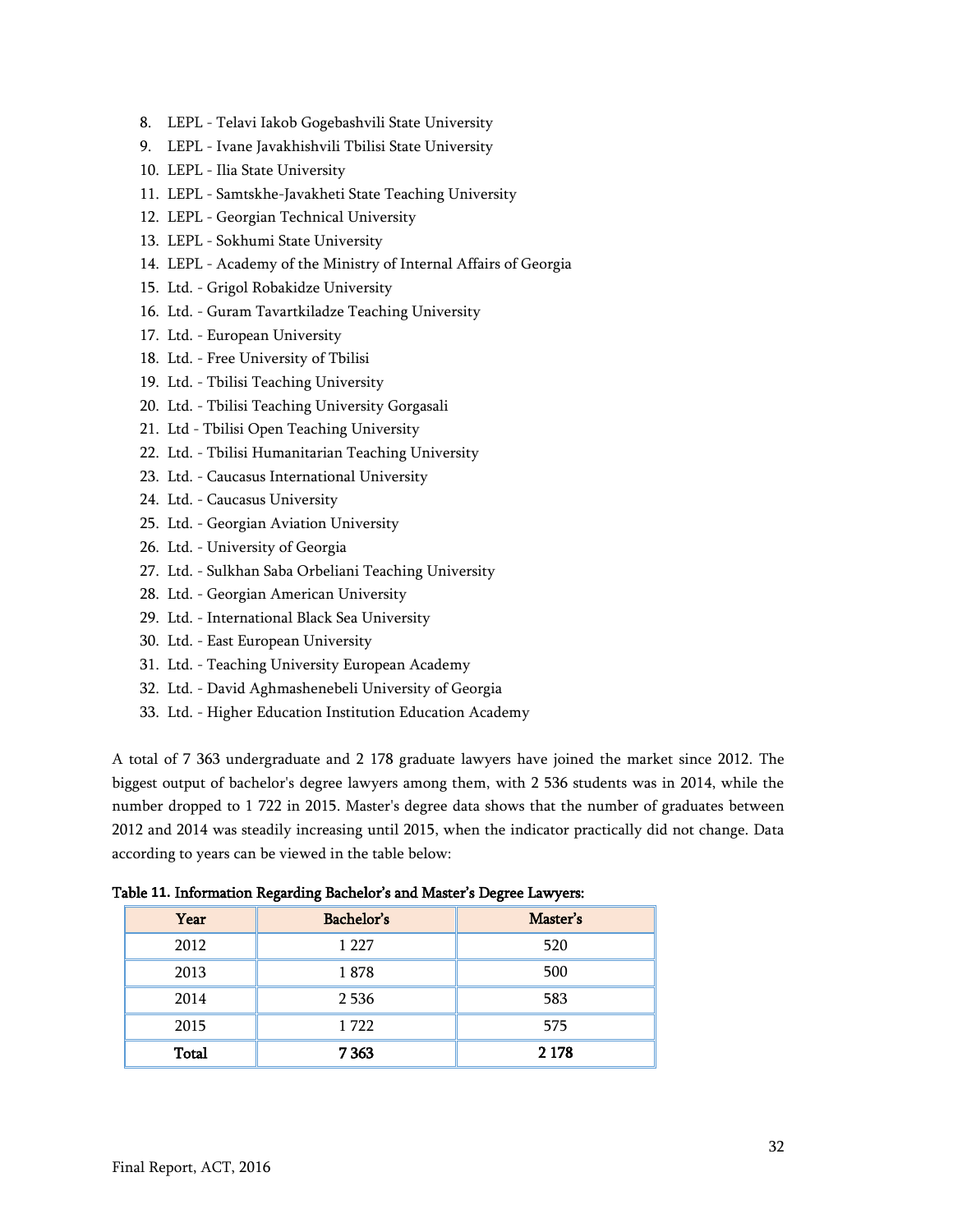Ivane Javakhishvili Tbilisi State University has produced the largest amount of lawyers. The number of Ivane Javakhishvili Tbilisi State University bachelor's degree graduates over the years greatly exceeds the number of bachelor's degree graduates from Georgian Technical University, which is the second largest producer of graduates in the country. Between the years 2012-2015, an average of every third bachelor's degree graduate lawyer was a student of Ivane Javakhishvili Tbilisi State University.

Moreover, Ivane Javakhishvili Tbilisi State University is an absolute leader in the number of master's degree graduates between the years 2012-2015; however, their share on the market is slightly lower than that of undergraduates. It should be noted that the average number of Iv. Javakhishvili Tbilisi State University master's degree lawyers within the past four years have been stable and have fluctuated between 141 and 158.

Regarding other higher education institutions - in 2014, subsequent to Ivane Javakhishvili Tbilisi State University, the second highest number of bachelor's degree lawyers was produced by Georgian Technical University with 203 students. However last year, the number was reduced to 83. Furthermore, in 2014, the following three other higher education institutions produced over 100 bachelor's degree holders: Ilia State University (158), Akaki Tsereteli State University (135) and Sokhumi State University (100). Compared to 2014, however, the above listed universities also experienced a significant drop in bachelor's degree holders in 2015 (with the exception of Ilia State University, where the declining trend was observable, yet not altogether significant). Therefore, there were 142 graduates from Ilia State University, 98 from Akaki Tsereteli State University, and 75 from Sokhumi State University.

In 2015, Georgian Technical and Ilia State Universities were distinguished by a practically equally large number of master's degree lawyers (76 and 75 graduates, respectively). In addition, last year, Guram Tavartkiladze Learning University produced a large number of master's degree holders, with 50 students in total, as opposed to 15 in 2014.

The conducted quantitative survey showed that more than half of the lawyers employed at organizations (61%) are represented by Ivane Javakhishvili Tbilisi State University graduates. However, it should also be noted that the same share of lawyers employed in Batumi (60%) are Shota Rustaveli State University graduates; while the same 2/3 of employed lawyers in Kutaisi are Akaki Tsereteli State University graduates.

## <span id="page-32-0"></span>3.3 Description of Surveyed Organizations and their Employees

A majority of the surveyed organizations within the quantitative survey (44%) were represented by business enterprises. From the regional standpoint, Kutaisi has a relatively greater share of surveyed business organizations (57%), compared to those in Tbilisi (43%) and Batumi (40%). However, the share of non-governmental/international organizations (23%) and public institutions (28%) in Batumi is relatively higher than those present in the other two cities.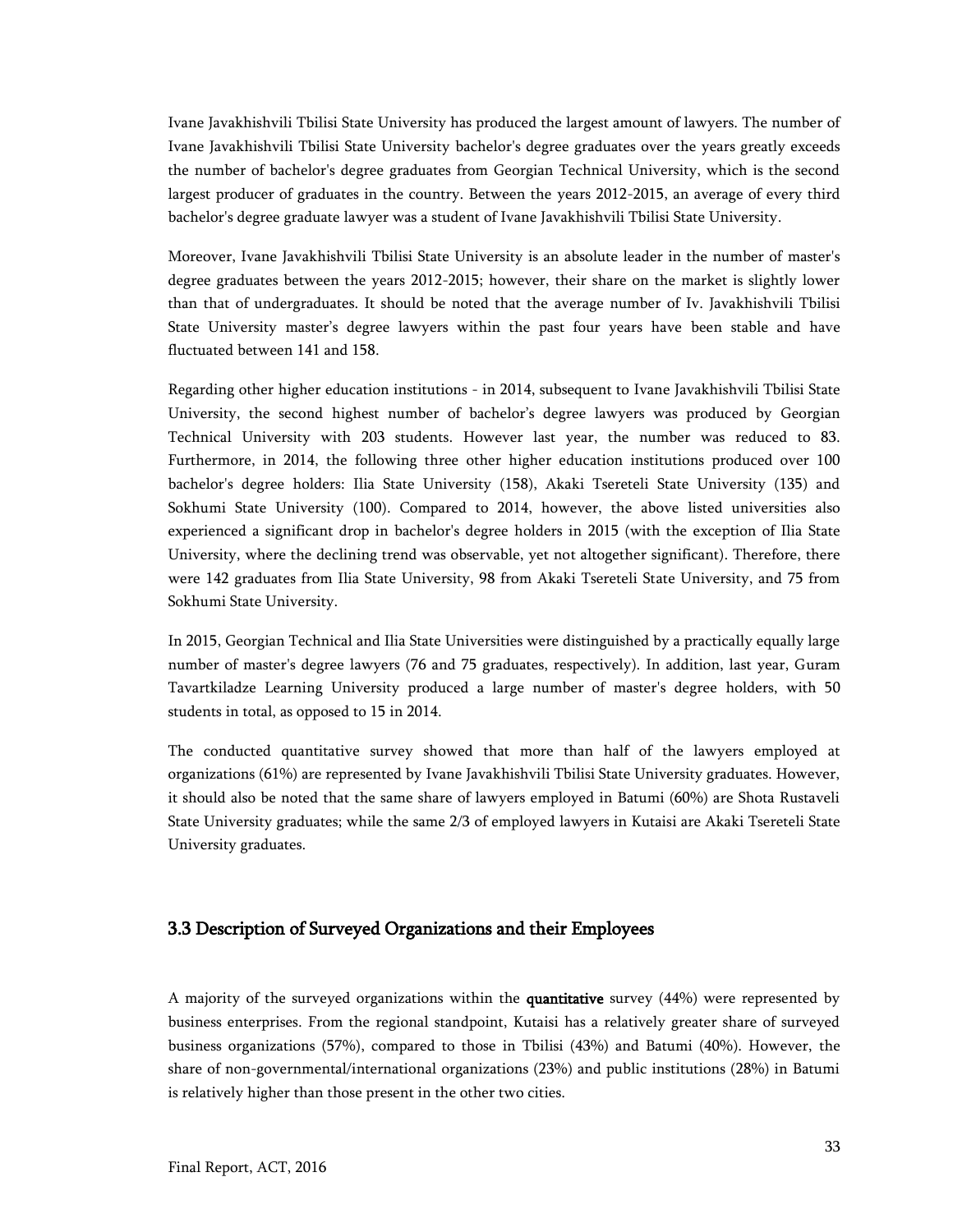

## <span id="page-33-0"></span>Chart 1 - Please tell me, which of the Following Types Listed below relates to your Organization?

A majority of the surveyed companies within the organizational research (65%) were represented by legal consultation entities, while the percentage share of legal service organizations was relatively low  $(57%)$ .

It should also be noted that one-fifth of the surveyed organizations (21%) have a legal department/division, and the highest percentage share among them is represented by financial institutions (53%).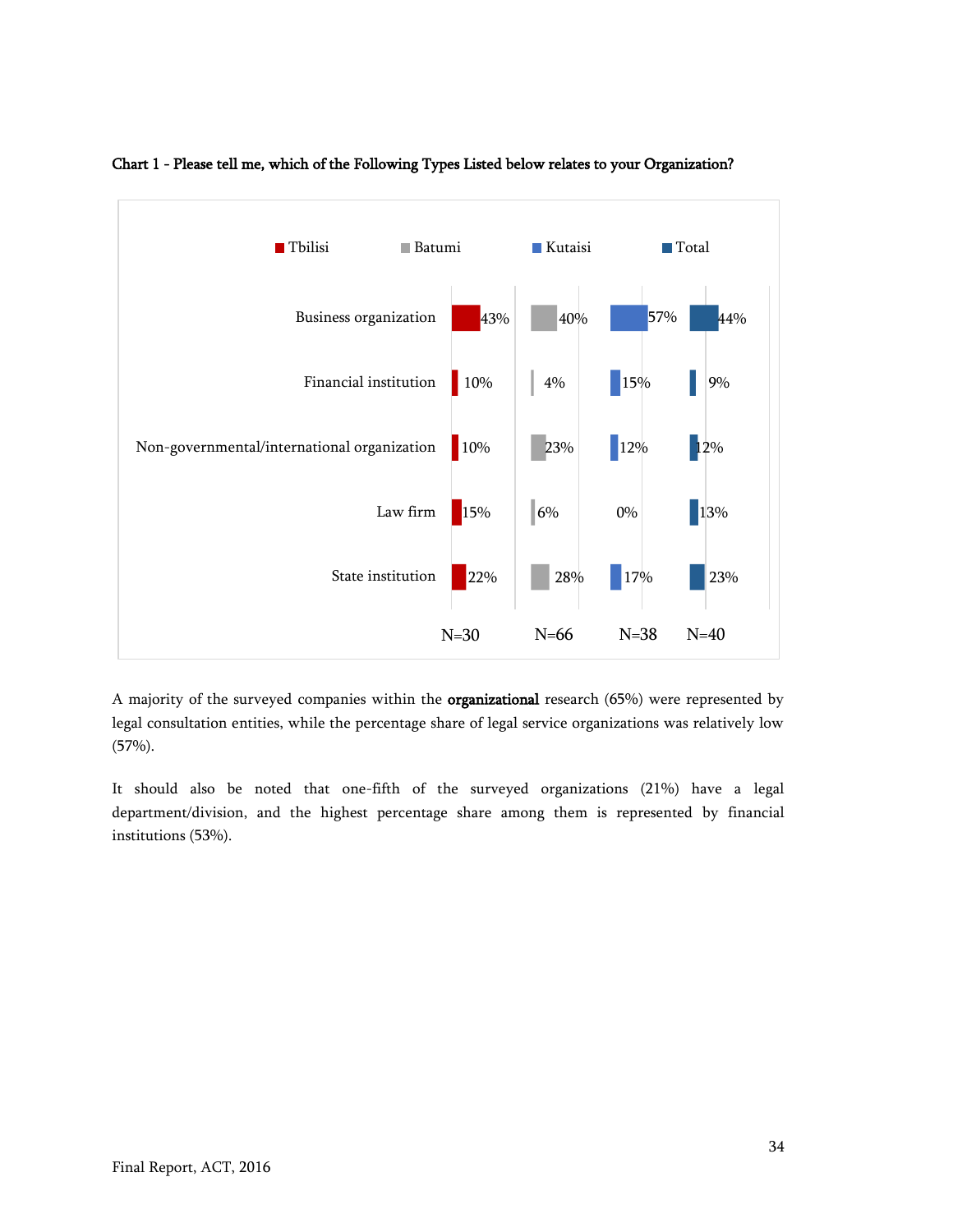

<span id="page-34-0"></span>Chart 2 - Please tell me, Does your Organization Have a Legal Department or Full-time Employed Lawyers?

Based on the results of the quantitative survey, lawyers employed in various organizations work towards the provision of company needs (59%), however more than a third of employed lawyers also have to administer counseling and legal assistance to beneficiaries along with the provision of internal company needs (35%). Naturally, lawyers employed in business organizations (72%) and financial institutions (72%) are required to deal with internal needs more, compared to lawyers employed in law firms (9%).

<span id="page-34-1"></span>Chart 3 - What are the Functions of Lawyers in your Organization?



Research outcomes demonstrate that 23% of organizations are employing at least one entry-level lawyer. However, it should be noted that within the framework of the quantitative survey, none of the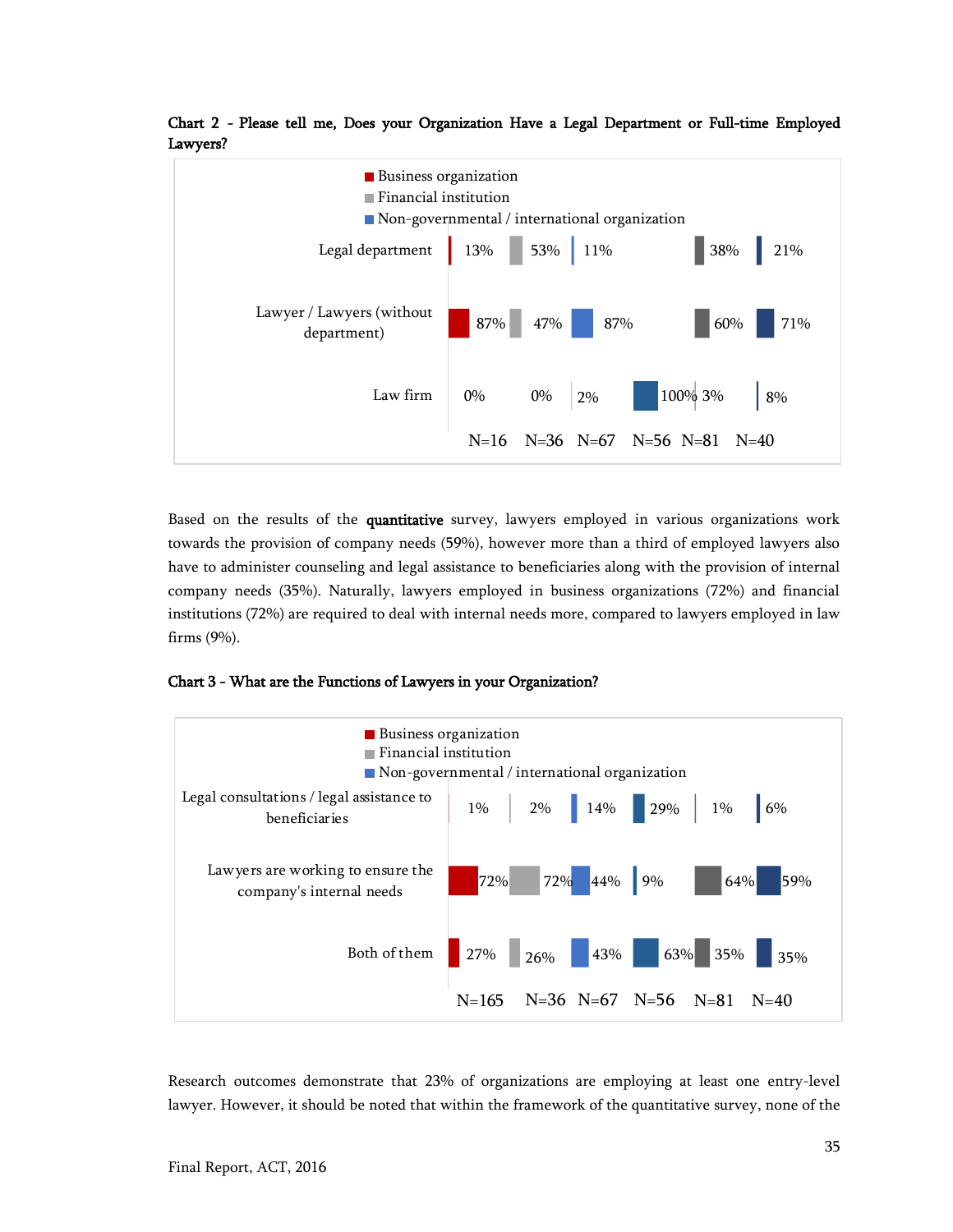organizations surveyed in Kutaisi had the experience of entry-level lawyer employment (the number of surveyed organizations in Kutaisi is 34).

More than half of the employed lawyers are female staff members. It is also noteworthy that in surveyed organizations employing at least one entry-level lawyer, their share amounts to more than a quarter (up 28%) of the total number of employed lawyers. Nonetheless, if the data is analyzed in the context of all surveyed organizations in general, it can be inferred that one in every ten (10%) lawyers is entry-level.

The share of lawyers holding a bachelor's degree is relatively high (34%) in the organizations employing at least one entry-level lawyer, compared to all of the interviewed organizations (22%).

In general, 74% of lawyers employed in the organizations surveyed within the research hold a master's degree. Graduate lawyers are frequently found in organizations employing at least one entry-level lawyer, however even in these cases, the percentage share of employed undergraduate lawyers is significantly high (the total share of bachelor's degree lawyers equals 22%, and the total share of bachelor's degree lawyers in organizations employing at least one entry-level lawyer is 34%). An analysis of the above presented data in the regional context revealed that an absolute majority of the employed lawyers in Kutaisi (98%) holds a master's degree, while the same indicator is relatively lower in both Tbilisi (72%) and Batumi (77%).

Based on the information provided by respondents of the organizational research, a majority (92%) of the lawyers employed at their company or institution hold a Georgian diploma. However, the indicator of foreign diploma ownership varied depending on the region. Eight percent of employed lawyers in Tbilisi hold a foreign diploma, while their share equals to four percent in Batumi and two percent in Kutaisi. In addition organizations that employee entry-level lawyers also have a bigger share of employees with a foreing diploma.

|                                                 | <b>All Organizations</b> | Organizations with<br><b>Entry-level Lawyers</b> |
|-------------------------------------------------|--------------------------|--------------------------------------------------|
| At least one entry-level lawyer in organization | 23%                      | 100%                                             |
|                                                 |                          |                                                  |
| Female                                          | 53%                      | 56%                                              |
| Male                                            | 47%                      | 44%                                              |
|                                                 |                          |                                                  |
| Entry-level lawyers among others                | 10%                      | 28%                                              |
|                                                 |                          |                                                  |
| Bachelor                                        | 22%                      | 34%                                              |
| Master                                          | 74%                      | 62%                                              |
| PHD                                             | 4%                       | 4%                                               |
|                                                 |                          |                                                  |
| Georgian diploma                                | 92%                      | 88%                                              |
| Foreign diploma                                 | 8%                       | 12%                                              |

#### <span id="page-35-0"></span>Table **12.** Organization Descriptions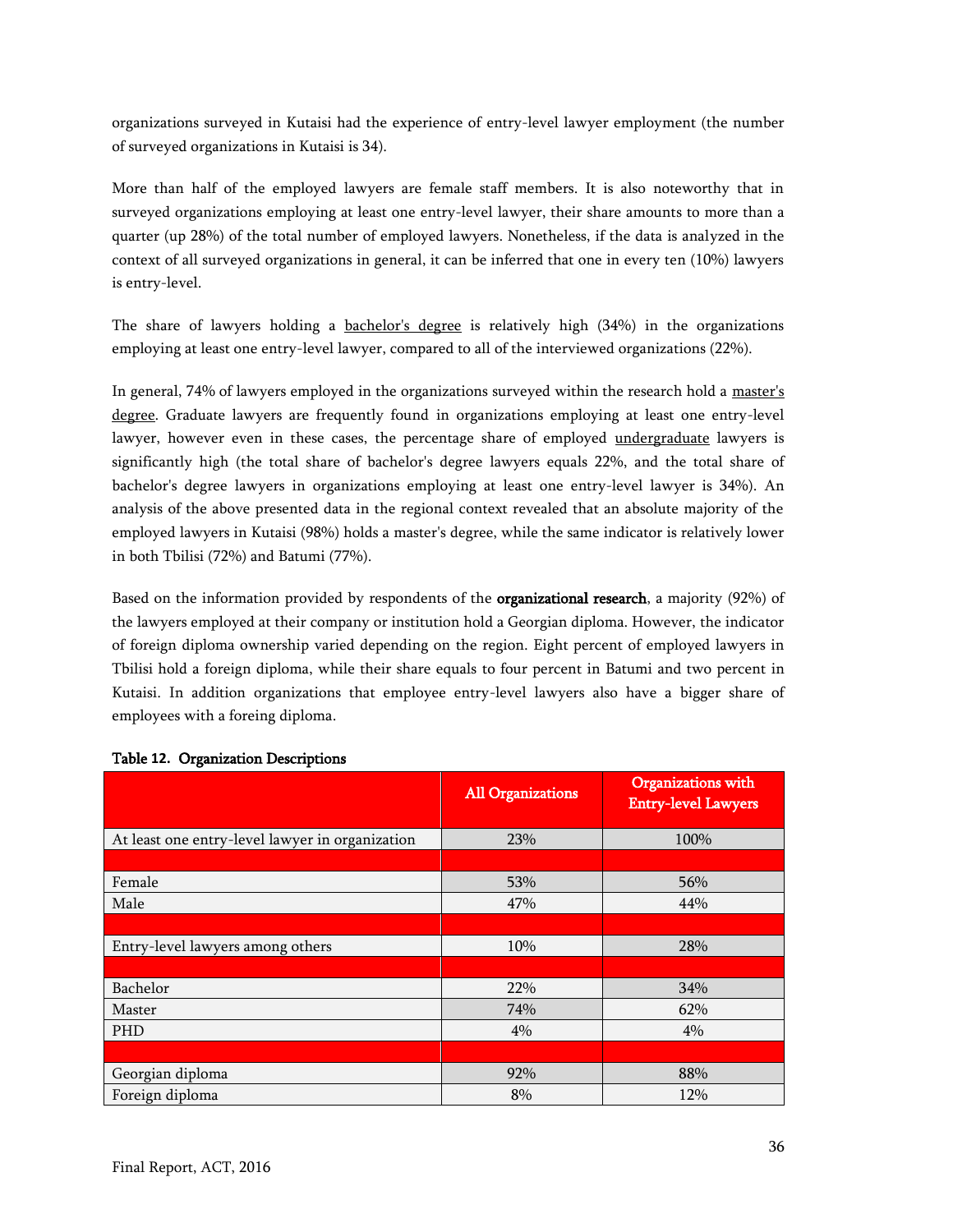| Ivane Javakhishvili Tbilisi State University | 61% | 61%   |
|----------------------------------------------|-----|-------|
| Shota Rustaveli State University             | 5%  | 2%    |
| Akaki Tsereteli State University             | 4%  | $1\%$ |
| Georgian Technical University                | 3%  | 4%    |
| Ilia State University                        | 2%  | 3%    |
| Georgian-American University                 | 2%  | 3%    |
| Other                                        | 15% | 13%   |
| I do not know/difficult to answer            | 8%  | 13%   |

\* Data is calculated from organizations employing less than 20 lawyers. Data does not include five organizations that could dramatically alter and misrepresent the mean data due to the large number of employed lawyers.

It should also be noted that in Tbilisi, a majority of employed staff members (69%) are from Tbilisi, although some are from Imereti (6%), Kakheti (4%), etc. As for the staff members employed in Kutaisi, a majority of them naturally originate from the Imereti region (86%), however Tbilisi natives are also represented (8%), along with a small number of employees (4%) from the Samegrelo region. A vast majority of staff members employed in Batumi are from Adjara (91%), however Tbilisi natives are also represented (4%), as well as employees from the Guria region (3%).

## <span id="page-36-0"></span>Chart 4 - Places of Origin of Employed Staff Member Lawyers

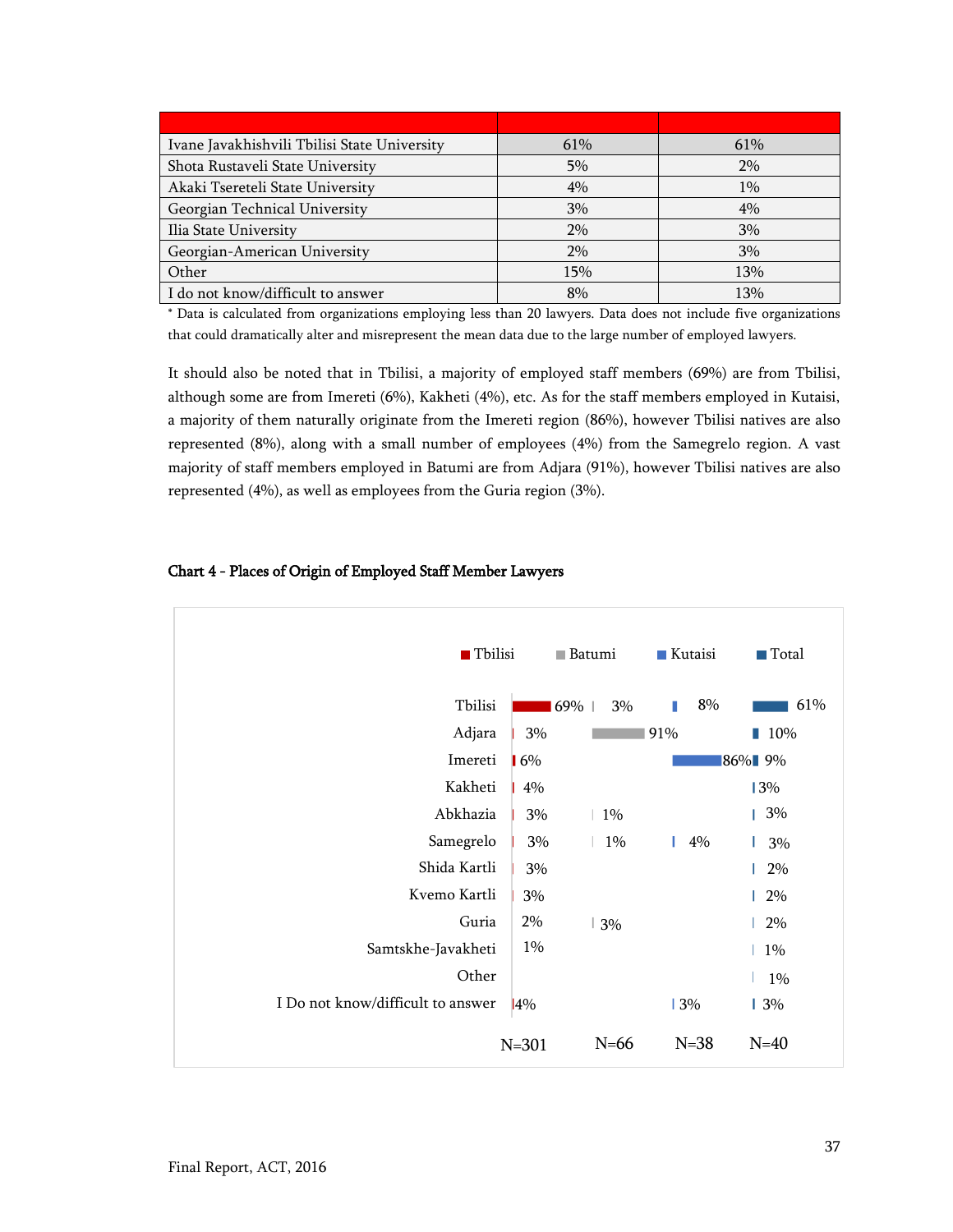## <span id="page-37-0"></span>3.4 Market Requirements for Lawyers and Entry-level Lawyers

#### <span id="page-37-1"></span>3.4.1 Qualification Examinations

For a third of the surveyed organizations Bar or other professional qualification exams are an important factor in the entry-level lawyer selection process. However, legal companies give more priority to professional qualification exam certificates (49%) than public institutions (26%) or business organizations (29%). It should also be noted that in total, only seven percent of the surveyed respondent organizations consider professional qualification exams as the most important factor in the selection process, out of which financial institutions (13%) and law firms (11%) score the highest.

## <span id="page-37-2"></span>Chart 5 - Which of the given Professional Skills do you Pay Attention to when Selecting an Entry-level Lawyer for a Legal Position?



As for the qualitative research data, according to the opinions of the interviewed law firm representatives, passing the Bar examination threshold level is a significant challenge for entry-level lawyers. Based on the views of financial institution representatives, passing the local qualification exams emphasizes the fact that entry-level lawyers are familiar with Georgian legislation and the local court system. As for the views of the entry-level lawyers regarding the Bar and other qualification exams, passing the threshold level of the abovementioned exams is considered so difficult that it plays a significant role in the employers' applicant selection process. In addition, in the event of successful passing of the Bar exam, a lawyer is assigned second instance advocate status, which is important for both financial institutions and law firms for legal representation in the court.

Entry-level lawyers' knowledge/skills and employment is one of the key themes of the following research. Entry-level lawyers are eligible to take the Bar and prosecutor qualification exams, as well as the notary qualification exam. In particular, any capable Georgian citizen may take the prosecutor qualification exam, provided they hold a degree in law and are fluent in the language of the proceedings. Furthermore, the right to sit at Bar examination is granted to any capable citizen of Georgia, provided they hold a degree in law and speak the national language. Notary qualification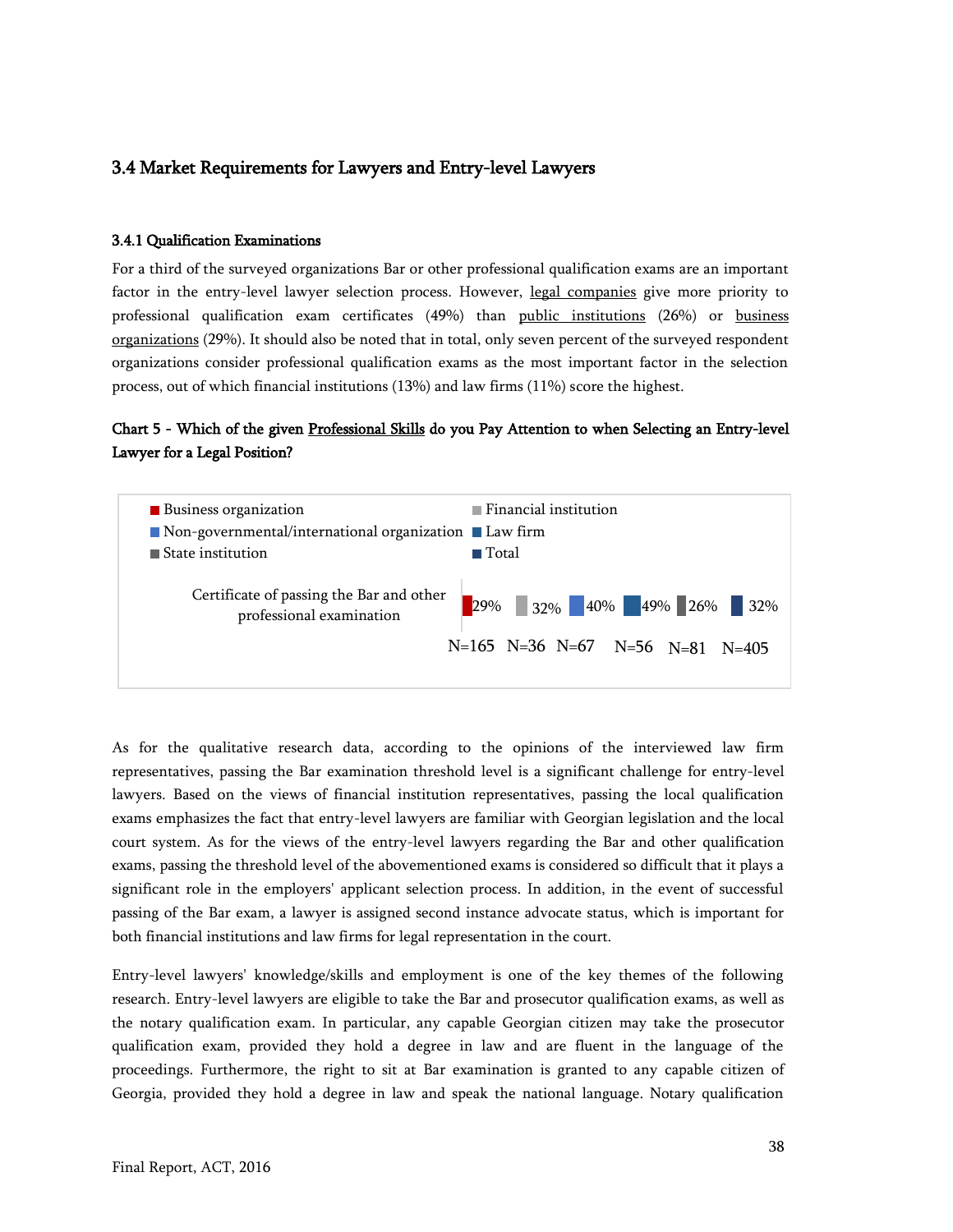exam preconditions are more complicated, since the eligible applicant needs to hold a degree in law, and needs to have undergone the internship of "Regarding Notary" according to the Georgian legislature. They also need to be fluent in the state language. All three of the abovementioned qualification exam requirements enable entry-level lawyers to obtain the status of a lawyer, a prosecutor or a notary, and to seek employment in their respective fields, provided that they pass the examination.

Eligibility for a judicial qualification test is also granted to any capable citizen of Georgia from the age of twenty-three, provided that they hold a degree in law and are fluent in the state language. Accordingly, entry-level lawyers have the possibility to sit this exam as well, but it is less relevant for this target group due to the specifics of the judge position.

Collecting accurate information regarding the prosecutor qualification tests was virtually impossible. As for the Bar examinations, their results according to years and gender marker are as follows:

|                            |                | December, 2013 |       |        | June, December, 2014 |              | May, December, 2015 |      |       |  |
|----------------------------|----------------|----------------|-------|--------|----------------------|--------------|---------------------|------|-------|--|
|                            | female         | male           | total | female | male                 | <b>Total</b> | female              | male | total |  |
| Civil<br>specialization    | 28             | 14             | 42    | 74     | 26                   | 100          | 129                 | 52   | 181   |  |
| Criminal<br>specialization | 23             | 18             | 41    | 48     | 43                   | 91           | 31                  | 41   | 72    |  |
| General                    | $\overline{4}$ | 6              | 10    | 11     | 11                   | 22           | 20                  | 17   | 37    |  |
| <b>Total</b>               | 55             | 38             | 93    | 133    | 80                   | 213          | 180                 | 110  | 290   |  |

#### <span id="page-38-0"></span>Table **13.** Results of Bar Examinations by Year (Gender Context)

The following research showed that on average, 10% of those registered for the Bar examinations fail to turn up.

Obtaining comprehensive information with respect to the 2014-2015 year Bar examinations was possible via Georgian Lawyers' Association on the research reporting stage, while for the first time ever, conduction of online examination became partially available in 2013, as a result of which, part of information is not available in electronic form. Only conclusions that may be drawn based on the 2013 data is following: 93 candidates have been awarded with lawyer qualification, majority of who were females (55).

As for the 2014 and 2015 data, the following research revealed that:

 A total of 1058 applicants took Bar examination in 2014, while 1125 applicants were present in 2015, which allows for the conclusion that relatively equal interest was shown towards the examination during the above mentioned time period.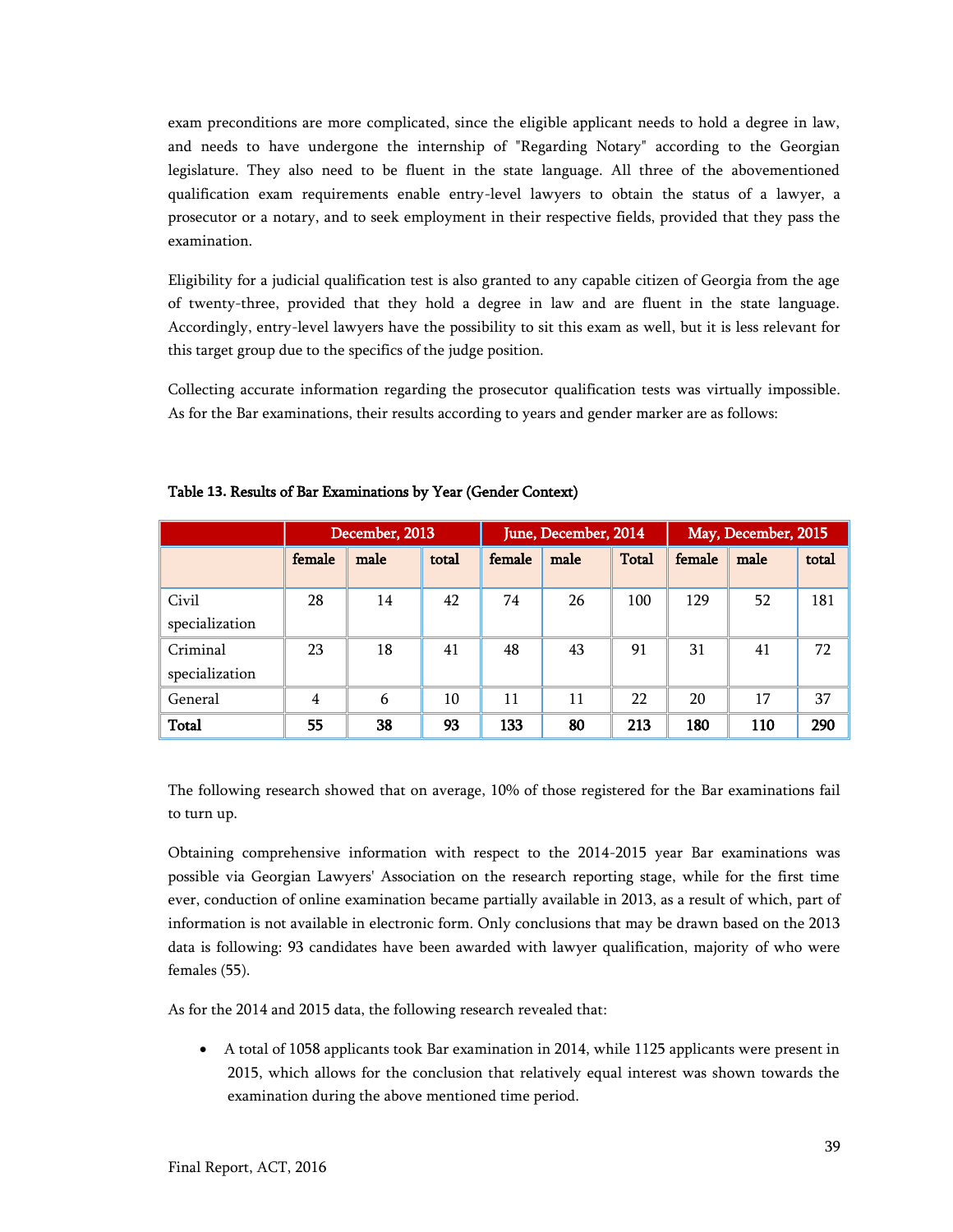- The number of applicants taking civil specialization qualification exams was considerably higher during both years, than that of the criminal and general law specialization qualification exam applicants - 46% and 49% in 2014 and 2015 years, respectively. Lower indicator of interest compared to the other law fields was shown towards general law specialization qualification exam.
- As for the acquired results, only one-fifth of the civil law specialization examination applicants were able to obtain the respective lawyer qualification in 2014, 24% of the criminal law qualification applicants managed to pass the examination, while only 12% of the applicants received the general law specialization qualification.
- Total share of applicants successfully passing the civil law specialization examination increased from 20% up to 33% in 2015, while the indicators of other specialization qualification exams remain virtually unchanged.
- 844 undergraduate and 211 graduate applicants were present for the Bar examination in 2014, while the aforementioned exam was taken by 904 undergraduate and 219 graduate applicants in 2015. Research data indicates that on average 8 or 9 out of every 10 applicants are Bachelor degree holders. However, it is noteworthy that in 2014, 23% of the undergraduate degree holder applicants were able to receive their qualification in the said exam, while only 9% of the graduate degree holder applicants managed to pass the Bar examination. In 2015, 27% of the undergraduate and 20% of the graduate degree holder applicants were able to pass the lawyers qualification exam. Although a total share of the successful Master's degree holder applicants has doubled in 2015, it is worth noting that on average, 4 out of 5 graduate degree holder applicants fail the aforementioned bar exam.
- Number of female bar examination applicants was higher during both of the research reporting years - female candidates represented 59-61% of the total number of exam takers during 2014-2015 years. As for the exam results, according to the following research, the number of female and male successful Bar examination applicants were practically identical in 2014, 21% of the female and 19% of the male applicants were able to pass the examination, while in 2015, 26% of female and 25% of male applicants were successful.

The data show that in 2013-2015, most candidates passed the examination in the civic specialization, with a total of 323 candidates, a majority of which were female (231 candidates). A proportional number of female and male candidates were observed to have taken the criminal and general law specialization examinations. A higher number of female candidates tend to have taken specialization exams in civil law. As for male candidates, in 2013-2014, a greater part of them took the criminal law specialization exams, but in 2015, the tendency was differentqw. Fifty-two male candidates passed an exam in the civil specialization, and 41 in the criminal specialization.

A research analysis of a gender context reveals that a total of 368 females passed the Bar exams in all three years. The same indicator for males amounts to 281.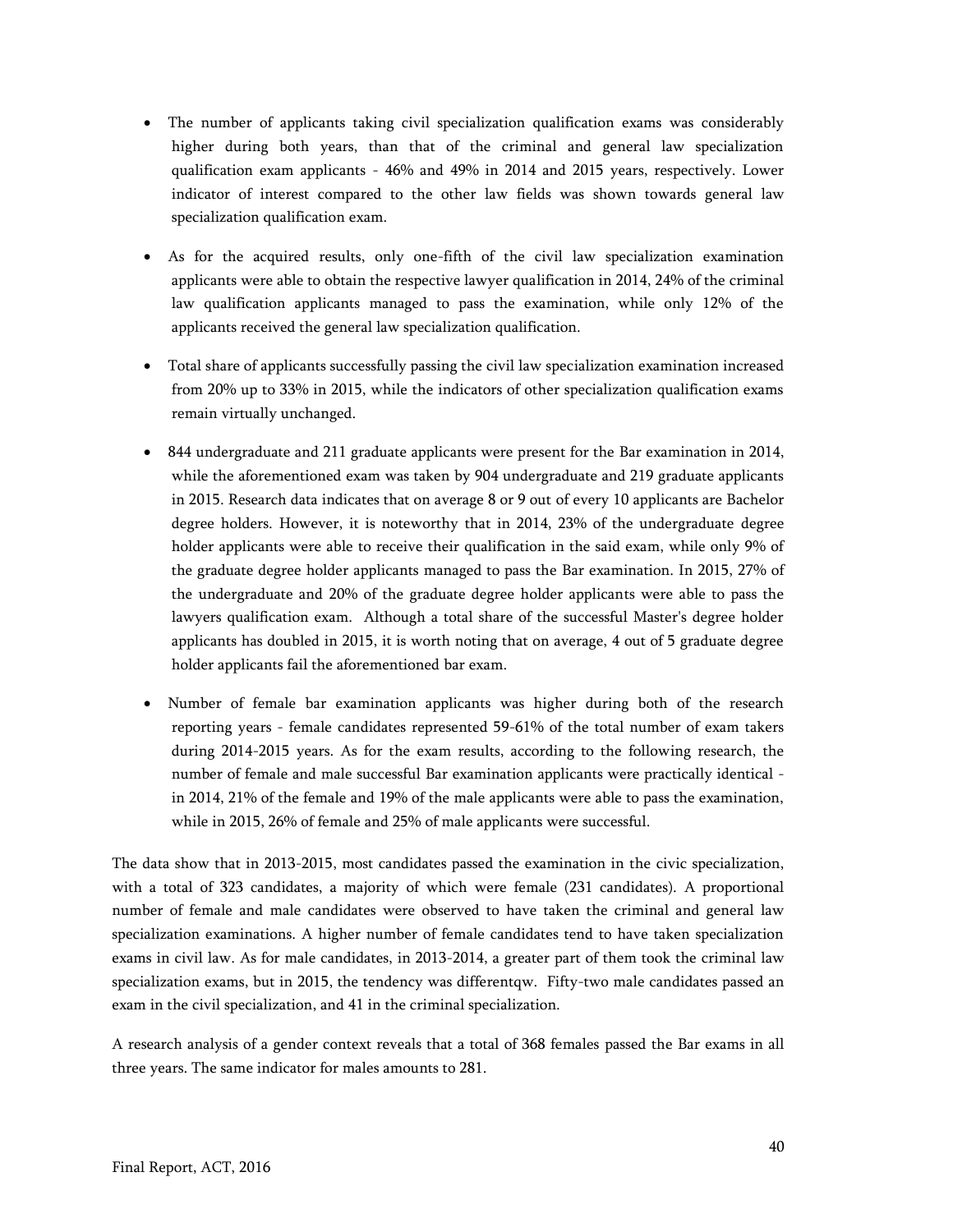As mentioned in the onset of the research, the only unmistakable trend the research shows is the increasing number of applicants receiving lawyer certificates each year. Compared to 2013, the data acquired in 2015 was tripled (93 and 290, respectively). This trend is on par for both sexes independently.

#### <span id="page-40-0"></span>3.4.2 Bachelor's vs. Master's Degrees

Despite the majority of employed lawyers (74%) holding a master's degree, based on the information obtained from the interviewed public and private organization representative respondents within the qualitative research, master's degrees do not play a major role in the selection process of entry-level lawyers. The majority of research respondents state that a master's degree is rarely considered an essential requirement for the employment of entry-level lawyers, however quantitative survey data shows that compared to an undergraduate degree, more priority is given to an applicant holding a graduate degree. Ramifications of this can clearly be observed in the share of graduate employees in the surveyed organizations. (See Table  $\# 12$ )

Research outcomes show that employers hiring bachelor's degree holders give absolute priority to Georgian diploma holders (as opposed to foreign diploma holders). However, we cannot say that employers absolutely prioritize a Georgian diploma, since it is not their choice but the reality of the Georgian legal education market. The aforementioned trend can partly be attributed to the fact that the market offers a much higher number of Georgian diploma holder lawyers to employers; however, at the same time, according to experts, knowledge and experience of local legislation is essential in the jurisprudence field. Holding a foreign diploma, mainly in the form of a master's degree, is only considered as a positive factor provided the applicant has a thorough understanding of local legislation.

"Georgian diploma is necessary. At the same time, having a foreign Master's degree is desirable not only because a local graduate degree may be qualitatively inferior to a European or American Western graduate degree, but mainly because one or two years of working, living and studying experience abroad adds valuable character traits beyond knowledge." [Experts in legal matters]

<span id="page-40-1"></span>According to the quantitative survey outcomes, an entry-level lawyer in most cases (60%) should obtain a Georgian bachelor's degree in order to be considered for employment. More than one-third of entrylevel lawyers are required to hold a Georgian master's degree (36%).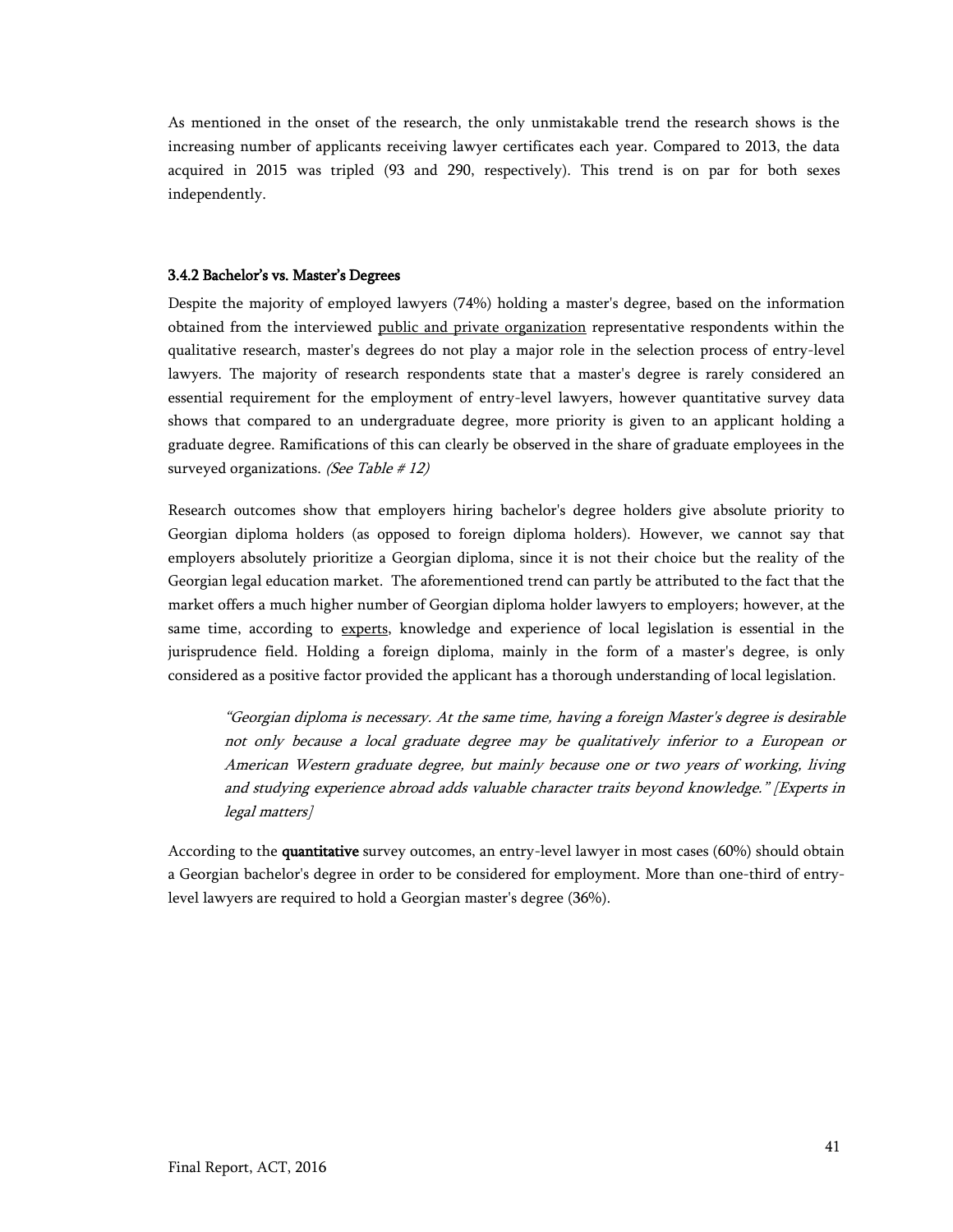## Chart 6 - Please Tell me, What Should be the Highest Attained Degree of an Entry-level Lawyer Who Wants to Get a Job in your Organization?



According to some respondents surveyed in the qualitative research, possession of a foreign diploma for both entry-level and experienced lawyers is more associated with a good foreign language knowledge than professional qualification. However, according to other surveyed respondents there are some areas, such as government agencies (international treaties division, etc.), in which a foreign diploma can be regarded as a priority, but would not be classified as a mandatory requirement.

#### <span id="page-41-0"></span>3.4.3 Proposed Salaries for Entry-level Lawyers

Based on the results of the quantitative survey, it is revealed that the average minimum salary for entrylevel lawyers equals 605₾, while the average maximum salary is 874₾. Nevertheless, the presented data varies comparatively for different target groups. For instance, the highest average entry-level lawyer salary is present in state institutions (755₾), while the lowest average salary is present in law firms (461₾). According to the organizational research, the maximum average entry-level lawyer salary varies by region. The maximum amount of an average entry-level lawyer salary in Tbilisi is 891₾, while in Batumi it only amounts to 675₾.<sup>29</sup>

The fact that the highest average salary is present in state institutions can be explained by the one-year experience requirement for the position, so entry-level lawyers implied in the research are considered to be full-fledged staff members. Accordingly, all similarly ranked employees have identical salaries designated for their specific positions, regardless of their experience.

<sup>&</sup>lt;sup>29</sup> The above-mentioned data shows only a trend, since the entry-level lawyer employment criteria narrows the respondent segment down; the sectorial division of which will show a higher margin of error.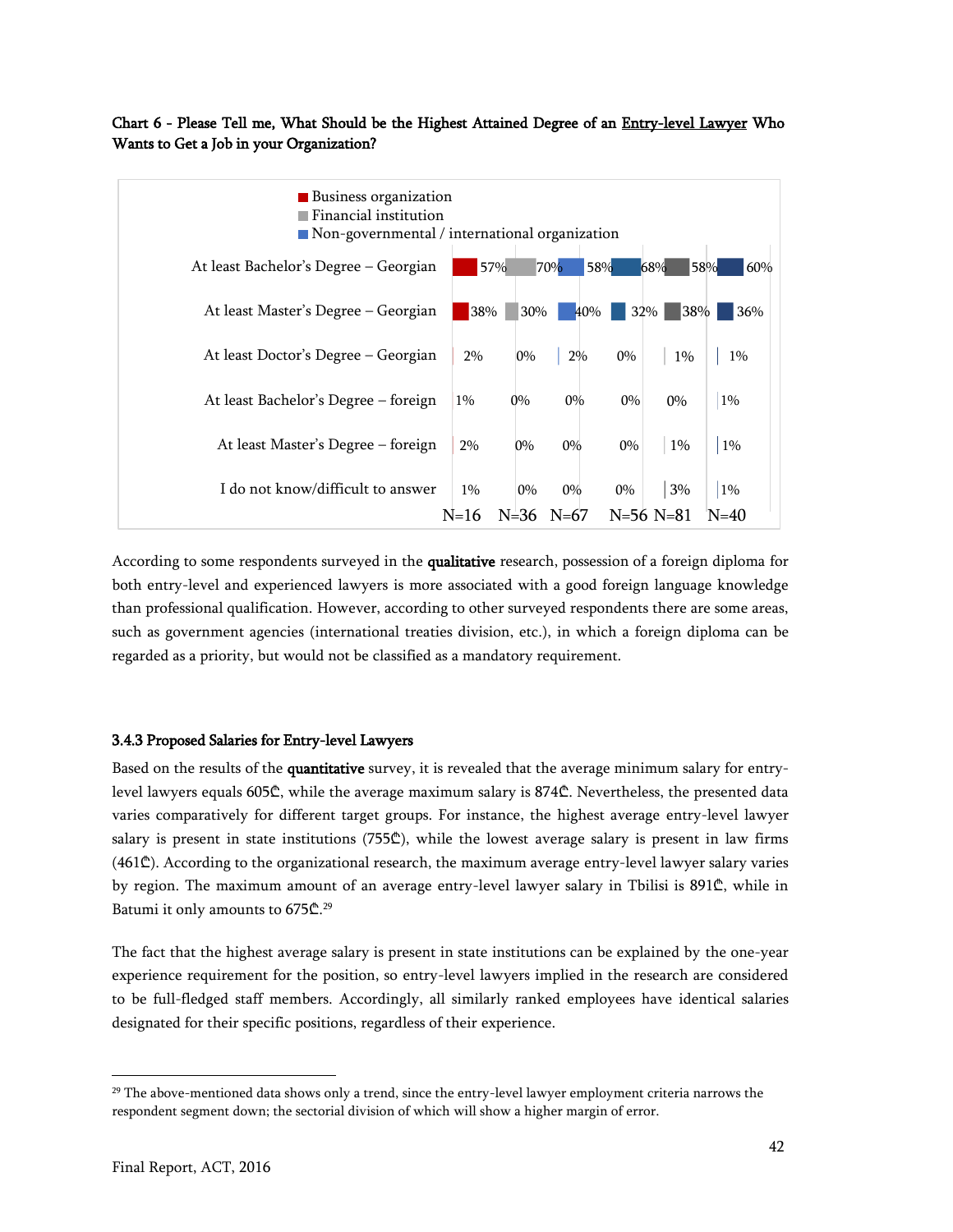| <b>Sector</b>                                  |       | <b>Minimum Salary Average</b>               | <b>Maximum Salary Average</b> |       |  |  |
|------------------------------------------------|-------|---------------------------------------------|-------------------------------|-------|--|--|
| Business organization                          |       | 579 ₾                                       | 879 ₾                         |       |  |  |
| Financial institution                          |       | 703 ₾                                       | 873 ₾                         |       |  |  |
| Non-governmental/international<br>organization |       | 487 ₾                                       | 879 ₾                         |       |  |  |
| Law firm                                       |       | 461 <sup><sup><math>\Phi</math></sup></sup> | 821 $\mathbb{C}$              |       |  |  |
| State institution                              |       | 755 ₾                                       | 911 ₾                         |       |  |  |
| Tbilisi/Batumi                                 | 598 ₾ | 527 ₾                                       |                               | 675 ₾ |  |  |
| Total                                          |       | $605 \oplus$                                | 874 ₾                         |       |  |  |

<span id="page-42-2"></span>Table **14.** Please Tell me, what is the Lowest Salary and the Highest Salary (Gross) of Entry-level Lawyers in your Organization?

\* Minimum and maximum average salary is calculated on the basis of the data of an organization employing at least one entry-level lawyer (N95).

## <span id="page-42-0"></span>3.5 Required Skills and Qualifications for Lawyers and Existing Shortcomings

## <span id="page-42-1"></span>3.5.1 Professional and General Skills Required for Entry-level Lawyers

<span id="page-42-3"></span>Based on research outcomes, it can be inferred that the requirements for entry-level lawyers on the legal market are diverse. Quantitative survey data reveals that entry-level lawyers are more frequently required to have higher level knowledge of field-relevant legislature (80%) than any other **professional** skill. However, it should be noted that the requirements for entry-level lawyers are somewhat different depending on the target group. For instance, quantitative survey data indicates that appropriate knowledge of the English language is more frequently required in legal service companies (56%) than in any other target group. Financial institutions (51%) and public agencies (51%) are more likely to require legal work experience than any other target group, while legal companies (29%) are least likely to require the same. However, as opposed to all other surveyed target group representative organizations, required professional skill for legal companies is client counseling skills (64%), as well as Bar and other professional qualification exam certificates (49%).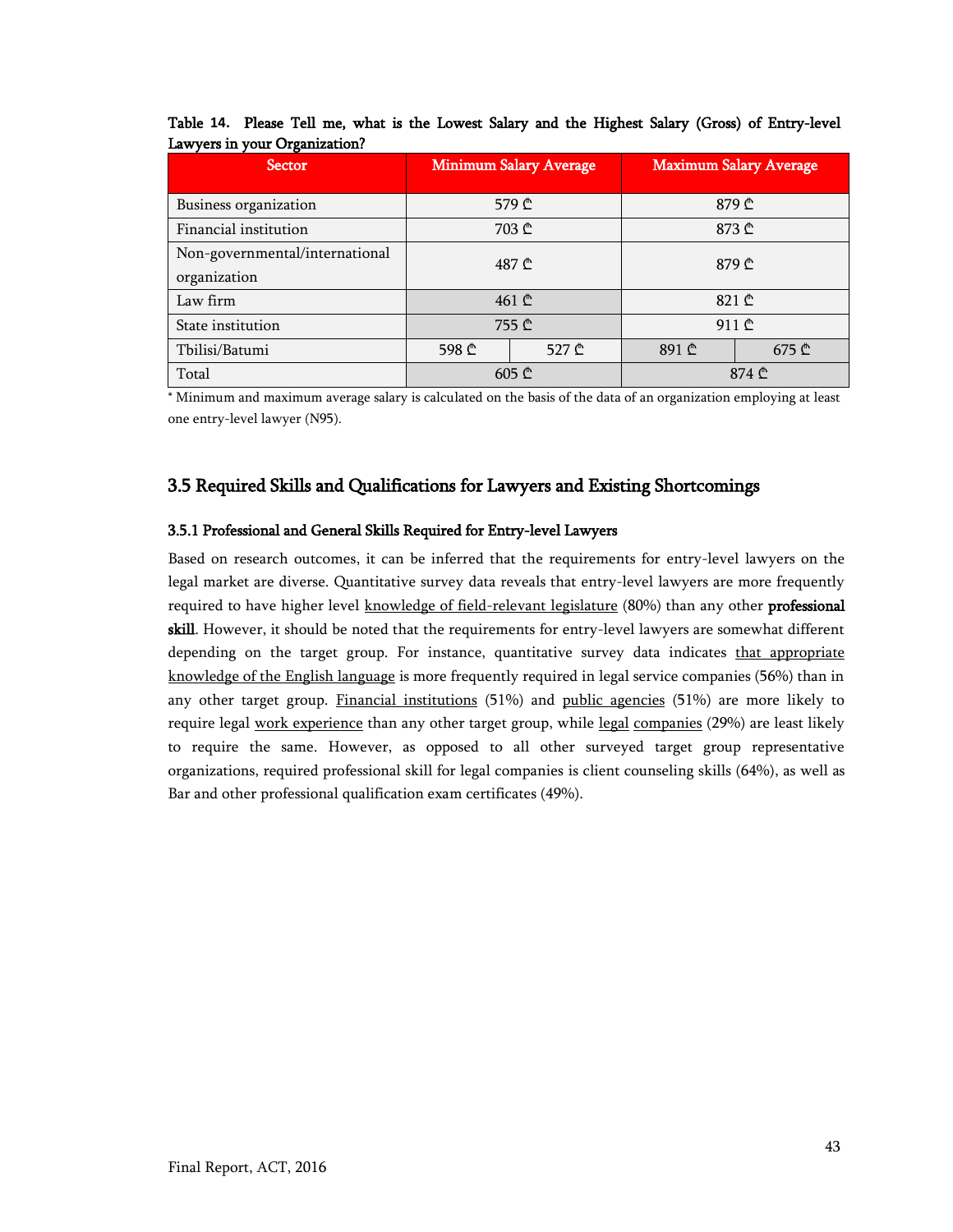## Chart 7 - Please tell me, which of the Given Professional Skills do you Pay Attention to when selecting an Entry-level Lawyer for a Legal Position?



It should be noted that among the abovementioned professional skills, more than half of respondents (57%) named excellent knowledge of relevant legislation as the most important professional skill, as well as counseling (43%) and advocacy skill (34%).

As for the quantitative survey respondents' views on the professional training of entry-level lawyers, research results reveal that the professional skill perceived to be upheld by most entry-level lawyers is proficiency of computer office programs (97%), followed by an excellent knowledge of relevant legislature (76%). Respondents perceived that the professional skills least present in entry-level lawyers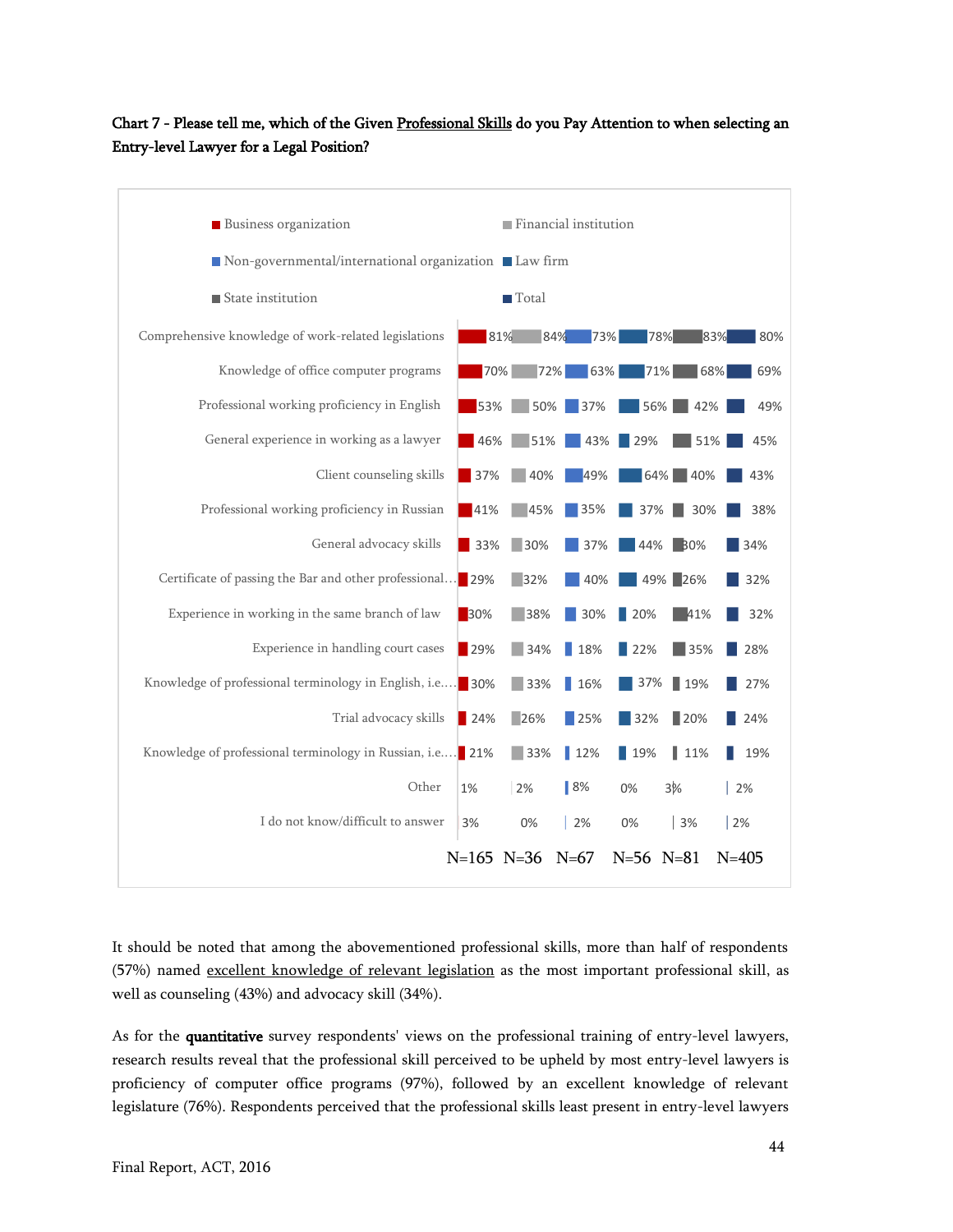are relevant legal work experience (60%), followed by a lack of participation practice in legal proceedings (54%). (See Table #15 below)

|                                                                                                                         | has<br>Everyone<br>the skill | Only some | Nobody | DK    |
|-------------------------------------------------------------------------------------------------------------------------|------------------------------|-----------|--------|-------|
| Knowledge of office computer programs                                                                                   | 97%                          | 3%        |        |       |
| Certificate of passing the Bar examination                                                                              | 31%                          | 25%       | 43%    | $1\%$ |
| Comprehensive knowledge of work-related legislation                                                                     | 76%                          | 16%       | 8%     |       |
| Knowledge of professional terminology in English, i.e. translating<br>and composing contracts for banking and civil law | 53%                          | 15%       | 31%    |       |
| Knowledge of professional terminology in Russian, i.e.<br>translating and composing contracts for banking and civil law | 40%                          | 17%       | 45%    |       |
| Professional working proficiency in English                                                                             | 65%                          | 20%       | 15%    |       |
| Professional working proficiency in Russian                                                                             | 49%                          | 25%       | 26%    |       |
| General experience working as a lawyer                                                                                  | 32%                          | 17%       | 51%    |       |
| Experience working in the same branch of law                                                                            | 26%                          | 12%       | 60%    | 1%    |
| Experience in handling court cases                                                                                      | 27%                          | 18%       | 54%    |       |
| General advocacy skills                                                                                                 | 43%                          | 17%       | 39%    |       |
| Trial advocacy skills                                                                                                   | 33%                          | 18%       | 49%    |       |
| Client counseling skills                                                                                                | 68%                          | 11%       | 21%    |       |

<span id="page-44-0"></span>

|                                   |  |  |  |  | Table 15. Please tell me if Entry-level Lawyers at your Organization Have the Following Professional |  |  |
|-----------------------------------|--|--|--|--|------------------------------------------------------------------------------------------------------|--|--|
| <b>Skills and Qualifications?</b> |  |  |  |  |                                                                                                      |  |  |

\* Implies unhindered translation and drafting of banking and civil law contracts.

Based on the opinions of qualitative research respondents, one of the most important employer requirements relates to verbal and writing skills. According to research participants' perceptions, writing skills in the jurisprudence field include "critical interpretation of the read research and conveying it in a properly organized and structured manner." According to the respondents' beliefs, importance is given to the entry-level lawyer's ability to verbally convey their opinions in a comprehensively formulated manner, similarly to writing skills. From the respondents' opinions, public speaking skills, as well as persuasive and argumentative reasoning are significant factors not only for experienced lawyers, but for entry-level lawyers as well.

Based on the information provided by the higher education institution representatives surveyed within the qualitative research, students are given the opportunity to significantly develop their writing skills by taking such courses as academic writing and reasoning, etc. Demand for writing skills on the legal market was discussed above, but it should be noted that it is regarded as equally important by the surveyed employers and higher education institutions. However, whereas higher education institution representatives consider that entry-level lawyers "demonstrate their writing skills well," employers tend to have a different experience. Based on the information provided by the surveyed employers within the qualitative research, a majority of entry-level lawyers find it difficult to independently draft documentation, adhere to document structure, and write in an argumentative manner.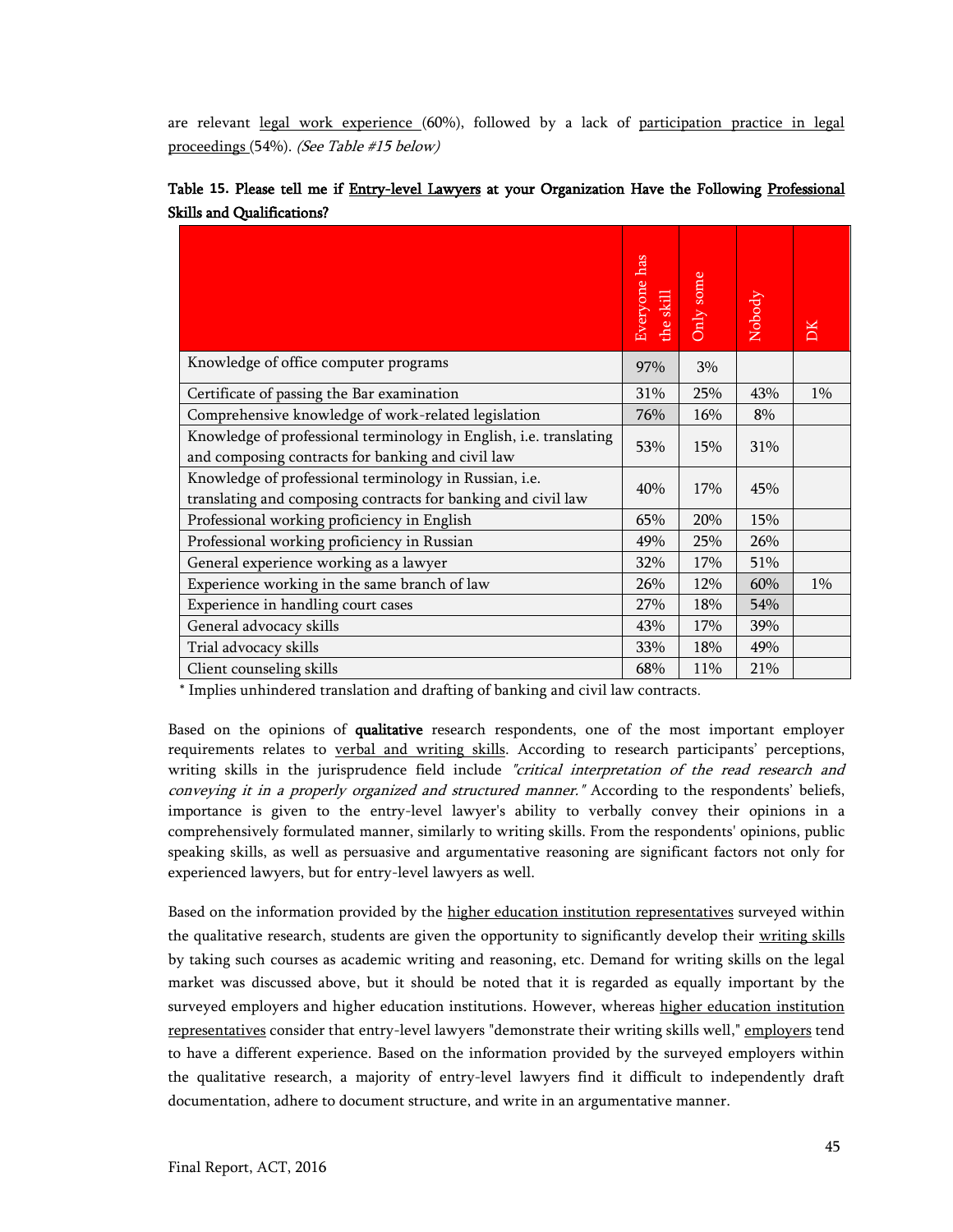As mentioned above, respondents consider that client counseling, advocacy and contract drafting skills are extremely important in the process of determining the preparedness of entry-level lawyers for the labor market. Within the context of jurisprudence, client counseling includes combining communication and conflict resolution skills, since "every client comes from an essentially conflictdriven circumstance, and this is the reason for addressing the lawyer."

"In short, it is basically a communication skill, the art of conflict management, knowledge of a specific civil code or the criminal code fields." (Representative of a higher education institution)

Based on the perceptions of the employer respondents interviewed within the research, cooperation is a uniquely important skill for an entry-level lawyer. Representatives of legal companies believe that the ability of cooperation is especially important for entry-level lawyers, especially when dealing and coordinating with investigators and colleagues of different positions and hierarchical levels other than their own. Communication skills can be included within the quantitative survey. Sixty-two percent of the surveyed organizations consider that communication skills are crucial in the selection process of an entry-level lawyer.

Proficiency in foreign languages is an important factor for lawyers (including entry-level lawyers) in order to access the legal market, however attitudes of the qualitative research respondents towards the entry-level lawyers' proficiency in foreign languages may be considered somewhat different. While the majority of respondents agree that proficient knowledge of a foreign language is not a requirement for an entry-level lawyer who only deals with local legislation and clients, there are organizations that, due to the nature of their specific field of work, are constantly in touch with representatives, organizations, or even legislation from other countries. For instance, according to the quantitative data, almost half (49%) of the respondents consider that English language skills are important for entry-level lawyers, while the requirement of Russian language skills is significant for 38% of the surveyed respondents.

Based on the research outcomes, it can be inferred that the most frequently required foreign languages in the legal field are English as an international language, German since our legislation is "tied" to German legislation, and Russian as the most commonly used language in the post-Soviet space.

"Russian speaking clients are from Azerbaijan, Ukraine, some from the Russian Federation...clients from the post-Soviet space are more or less familiar to the Georgian market as they consider it more acceptable for investments. It is somewhat reminiscent of their native environment, and naturally Russian language is more comfortable for them than English; however, English is still dominating, since ultimately they want to access the international arena. Therefore, they want to communicate in English at any rate." (Private law firm)

According to the qualitative research outcomes, certain work experience can be a prerequisite for employment in the legal market. Based on their experience, an overwhelming majority of the surveyed respondents envision the employment of entry-level lawyers only in the capacity of an intern. Therefore, an entry-level lawyer's experience gained through practical work can be considered as one of the key demands of the legal market.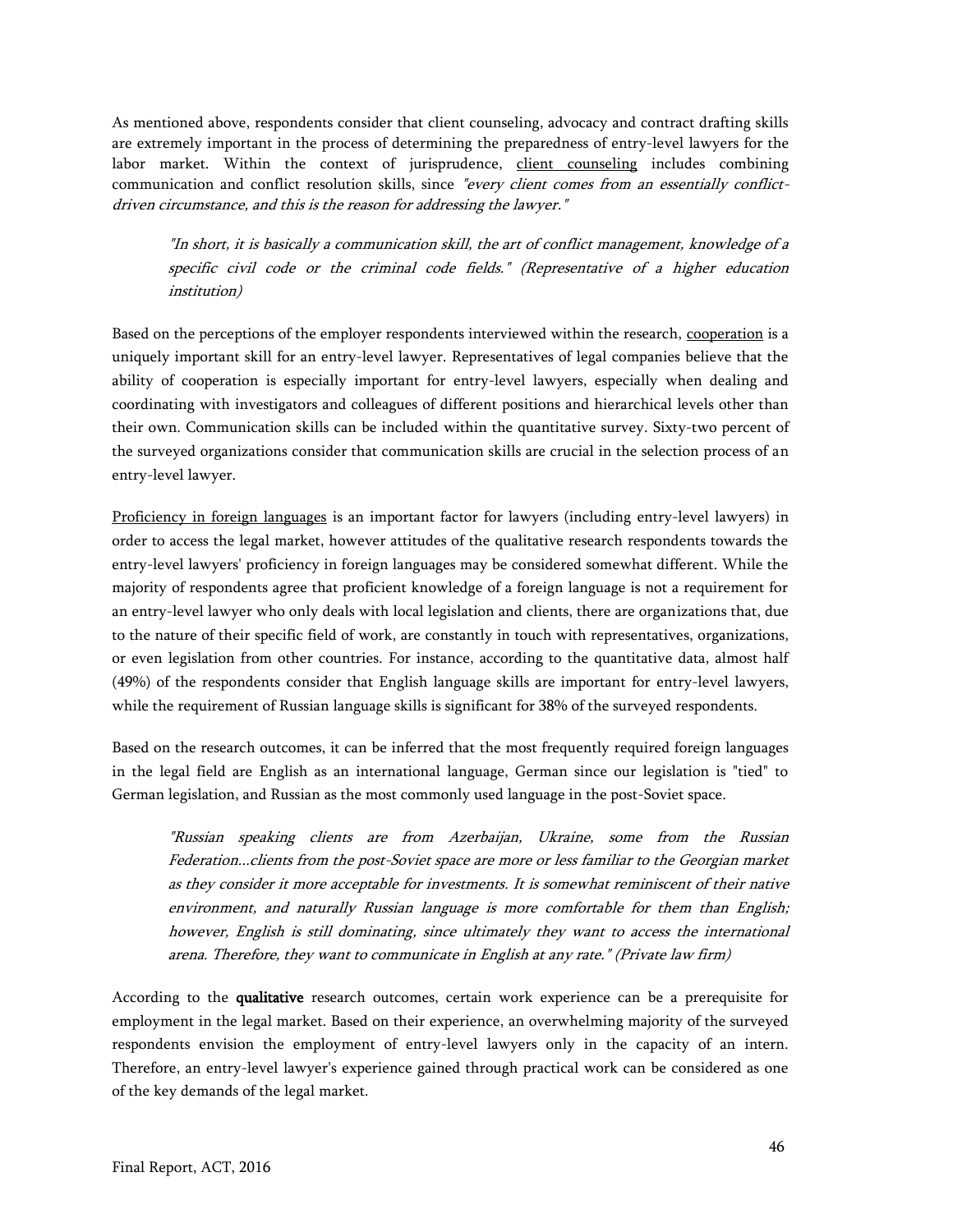Based on the perceptions of a majority of respondents representing private organizations, participation in conferences, training attendance, undergoing various examinations, and membership in professional associations connote to the entry-level lawyer's motivation and commitment. However, research findings show that from the above mentioned skills, the highest demand in the labor market is for internships and practical exercises.

"If more time was dedicated to this in higher education institutions, graduates would be more accordingly prepared. Naturally, they would not have been able to study everything completely, but after several months of training in court or in the public registry, students would be more prepared. " (Representative of a private organization)

<span id="page-46-0"></span>Research also named general skills that employers take into account during the entry-level lawyer selection process. Quantitative survey results revealed that from the perspective of a vast majority of the organizational research respondents (83%), a high sense of responsibility is regarded as an important trait, and employers give priority to this trait during the entry-level lawyer selection process. However, there are general skills that representatives of various target groups assign different importance to. According to the quantitative survey data, communication skills, both general and interpersonal skills, are more prioritized by representatives of state institutions (70%) than by respondents of financial institutions (48%). After a high sense of responsibility (79%) and team work skills (75%), legal service companies consider analytical thinking skills (71%) as one of the most important factors. The abovementioned skill is awarded lower priority by financial institutions (57%) and non-governmental organizations (55%) during the entry-level lawyer selection process.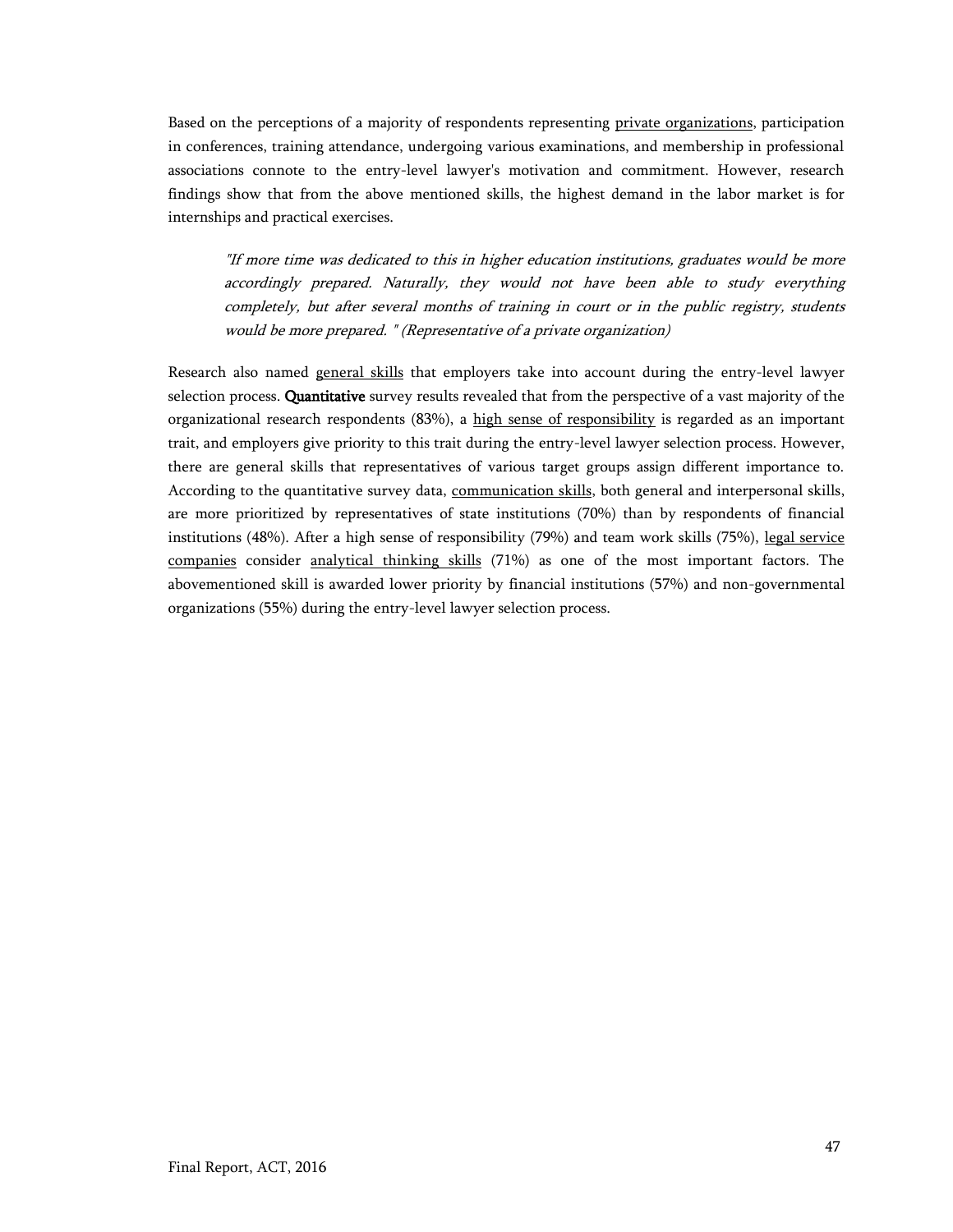## Chart 8 - Please tell me, which of the Given Soft Skills do you Pay Attention to when selecting an Entrylevel Lawyer for a Legal Position?



It should also be noted that from the general skills listed above, the most important for the process of selecting a entry-level lawyer are: high sense of responsibility (38%), analytical thinking (12%) and the ability to work independently (12%).

According to the opinions of both private and public sector employers surveyed in the qualitative research, important requirements for entry-level lawyers are listening, communication and received information prioritization skills. Respondents believe that a lawyer should be able to listen to the client carefully, ask the right questions and filter priority issues from the received information. At the same time, logical thinking and reasoned discussion is one of the decisive factors in the course of the entrylevel lawyer evaluation process.

"Level of [applicant's] confidence, coherence of speech and pronunciation, the ability to reason and a whole list of other criteria; we have a questionnaire by which we determine the level of appropriate skills." (Prosecutor's office)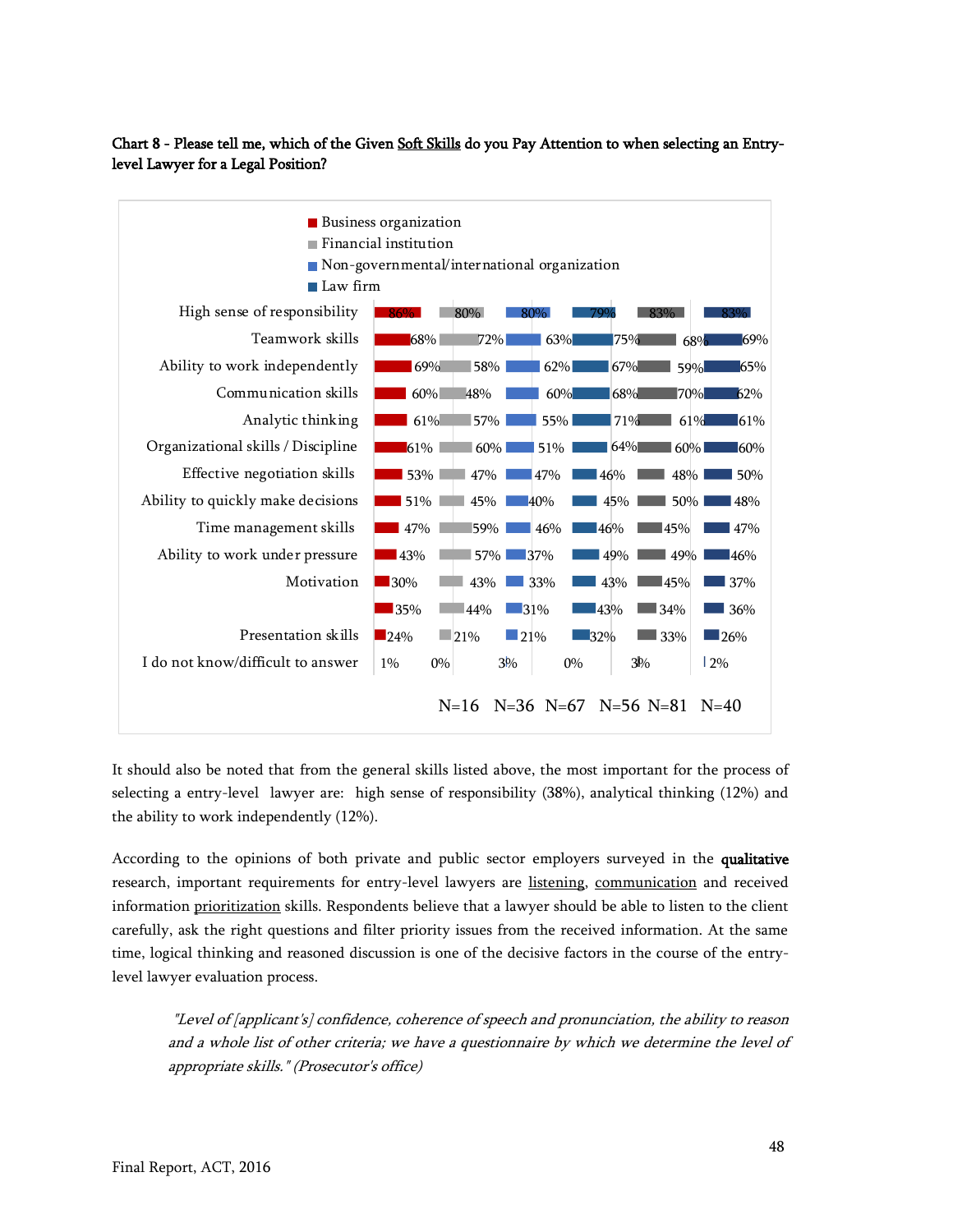Organization representatives surveyed within the quantitative survey assessed the general skills most frequently possessed by entry-level lawyers based on their own experience as follows: high sense of responsibility (95%) and good communication skills (94%). Interpersonal skills are least pronounced in entry-level lawyers, as are effective negotiation skills (16%), followed by the inability to work under stressful conditions (14%). Furthermore, entry-level lawyers are considered unlikely to possess fast decision-making skills (12%) and presentation skills (11%).

|                                            | Everyone has<br>the skill | Only some | Nobody | DK    |
|--------------------------------------------|---------------------------|-----------|--------|-------|
| Teamwork skills                            | 92%                       | 6%        | 2%     |       |
| Ability to work independently              | 77%                       | 15%       | 8%     |       |
| Ability to work under pressure             | 78%                       | 13%       | 9%     |       |
| High sense of responsibility               | 95%                       | 3%        | 2%     |       |
| Communication skills                       | 94%                       | 5%        | $1\%$  |       |
| Effective negotiation skills               | 62%                       | 21%       | 16%    | $1\%$ |
| Time management skills                     | 72%                       | 19%       | 8%     | $1\%$ |
| Organizational skills / Discipline         | 92%                       | 4%        | 3%     |       |
| Analytical thinking                        | 81%                       | 14%       | 5%     | $1\%$ |
| Ability to work in a stressful environment | 74%                       | 12%       | 14%    | 1%    |
| Ability to quickly make decisions          | 72%                       | 17%       | 12%    |       |
| Presentation skills                        | 75%                       | 13%       | 11%    | $1\%$ |
| Motivation                                 | 89%                       | 7%        | 4%     | $1\%$ |

<span id="page-48-0"></span>Table **16.** Please tell me if Entry-level Lawyers at your Organization Have the Following Soft Skills and Qualifications?

Higher education institution representative respondents take a different view of the legal market requirements for entry-level lawyers. According to their observations, employers are more in need of narrower specialization specialists, which in many cases presents a barrier for graduates (for example, an organization may post an opening for a banking law specialist).

"Nowadays, an employer is more interested in undergraduate and graduate level specialists who are competent in a specific sub-direction, rather than in terms of general law." (Higher education institution representative)

It should also be noted that in general, higher education institution representative respondents consider that the legal market requires "vast experience and knowledge of all things" from entry-level lawyers.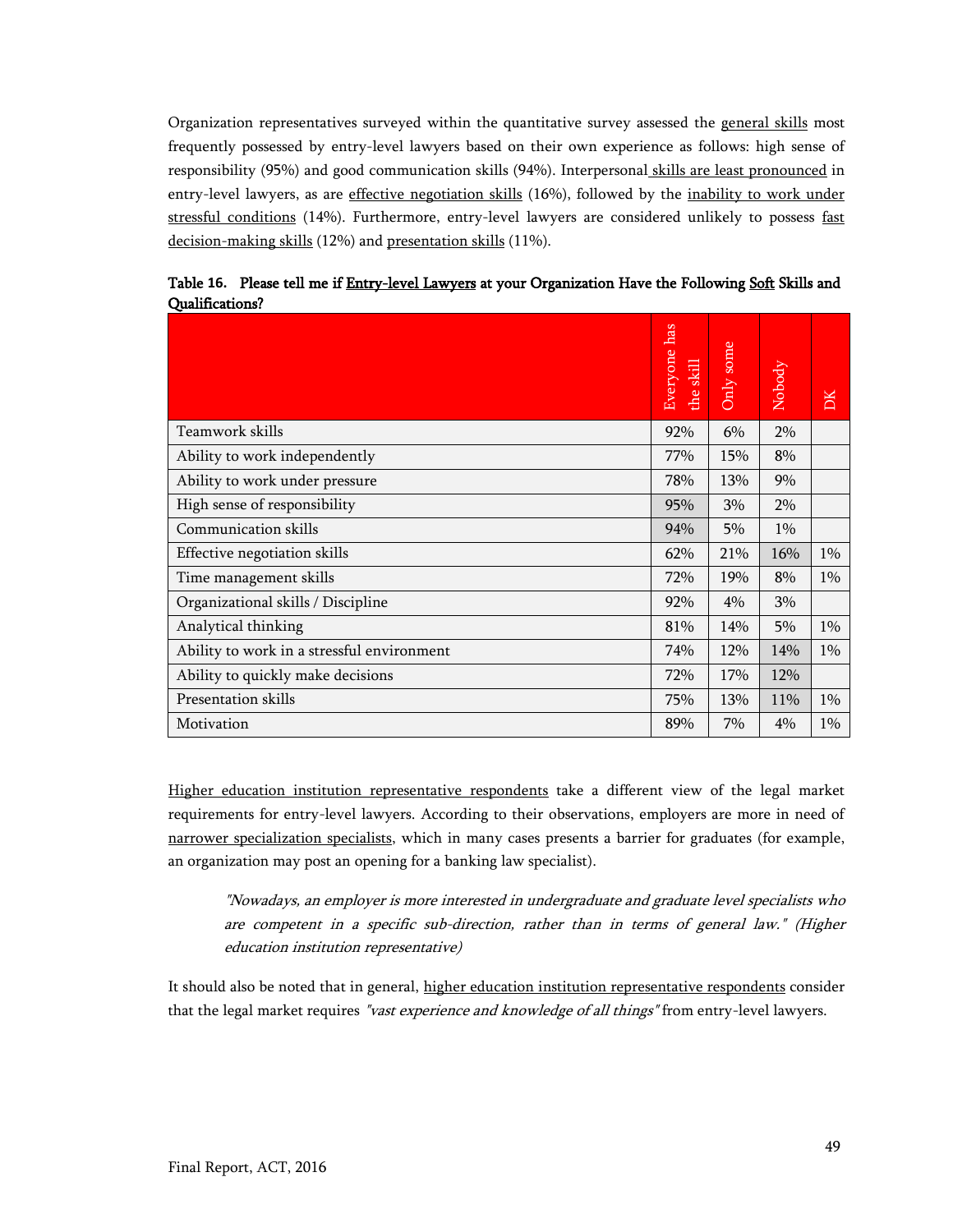#### <span id="page-49-0"></span>3.5.2 Entry-level Lawyer Job Description

Quantitative and qualitative research data reveals that the list of tasks inexperienced lawyers are nevertheless required to complete is quite extensive. Following are the most frequently encountered obligations for entry-level lawyers (however, the general list is much broader):

- Drafting contracts and legal documents (86%);
- Drafting the company's internal legal documents and determining their compliance with Georgian legislation (79%) (Under the supervision of an experienced lawyer);
- Preparation of legal content letters (61%);
- Participation in court proceedings (60%) (However, this task is mainly related to the preparation of materials, organizational matters, and communication with court administration representatives/assistants concerning, for example, the dates of court appointments, etc.)

The above presented figures vary according to target groups. Case in point, organizational research data shows that entry-level lawyers are more commonly tasked to prepare legal content letters in legal companies (92%) and in public institutions (94%). In addition, entry-level lawyers are most frequently required to draft a company's internal legal documents in business organizations (73%), and least frequently in financial institutions (34%). It is also noteworthy that employed entry-level lawyers are more frequently required to compile various profile relevant contracts for company-owned products in business organizations (69%), than in state agencies (24%). It should also be noted that based on the views of a significant segment of the surveyed employers (61%), entry-level lawyers are also required to provide consultations to their colleagues and clients. However, this responsibility is more frequently yielded to entry-level lawyers employed at law firms (72%).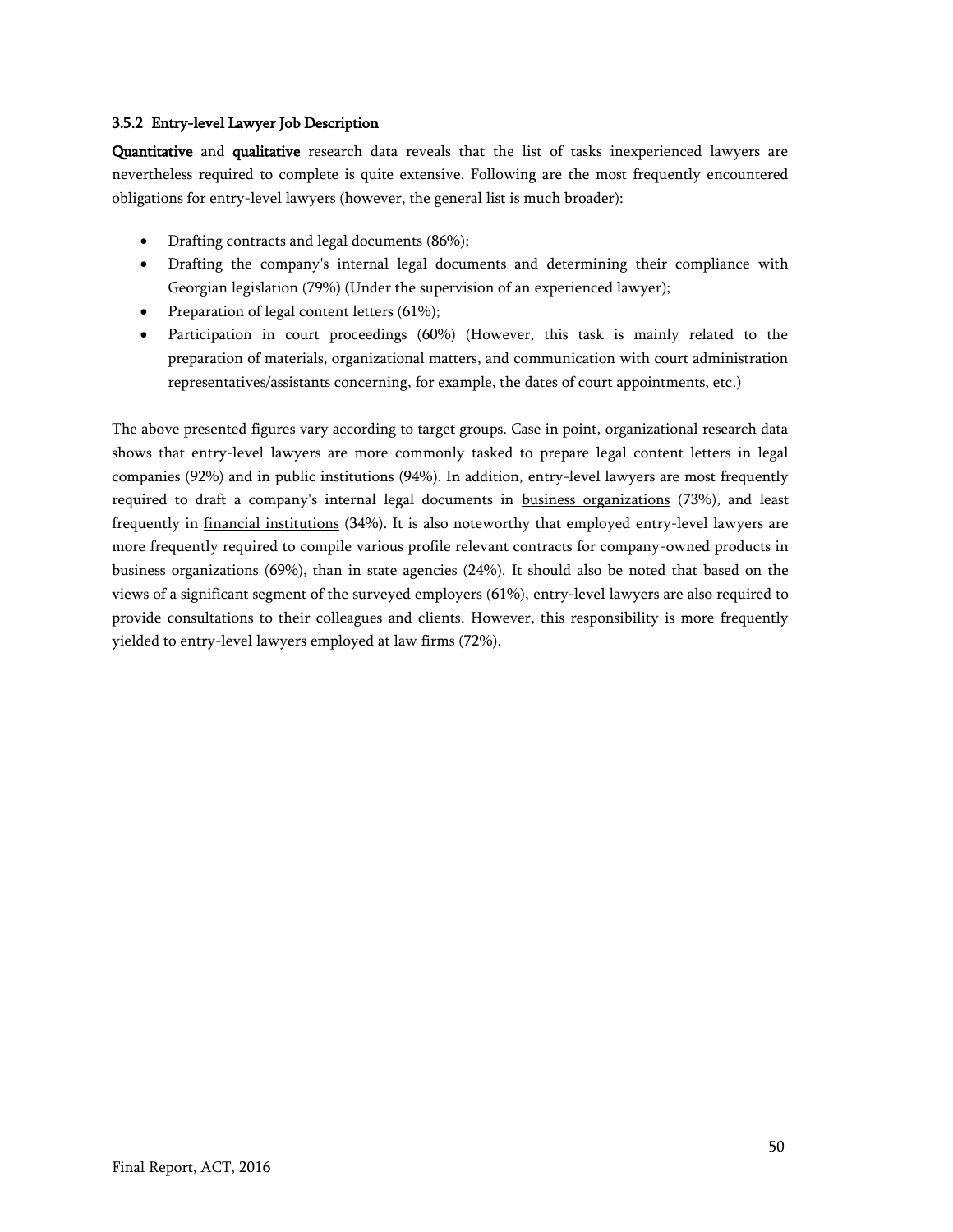

## <span id="page-50-0"></span>Chart 9 - Please look at the Card and Tell me, which of these Activities are Handled by Entry-level Lawyers in Your Organization?

Qualitative research data showed that part of the entry-level lawyer's work process is communication with clients, as well as keeping electronic correspondence; document request/presentation in court; collecting evidence; and representing the company or completing registrations in the public or nonentrepreneurial (non-commercial) registry, including the legal registry (Service Development Agency). Based on the information provided by *legal company* representative respondents for the research, entry-level lawyers also have to prepare certain research for their own or client companies, as well as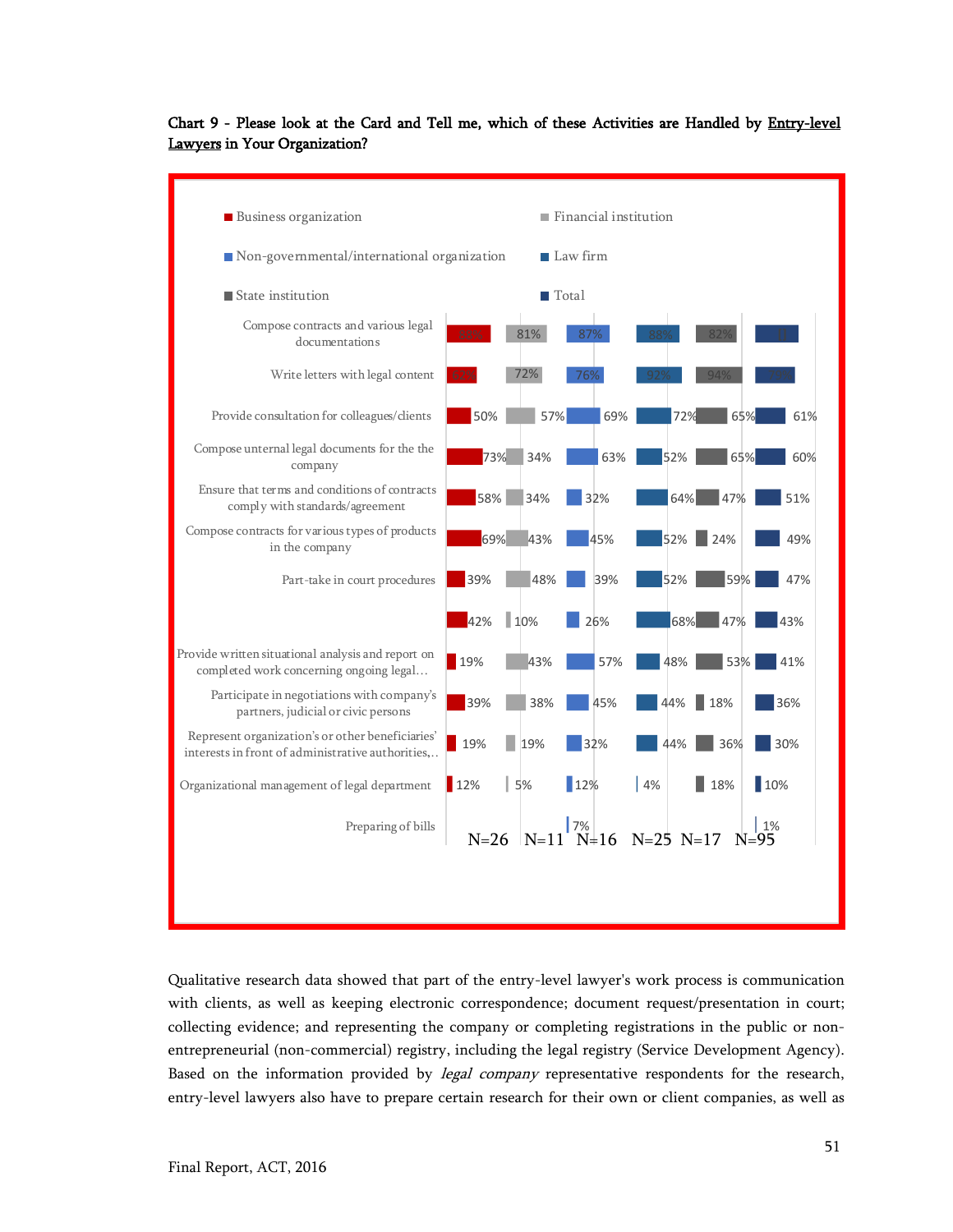study foreign legislature and best international practices, and become familiar with both foreign and Georgian judicial practices. In the research respondent opinions, "no small or minor phase exists in legal services, but every stage is important: document delivery, deadlines, evidence collection, etc."

It should also be noted that the majority of respondents surveyed within the qualitative research consider it desirable that entry-level lawyers participate in all types of work. Employers often have an understanding of the risks attached to such approach; however, they consider experience as the best available kind of training, and the most reasonable solution to the given reality is to assign responsibility and autonomy to entry-level lawyers. This opinion is taken into account by surveyed respondents from public agencies and business organizations, as well as by legal companies.

#### <span id="page-51-0"></span>3.5.3 Qualification Assesment of Entry-level Lawyers

A certain segment of the research respondents consider the defining factors of the employment of entry-level lawyers to be professional knowledge and degree. Higher education institution representative respondents surveyed within the qualitative research believe that employers have a greater demand for narrow specialized personnel.

Quantitative survey data allows for deliberation regarding which areas are more in-demand for each target group in the organizational research. It should be noted that experienced civil law specialists are predominantly in-demand by the target segment. However, this does not apply to state institutions, where employers are more in need of qualified personnel in administrative law (74%) than in civil law (66%). Incidentally, administrative law is least demanded by financial institutions (26%). Entry-level lawyers specializing in public law are most in-demand by state agency representatives (53%), while staff members specializing in banking law will naturally be more of a priority for financial institution representatives (44%) than for any other target group interviewed within the research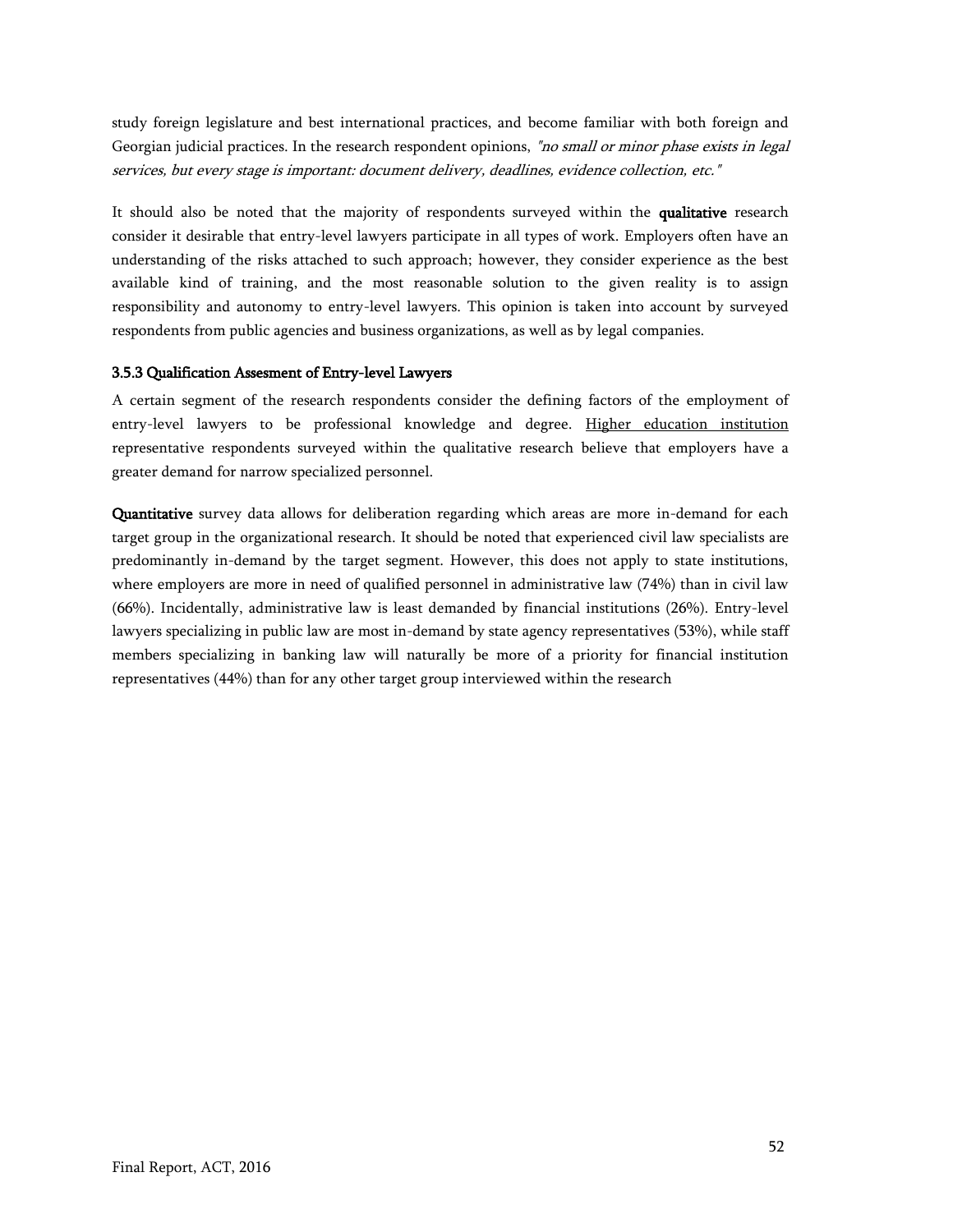<span id="page-52-1"></span>Chart 10 - Please Tell Me, in General, What Fields Do You Require the Entry-level Lawyers to be More or Less Professional in?

| <b>Business organization</b><br>Financial institution<br>$\blacksquare$ Non-governmental / international organization<br>Law firm |                    |                         |                    |                    |                    |                                       |
|-----------------------------------------------------------------------------------------------------------------------------------|--------------------|-------------------------|--------------------|--------------------|--------------------|---------------------------------------|
| Civil law                                                                                                                         |                    | 84%                     | $84\%$             | 78%                | $91\%$ 66%         | 80%                                   |
| Administrative law                                                                                                                |                    | 51% 26%                 | 159%               | $\Box$ 59% $\Box$  |                    | $74\%$ 56%                            |
| Labor law                                                                                                                         |                    | 54% 42%                 | $-42%$             | 36%                | ∎58% l             | $\Box$ 50%                            |
| Tax law                                                                                                                           | $44\%$             | $41\%$                  |                    | 33% 37%            | $\blacksquare$ 25% | 137%                                  |
| Public law                                                                                                                        | $\blacksquare$ 18% | $-20%$                  | $\blacksquare$ 29% | 16%                |                    | $53\%$ 27%                            |
| Human Rights law                                                                                                                  | ■ 16%              | $\parallel$ 10%         | $\Box$ 26%         | 18%                |                    | $\blacksquare$ 22% $\blacksquare$ 18% |
| Bank law                                                                                                                          | 18%                | $\blacksquare$ 44%   7% |                    | $14\%$ 16%         |                    | 16%                                   |
| Commercial law                                                                                                                    | $\blacksquare$ 21% | 15%                     | $17\%$             | $\blacksquare$ 15% | $\frac{1}{6}$      | 14%                                   |
| Corporate law                                                                                                                     | 10%                | $\Box$ 20%              | 10%                | a a s              | 31% 16%            | <b>13%</b>                            |
| International law                                                                                                                 | 10%                | $\parallel$ 9%          | $11\%$             | $11\%$             | $\parallel$ 10%    | 10%                                   |
| Criminal law                                                                                                                      | 16%                | 6%                      | $9\%$              | 126%               | 16%                | $\vert$ 9%                            |
| Other                                                                                                                             | 10 <sub>6</sub>    |                         | 12%                | $\frac{14\%}{6}$   | $\frac{14\%}{6}$   | $2\%$                                 |
| I do not know/difficult to answer                                                                                                 | $1\%$              | 3%                      | $0\%$              | $0\%$              | $ 4\%$             | $12\%$                                |
|                                                                                                                                   | $N = 16$           | $N=36$ $N=67$           |                    | $N=56$ $N=81$      |                    | $N = 40$                              |

Based on their experience, majority of the respondents surveyed in the quantitative survey consider that finding entry-level lawyers with the minimum skills and qualifications on the labor market is a challenging (53%), rather than a simple matter (45%). As for the overall assessment of lawyers' qualifications, respondents allotted them an average of 5.5 points on a 10-point scale; however, a slightly different assessment was made by financial institutions, based on which a lack of qualified legal personnel on the market was noted, and they were evaluated with 6.1 points.

<span id="page-52-0"></span>Table **17.** In Your Opinion, Does the Labor Market Experience a Lack of Qualified Lawyers? (Please use a 10-point scale, in which " $0$ " = no scarcity at all and "10" = a great lack)

|                                             | <b>Average Score</b> |
|---------------------------------------------|----------------------|
| Business organization                       | 5.5                  |
| Non-governmental/international organization | 5.2                  |
| State institution                           | 5.6                  |
| Financial institution                       | 6.1                  |
| Law firm                                    | 5.2                  |
| Total                                       | 5.5                  |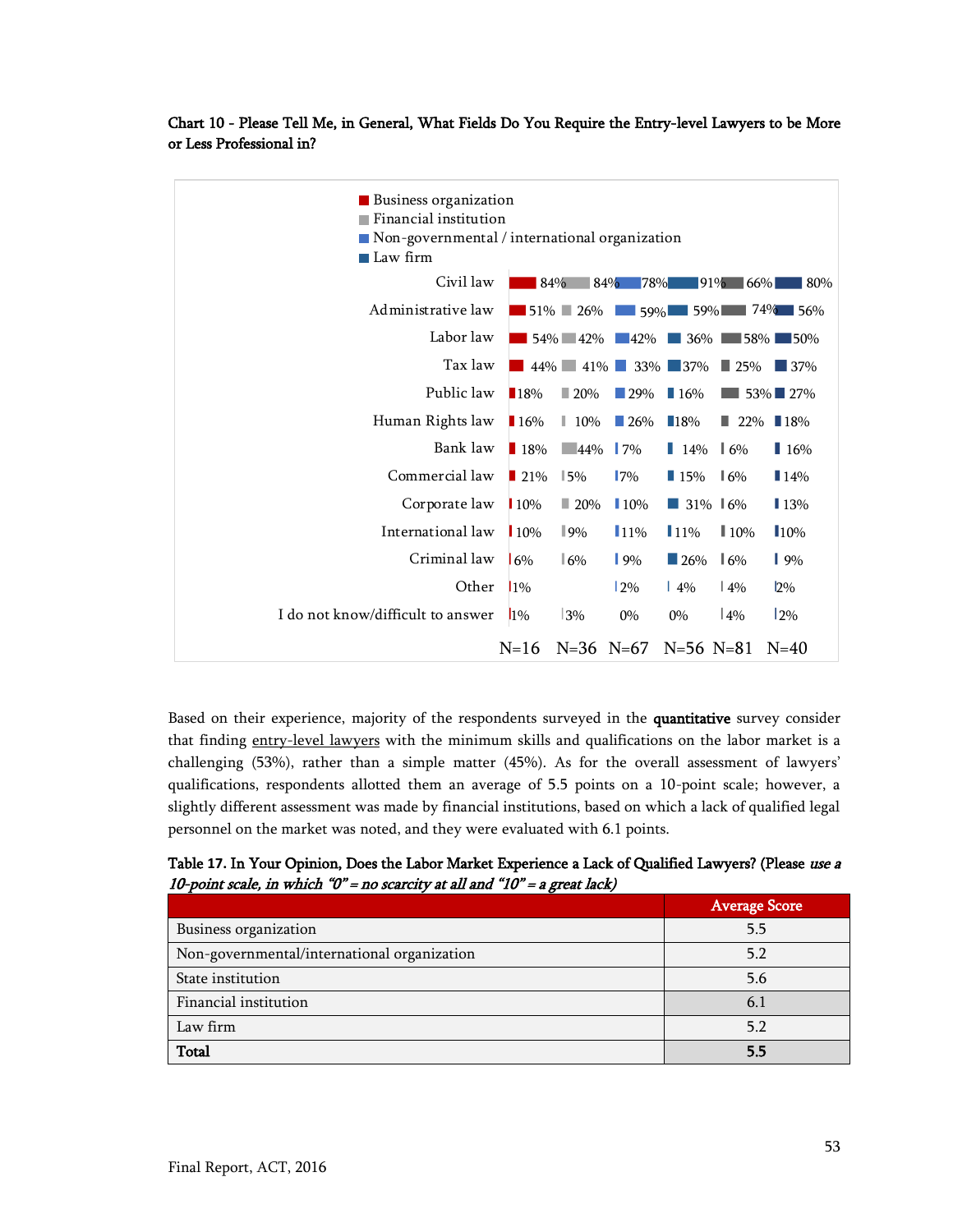Quantitative survey data revealed that the general qualification level of lawyers on the labor market is assessed as average (59%). Based on the regional context analysis, it can be concluded that the qualification level of lawyers in Tbilisi, Kutaisi, and Batumi is perceived almost identically.

<span id="page-53-1"></span>Chart 11 - In Your Experience, What is the General Situation in Terms of Qualifications for the Labor Market?



#### <span id="page-53-0"></span>3.5.4 Gap Between Market Requirements and Qualifications of Graduates

Qualitative research data showed that the "harshest" gap between market requirements and qualifications for graduates relates to the lack of practical skills estimated by employers, namely: inadequate presence of entry-level lawyers at the court proceedings, unfamiliarity with international practices, and document compliance and legal document drafting skills. The above presented perceptions are shared by employers as well as legal experts and representatives of higher education institutions. The process of becoming acquainted with and reviewing international-level cases not only helps the development of analytical skills, but also assists entry-level lawyers in "recognizing contradictions and the charm of their own profession."

Based on the respondent opinions, without practical skills, entry-level lawyers are "practically not prepared for the market, regardless of good theoretical knowledge." Employer respondents in the qualitative research believe that higher education institutions are required to provide a practical module training program, based on which an assessment of the student could be administered through "presentation of learned material, discussion, debate, listening, interaction, and expression of unpopular opinions."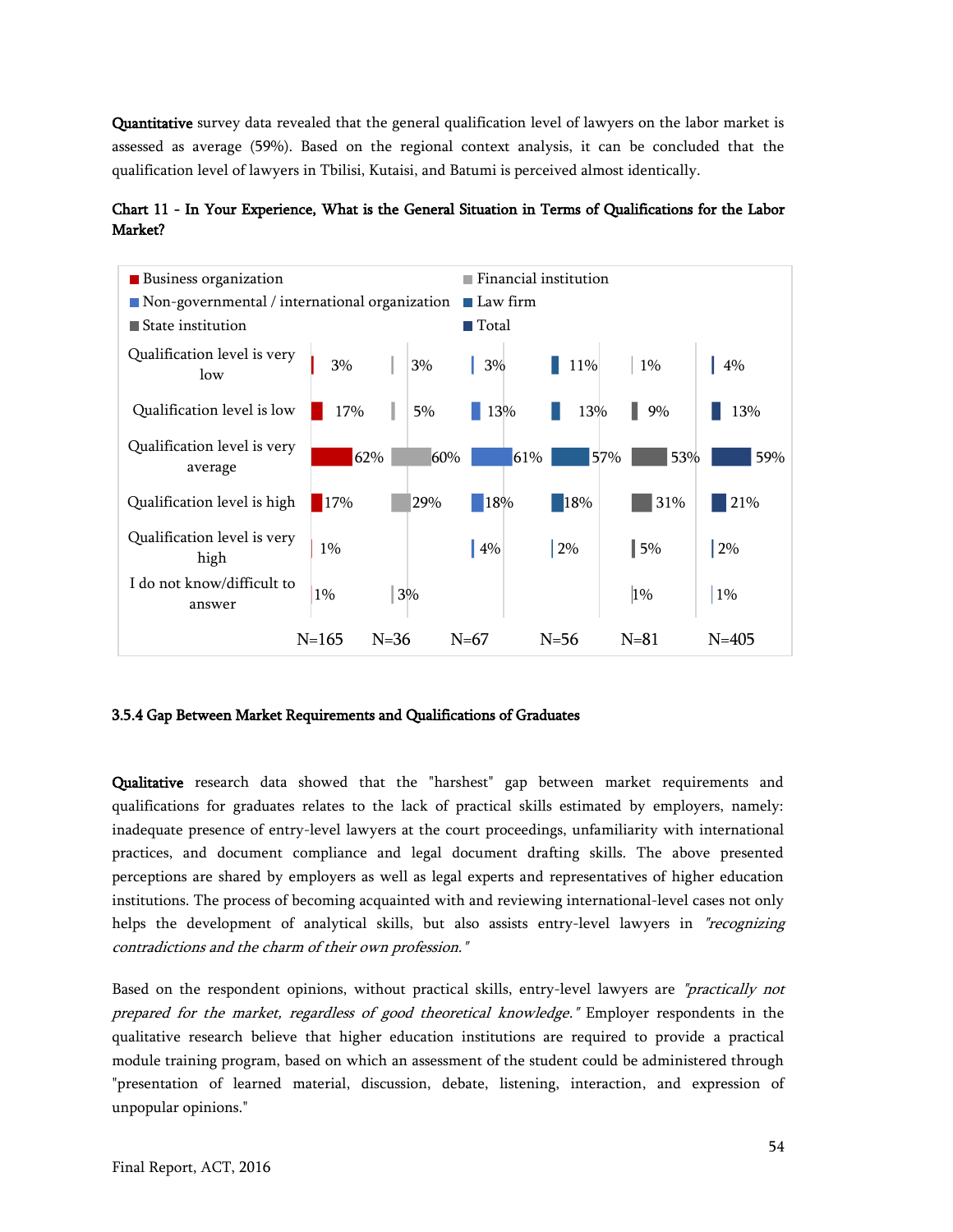Employer respondents in the qualitative research consider that another gap between market requirements and qualifications for entry-level lawyers is the lack of initiative of young lawyers, which presents an obstacle on the way to the development of both professional and technical skills (research, investigation skills).

As for the quantitative survey data, almost half of respondents (42%) did not face any difficulties in the search for an entry-level lawyer. However, similar to the qualitative data, almost one-fifth of the respondents (21%) complain about a lack of suitable qualified personnel and the absence of practical knowledge necessary for the employer (19%).

## <span id="page-54-0"></span>Chart 12 - In your Experience, What Difficulties Do you Face When Looking for an Entry-level Lawyer for a Legal Position?



Organizations surveyed within the quantitative survey named professional and general skills, the lack of which in most cases results in the entry-level lawyer's failure to procure employment after the trial period, as employers refrain from hiring them. The highest indicator among these skills is knowledge of relevant legislation (66%) and a high sense of responsibility (55%). According to the employers surveyed within the quantitative survey, knowledge of relevant legislation is the skill most frequently possessed by entry-level lawyers, since higher education institutions are primarily empowering graduates with theoretical knowledge.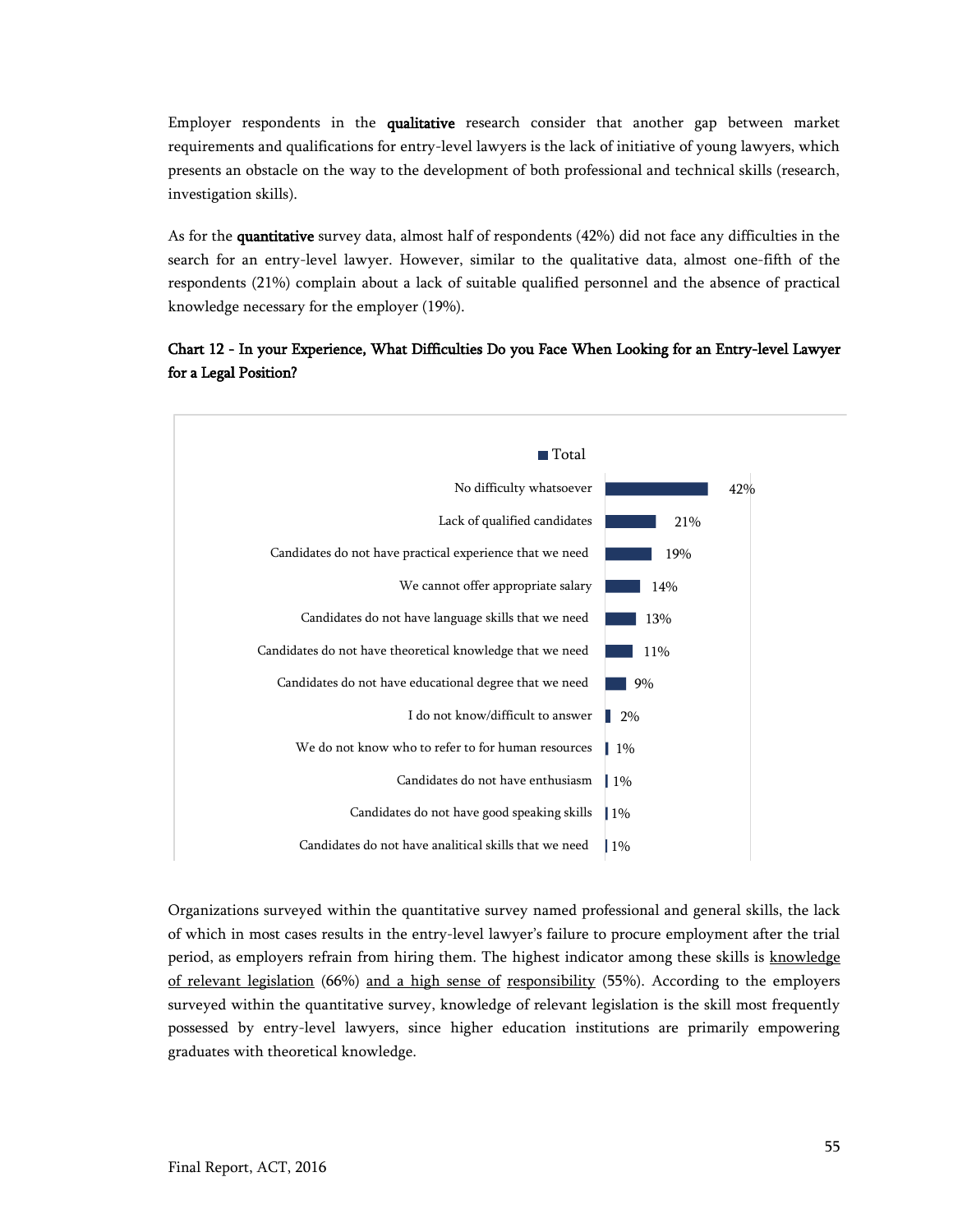Representatives of the legal companies surveyed in the research consider that entry-level lawyers should be equipped with theoretical knowledge by a higher education institution. Entry-level lawyers with no practical experience are expected to have high-level knowledge of legislation, due to their frequent use of it in daily activities. Notably, cases of candidate unemployment after the trial period are rare, since the applicant selection process for the trial period is governed by strictly defined criteria.

However, it should also be noted that in addition to the above presented skills, the list of employer requirements for entry-level lawyers is quite long, and includes the ability to work independently (38%), motivation (35%), organization/discipline (33%), analytical thinking skills (28%), etc.

A certain segment of the legal company and financial institution representative respondents surveyed in the qualitative research believe that the biggest gap between the legal market requirements and the qualifications of entry-level lawyers lies in the lack of specialists of tax and banking law. It is noteworthy that the aforementioned view is shared by other target group respondents.

"The greatest challenge is that employers most frequently need a civil jurisprudent, so they hire a civil lawyer who has dealt with civil law and has experience working as a lawyer, but is unaware of the tax as well as banking system, hence the country is experiencing a shortage of financial lawyers." (Expert in legal issues)

Regardless of the belief of a certain segment of the respondents surveyed in the qualitative research that the theoretical knowledge of entry-level lawyers relatively meets the needs of the labor market, the remaining surveyed segment considers that the knowledge of theoretical fundamentals and legislation does not correspond with the demand of employers or the work environment.

In spite of the information provided by the higher education institution representative respondents regarding the academic writing courses taught within the training programs, respondents believe the standards used by higher education institutions do not conform to the actual workload that entry-level lawyers are faced with. In addition, academic writing courses in universities in most cases encompass working with texts in general and not with legal documentation in particular.

Private and public sector employer respondents surveyed in the qualitative research consider that project drafting, analysis, research, and identification of legal problems are a few of the tasks that entry-level lawyers are expected to complete, however their practical implementation presents a substantial difficulty for the majority of young lawyers. Based on their experience, a majority of respondents state that these challenges that employers face during the entry-level lawyer's work process can be resolved by the accumulation of work experience and constant supervision by senior lawyers. Nevertheless, there are cases in which the employer does not have the luxury of time and resources to wait for the entry-level lawyer's skill development.

A certain segment of the higher education institution representative respondents surveyed in the qualitative research considers that in addition to professional skills, entry-level lawyers are in need of general skills improvement, such as self-discipline and concentration.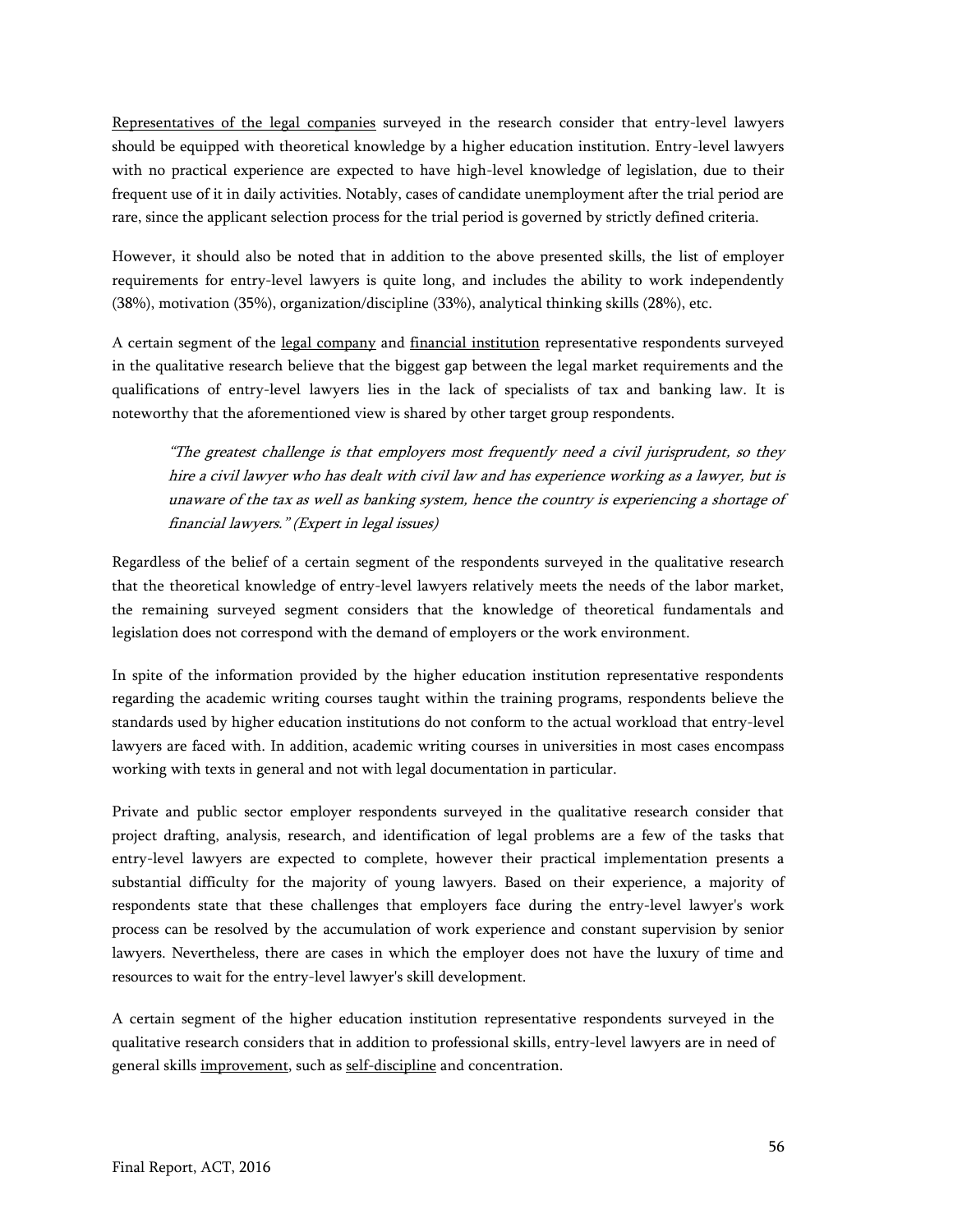"The primary skill is self-discipline...the challenge of students lie in poor concentration skills and a lack of certain fundamental learning skills, such as the awareness that you have to bring a book to class, or that you need to take notes during <sup>a</sup> lecture....Unfortunately, for many students these are not apparent, which is exactly why this is related to the skill of selfdiscipline." (Representative of a higher education institution)

As for theoretical knowledge, employer research respondents believe that the improvement of professional skills such as client counseling, advocacy and contract drafting skills are to be developed over the course of the work process. These skills, to some extent, determine the qualifications and competence of a lawyer.

## <span id="page-56-0"></span>3.6 Internship Experience

Employment propositions for entry-level lawyers are chiefly represented in the form of internships, which in case of private sector organizations are often times paid, while for public sector agencies they are generally unpaid. According to the respondents' perspectives, the paid internship system is to some extent, one of the underlying factors of intern motivation, as subsequently motivated and enthusiastic interns result in benefits for both sides. Legal companies' representative respondents surveyed within the qualitative research consider that the intern employment practice is a good means for developing staff members according to internal professional specifics and standards.

Quantitative survey data reveals that only a small proportion of organizations (12%) currently employ an intern in the legal department or in the field of law. As a result of a regional context analysis of the data, it transpired that the majority of organizations employing interns are located in Tbilisi (15%) and a small segment is located in Kutaisi (3%), while none of the surveyed companies in Batumi currently employ an intern. A vast majority of organizations presently not employing interns state that it is not one of the company's needs (80%).

A majority of students interviewed in the qualitative research assess the experience gained during their internship as generally positive. By their estimation, internship practice at a particular organization is much more valuable and applicable than theoretical knowledge. Based on the experiences of students participating in the qualitative research, internships contribute to their confidence, self-realization, and development of such practical skills as drafting appeals, presentation in court, etc.

Furthermore, knowledge acquired as a result of an internship plays a significant role with regards to the entry-level lawyers' development in their respective fields of specialization. For instance, respondent students indicated that they have to work on particular tax legislation with no connection to the theoretical knowledge provided by the higher education institution; however, in the course of being employed as an intern in one of microfinance organizations, they became familiar with the aforementioned law.

"Anything that's visually observable is more memorable; so I remember whatever I saw and heard more vividly than the materials read and passed out at school." (Student, Batumi)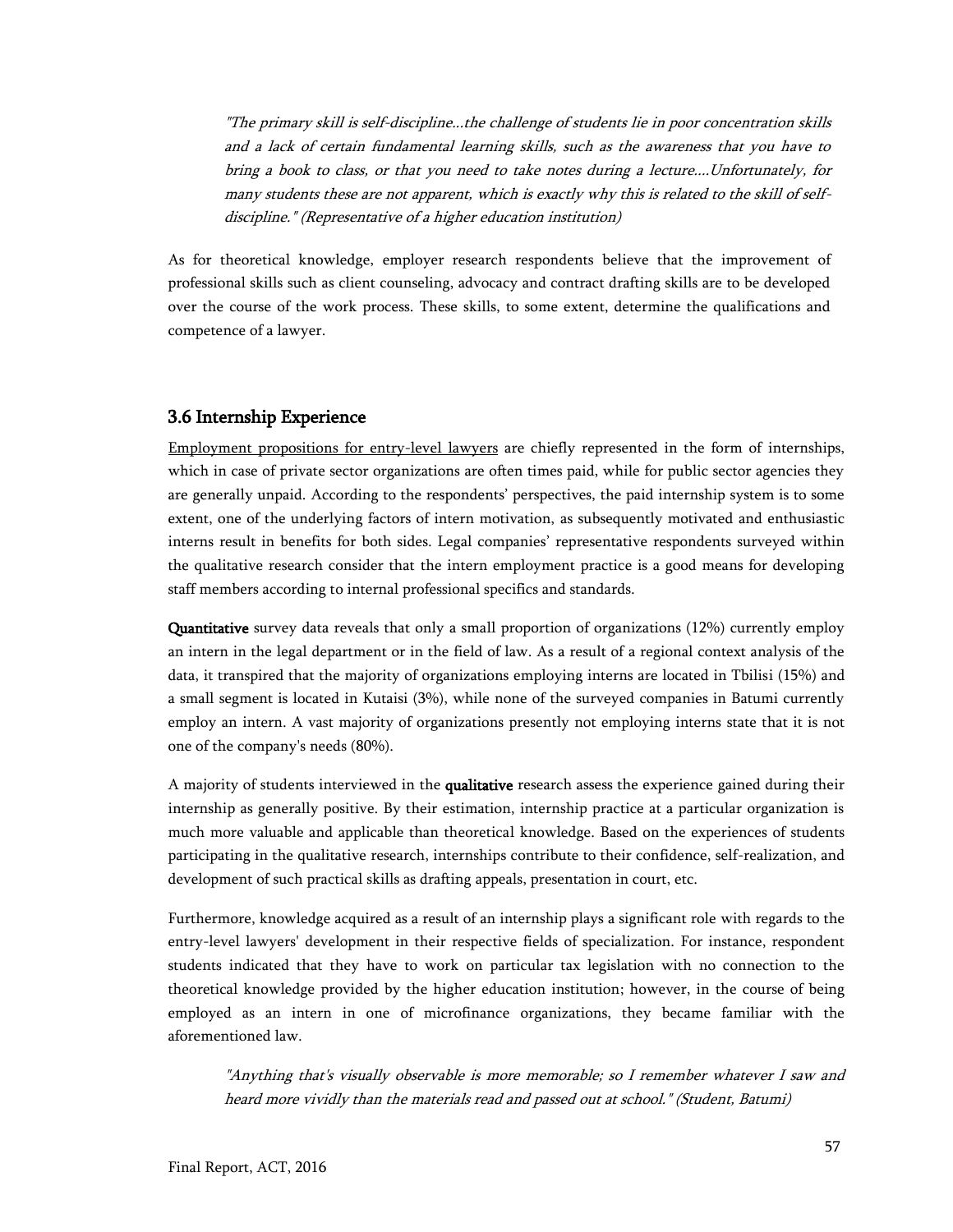However, it should be noted that students have certain negative attitudes towards internship programs as well. Based on the information provided by the respondent students interviewed in the qualitative research, during the intern selection process, employer organization representatives in some cases demand more extensive knowledge of law than students are equipped with. Meanwhile, focus group discussion participant students complained that companies exploit them as "blue-collar" workers. The abovementioned especially applies to state agencies, courts, and the state chancellery, where interns have less responsible work.

"Students are treated as blue-collar workers at the court and chancellery; students need an intnernship at the court less than the court needs student interns, since there are so many available students delivering documents back and forth. It's not practical for the court to pay for such labor since they already have free workers." (Student, Tbilisi)

However, it should also be noted that a certain segment of higher education institution representatives approve of the internship programs provided by the public agencies. The internship program offered at the prosecutor's office was distinguished in particular, as according to the respondents' opinions, selection procedures are acceptable and program management is properly upheld.

Based on the information provided by the focus group discussion participant respondents, a majority of internship experiences issued certificates, references and other internship certifying documents.

#### <span id="page-57-0"></span>3.7 General Overview of the Legal Education Environment

Every higher education institution surveyed in the research implemented undergraduate and graduate programs individually. Presumably, higher education institutions do not take employer market demands into account during the development of programs for the labor market.

One segment of the higher education institutions, along with the academic staff, tries to take the opinions and needs of various specialized employers into consideration while devising a curriculum. Currently, when an employer is looking for new staff, even for the position of an entry-level lawyer, the terms of references are often clearly defined. Therefore, a certain segment of the higher education institutions ensures that students studying even at the undergraduate program level are allowed to choose a particular, narrow specialization. However, in the opinion of higher education institution representatives, a certain portion of students are not utilizing this opportunity; they are only receiving universal/diverse knowledge and select courses from every field.

A majority of employer organizations as well as higher education institutions surveyed within the qualitative research state that they have signed memorandums regarding internship programs for students and graduates. However, according to them, certain memorandums signed with universities are mainly formal in nature and are rarely used in practice by both parties. As for the quantitative survey data, a very limited number of organizations (4%) have partnerships with universities within the framework of a memorandum.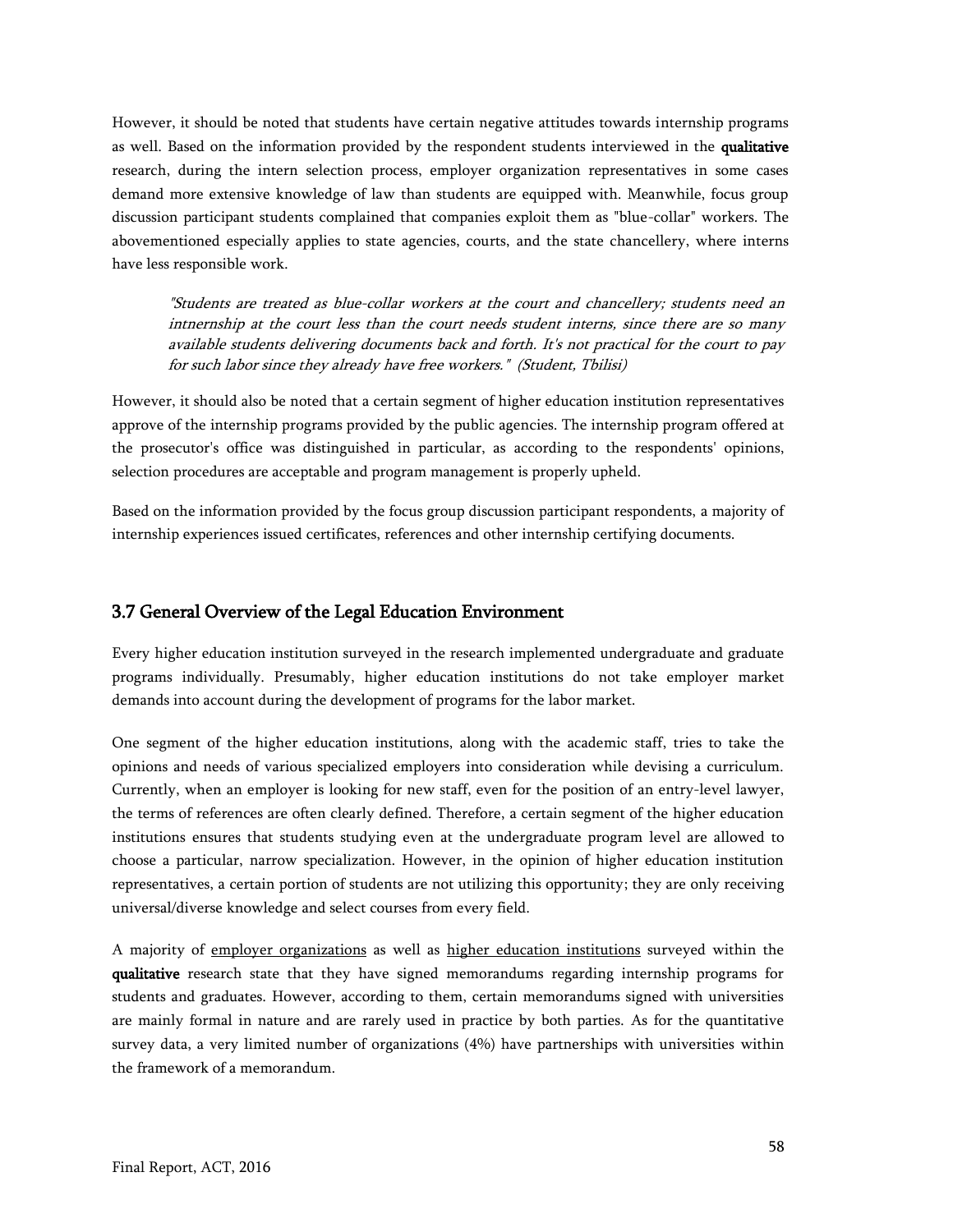As for the differentiation of universities according to the quality of teaching, representatives of higher education institutions believe that they prepare future lawyers in compliance with the demands of the employment market and their curriculum envisages the provisions that entry-level lawyers have to fulfill in the working process (sub-chapter 3.5.2). As believed by the representatives of some private universities, the high qualification of their law graduates is verified by the fact that, unlike other universities, the rate of student drop outs due to low academic report is high in their universities. This statement is somewhat shared by employers. Despite the fact that as believed by the employers inquired within the research, future lawyers prepared by some private universities are more qualified than graduates of state universities (implies the presence of both general and professional skills), the proportion of such individuals is still very small in the entire number of graduates from the faculty of law.

However, we definitely need to mention the attitude indicated within the study towards the faculty of law of Iv.Javakhishvili Tbilisi State University. As believed by the respondents, unlike faculties of law in other private and state universities, the faculty of law in this state university is a hearth of legal education, and representatives of the education field as well as employers still perceive this university as a provider of in-depth legal education. As believed by the respondents, Iv. Javakhishvili Tbilisi State University is still attractive for highly qualified lecturers which, to some extent, make it prestigious too. In the course of assessing the quality of studies and material-technical capacities of the other higher education institutions mentioned within the research, respondent attitudes were mainly driven by subjective factors and their personal relationship with particular educational institutions. However, it should be once more noted that the majority of higher education institutions collaborated with the same lecturers.

Based on the opinion of qualitative survey participants, there is scarcity of skills and standards associated with the advocatory and judicial ethics within the legal education environment. Although higher education institutions have already introduced theoretical component of the abovementioned, according to the perceptions of experts participating within the research, entry-level lawyers are faced with the challenge of implementing practical component.

Private higher education institutions are essentially striving to support employed students, as higher education institutions are trying to provide studies to entry-level lawyers not only from a scientific standpoint, but also from a practical perspective. A certain segment of respondents considers that the practical framework incorporated in the study courses is much more valuable than the experience gained at different institutions.

As for the study process assessed during focus group discussions, a shortage of lecturers in higher education law faculties that practice law is perceived as one of the central problems by the respondent students within the research.

"When a lecturer who has taught there for 20 years coaches you in appeal, claim and counterclaim procedures without the relevant knowledge, he does not have the capacity to teach. I, for instance, learned how to draft a claim, plea, and appeal; as well as how to write a private complaint during my internship in GYLA." (Student, Kutaisi)